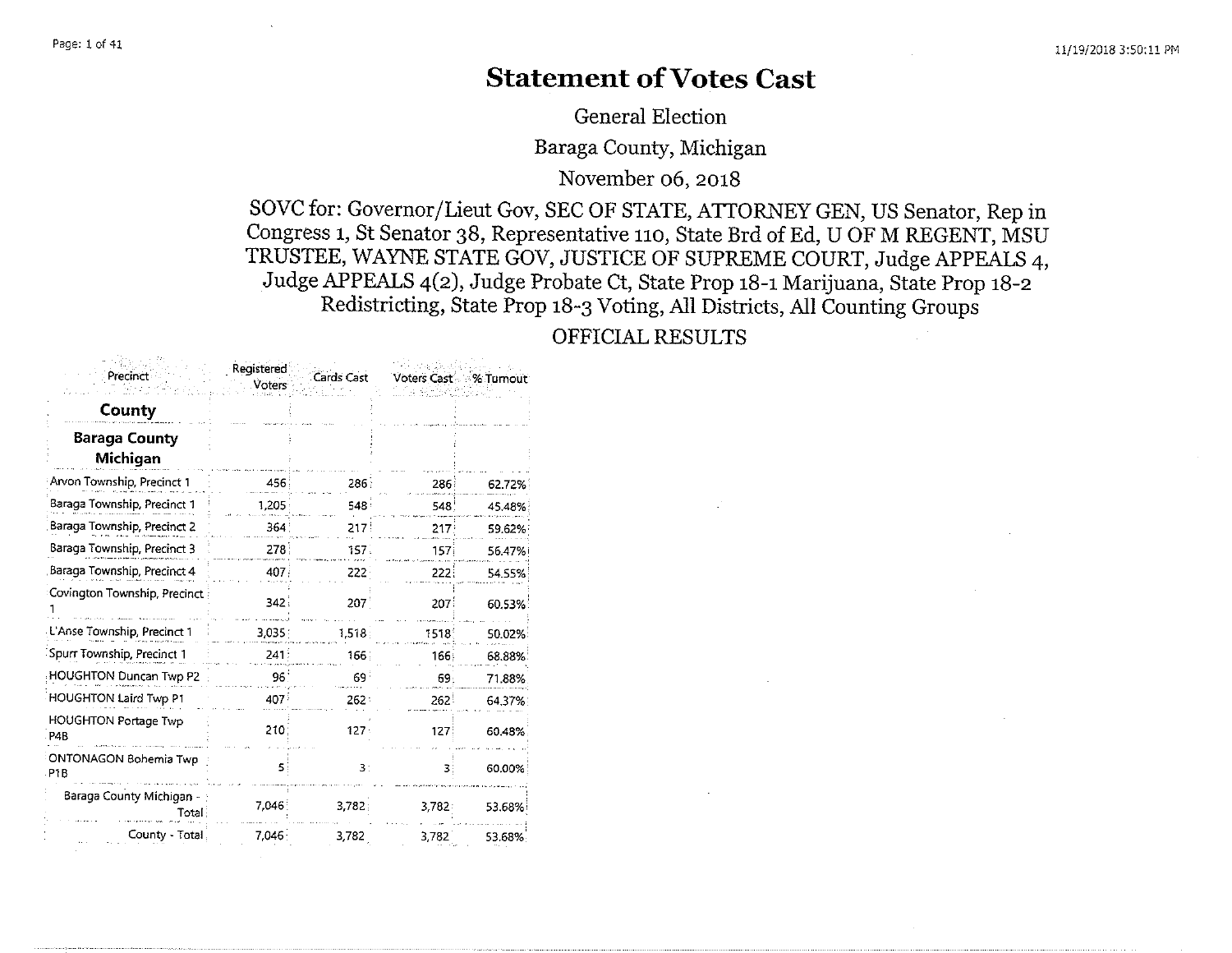#### Governor/Lieut Gov (Vote for 1)

| Precinct                          | Times Cas | Registered<br>Voters |
|-----------------------------------|-----------|----------------------|
| County                            |           |                      |
| Baraga County Michigan            |           |                      |
| Arvon Township, Precinct 1        | 286.      | 456                  |
| Baraga Township, Precinct 1       | 548       | 1,205                |
| Baraga Township, Precinct 2       | 217       | 364                  |
| Baraga Township, Precinct 3       | 157       | 278                  |
| Baraga Township, Precinct 4       | 222       | 407                  |
| Covington Township, Precinct      | 207       | 342                  |
| L'Anse Township, Precinct 1       | 1.518.    | 3,035                |
| Spurr Township, Precinct 1        | 166       | 241                  |
| Baraga County Michigan -<br>Total | 3,321     | 6.323                |
| Cumulative                        |           |                      |
| Cumulative                        |           |                      |
| Cumulative - Total                | Ω         |                      |
| County - Total                    | 3,321     | 6328                 |

| Precinct                          | Posthumus Lyons<br>Bill Schuette/Lisa<br>RÉP) | Gretchen<br>Whitmer/Garl<br>Glichrist II<br>(DEM) |
|-----------------------------------|-----------------------------------------------|---------------------------------------------------|
| County                            |                                               |                                                   |
| Baraga County Michigan            |                                               |                                                   |
| Arvon Township, Precinct 1        | 175.                                          | 101                                               |
| Baraga Township, Precinct 1       | 246                                           | 266                                               |
| Baraga Township, Precinct 2       | 127                                           | 74                                                |
| Baraga Township, Precinct 3       | 95                                            | 56.                                               |
| Baraga Township, Precinct 4       | 127                                           | 81 <sub>1</sub>                                   |
| Covington Township, Precinct      | 114                                           | 85                                                |
| L'Anse Township, Precinct 1       | 820                                           | 620                                               |
| Spurr Township, Precinct 1        | 85.                                           | 73.                                               |
| Baraga County Michigan -<br>Total | 1.789                                         | 1,356                                             |
| <b>Cumulative</b>                 |                                               |                                                   |
| Cumulative                        |                                               |                                                   |
| Cumulative - Total                |                                               | $\Omega$                                          |
| County - Total                    | 1.789                                         | 1,356                                             |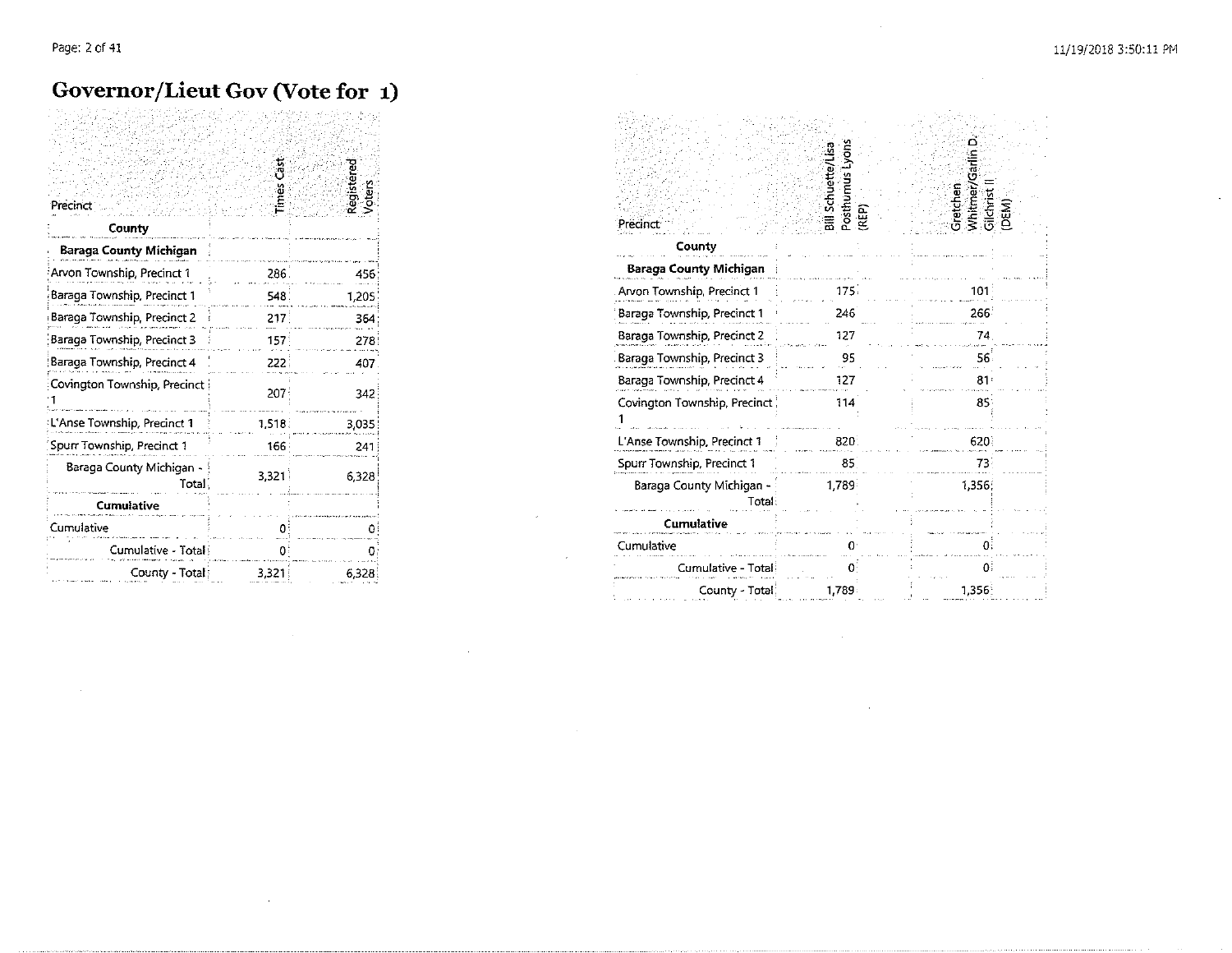$\sim 10^{-1}$ 

| Precinct                          | u/Angeliqu<br>Thomas<br>all<br>Gelinea<br>Craiser<br>(LiB) | Todd Schle<br>Lackie<br>(UST) | Kurland/Ch<br>Davenport<br>(GRN)<br>Jennifer V | keith<br>Butkoyi | <b>Total Votes</b><br>Warner<br>(NLP) | Evan Space<br>Qualified Write | William Cobbs<br>Qualified Write I |  |
|-----------------------------------|------------------------------------------------------------|-------------------------------|------------------------------------------------|------------------|---------------------------------------|-------------------------------|------------------------------------|--|
| County                            |                                                            |                               |                                                |                  |                                       |                               |                                    |  |
| <b>Baraga County Michigan</b>     |                                                            |                               |                                                |                  |                                       |                               |                                    |  |
| Arvon Township, Precinct 1        |                                                            |                               |                                                |                  | 281                                   |                               |                                    |  |
| Baraga Township, Precinct 1       |                                                            |                               |                                                |                  | 532                                   |                               |                                    |  |
| Baraga Township, Precinct 2       |                                                            |                               |                                                |                  | 209                                   |                               |                                    |  |
| Baraga Township, Precinct 3       |                                                            |                               |                                                |                  | 156                                   |                               |                                    |  |
| Baraga Township, Precinct 4       |                                                            |                               |                                                |                  | 213.5                                 |                               |                                    |  |
| Covington Township, Precinct      |                                                            |                               |                                                |                  | 204                                   |                               |                                    |  |
| L'Anse Township, Precinct 1       | 15                                                         |                               | 12                                             |                  | 1,478                                 |                               |                                    |  |
| Spurr Township, Precinct 1        |                                                            |                               |                                                |                  | 164                                   |                               |                                    |  |
| Baraga County Michigan -<br>Total | 37                                                         | $25^{\circ}$                  | 21                                             |                  | 3,237                                 |                               |                                    |  |
| <b>Cumulative</b>                 |                                                            |                               |                                                |                  |                                       |                               |                                    |  |
| Cumulative                        |                                                            |                               |                                                |                  |                                       |                               |                                    |  |
| Cumulative - Total                |                                                            |                               |                                                |                  |                                       |                               |                                    |  |
| County - Total                    | 37                                                         | 25                            |                                                |                  | 3,237                                 |                               |                                    |  |

 $\mathcal{L}(\mathcal{L}(\mathcal{L}(\mathcal{L}(\mathcal{L}(\mathcal{L}(\mathcal{L}(\mathcal{L}(\mathcal{L}(\mathcal{L}(\mathcal{L}(\mathcal{L}(\mathcal{L}(\mathcal{L}(\mathcal{L}(\mathcal{L}(\mathcal{L}(\mathcal{L}(\mathcal{L}(\mathcal{L}(\mathcal{L}(\mathcal{L}(\mathcal{L}(\mathcal{L}(\mathcal{L}(\mathcal{L}(\mathcal{L}(\mathcal{L}(\mathcal{L}(\mathcal{L}(\mathcal{L}(\mathcal{L}(\mathcal{L}(\mathcal{L}(\mathcal{L}(\mathcal{L}(\mathcal{$ 

 $\mathcal{L}^{\mathcal{L}}$  and  $\mathcal{L}^{\mathcal{L}}$  and  $\mathcal{L}^{\mathcal{L}}$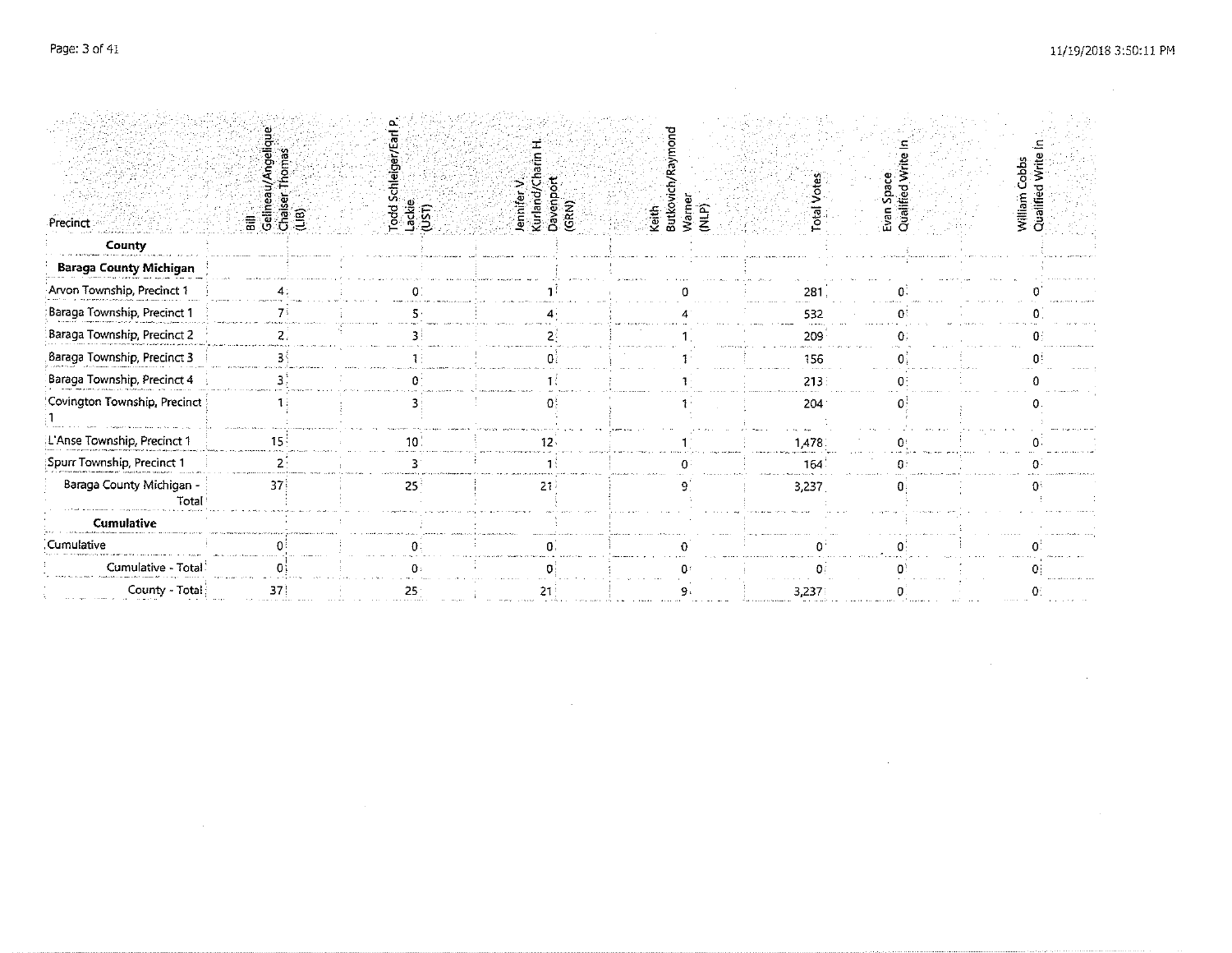| Precinct                          | 쿪<br>Patrick O'Neal<br>Qualified Write | Raymond<br>Qualified | man<br>Write<br>Ł<br>Lance Her<br>Qualified | Larry James<br>Hutchinson, Jr.<br>Qualified Write I | Henry Jos<br>Qualified | Clyde Lynch<br>Qualified Write I | Chaneika Ranell<br>Penny<br>Qualified Write I |
|-----------------------------------|----------------------------------------|----------------------|---------------------------------------------|-----------------------------------------------------|------------------------|----------------------------------|-----------------------------------------------|
| County                            |                                        |                      |                                             |                                                     |                        |                                  |                                               |
| Baraga County Michigan            |                                        |                      |                                             |                                                     |                        |                                  |                                               |
| Arvon Township, Precinct 1        |                                        |                      |                                             |                                                     |                        |                                  |                                               |
| Baraga Township, Precinct 1       |                                        |                      |                                             |                                                     |                        |                                  |                                               |
| Baraga Township, Precinct 2       |                                        |                      |                                             |                                                     |                        |                                  |                                               |
| Baraga Township, Precinct 3       |                                        |                      |                                             |                                                     |                        |                                  |                                               |
| Baraga Township, Precinct 4       |                                        |                      |                                             |                                                     |                        |                                  |                                               |
| Covington Township, Precinct      |                                        |                      |                                             |                                                     |                        |                                  |                                               |
| L Anse Township, Precinct 1       |                                        |                      |                                             |                                                     |                        |                                  |                                               |
| Spurr Township, Precinct 1        |                                        |                      |                                             |                                                     |                        |                                  |                                               |
| Baraga County Michigan -<br>Total |                                        |                      |                                             |                                                     |                        |                                  |                                               |
| <b>Cumulative</b>                 |                                        |                      |                                             |                                                     |                        |                                  |                                               |
| Cumulative                        |                                        |                      |                                             |                                                     |                        |                                  |                                               |
| Cumulative - Total                |                                        |                      |                                             |                                                     |                        |                                  |                                               |
| County - Total                    |                                        |                      |                                             |                                                     |                        |                                  |                                               |

 $\sim 10^7$ 

S.

÷.

 $\sim 10^7$ 

 $\mathcal{L}^{\mathcal{L}}$ 

 $\sim 10^{-1}$ 

 $\mathcal{L}^{\mathcal{L}}(\mathcal{L}^{\mathcal{L}})$  and  $\mathcal{L}^{\mathcal{L}}(\mathcal{L}^{\mathcal{L}})$  and  $\mathcal{L}^{\mathcal{L}}(\mathcal{L}^{\mathcal{L}})$  $\sim 1000$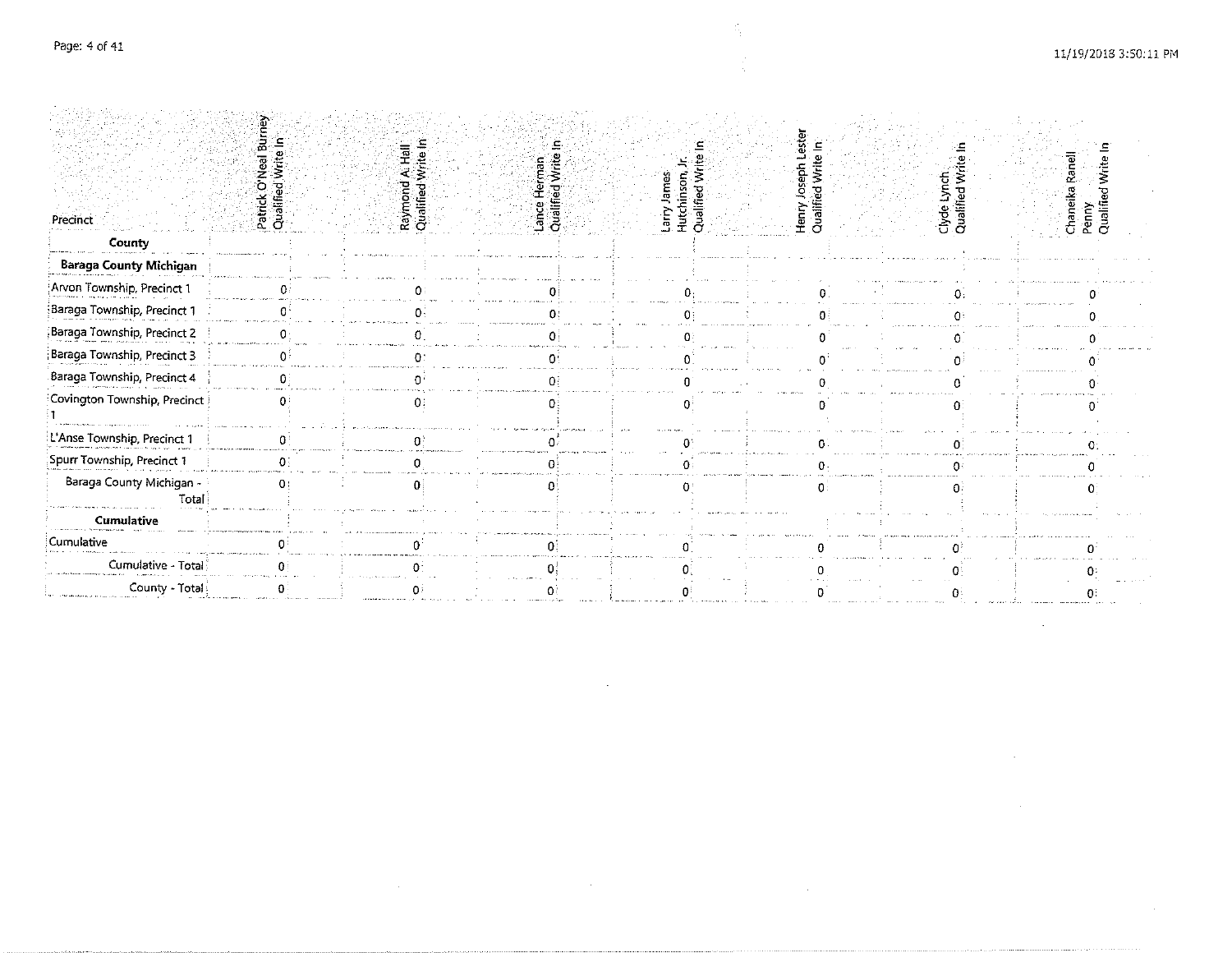$\sim$ 

 $\label{eq:2.1} \mathcal{L}^{\text{max}}_{\text{max}}(\mathcal{L}^{\text{max}}_{\text{max}}, \mathcal{L}^{\text{max}}_{\text{max}})$ 

 $\sim 10^{-10}$ 

 $\sim 100$ 

 $\sim 300$ 

| Précinct                          | Qualified Write In<br>Rowley<br>Francis L | Robin Lee Sanders<br>Qualified Write In | John Arthur Williams<br>rite In<br>lified W<br>ner,<br>C | Unresolved<br>Write-In |
|-----------------------------------|-------------------------------------------|-----------------------------------------|----------------------------------------------------------|------------------------|
| County                            |                                           |                                         |                                                          |                        |
| <b>Baraga County Michigan</b>     |                                           |                                         |                                                          |                        |
| Arvon Township, Precinct 1        |                                           |                                         |                                                          |                        |
| Baraga Township, Precinct 1       | በ፡                                        |                                         |                                                          |                        |
| Baraga Township, Precinct 2       |                                           |                                         | 01                                                       |                        |
| Baraga Township, Precinct 3       | 0:                                        | o                                       |                                                          |                        |
| Baraga Township, Precinct 4       | O.                                        | n                                       | 0                                                        |                        |
| Covington Township, Precinct      | Ω.                                        | O.                                      | Ω,                                                       | Ω.                     |
| L Anse Township, Precinct 1       |                                           |                                         |                                                          |                        |
| Spurr Township, Precinct 1        | $\Omega$ .                                | $0^{\circ}$                             | Ωi                                                       | Ω.                     |
| Baraga County Michigan -<br>Total | 0:                                        | O.                                      | 0:                                                       |                        |
| <b>Cumulative</b>                 |                                           |                                         |                                                          |                        |
| Cumulative                        |                                           |                                         |                                                          |                        |
| Cumulative - Total                | 0.                                        | n.                                      |                                                          |                        |
| County - Total <sup>:</sup>       | 01                                        | o.                                      |                                                          |                        |

 $\mathcal{L}^{\mathcal{L}}(\mathcal{L}^{\mathcal{L}})$  and  $\mathcal{L}^{\mathcal{L}}(\mathcal{L}^{\mathcal{L}})$  and  $\mathcal{L}^{\mathcal{L}}(\mathcal{L}^{\mathcal{L}})$ 

 $\mathcal{A}=\mathcal{A}$  .  $\sim 10^6$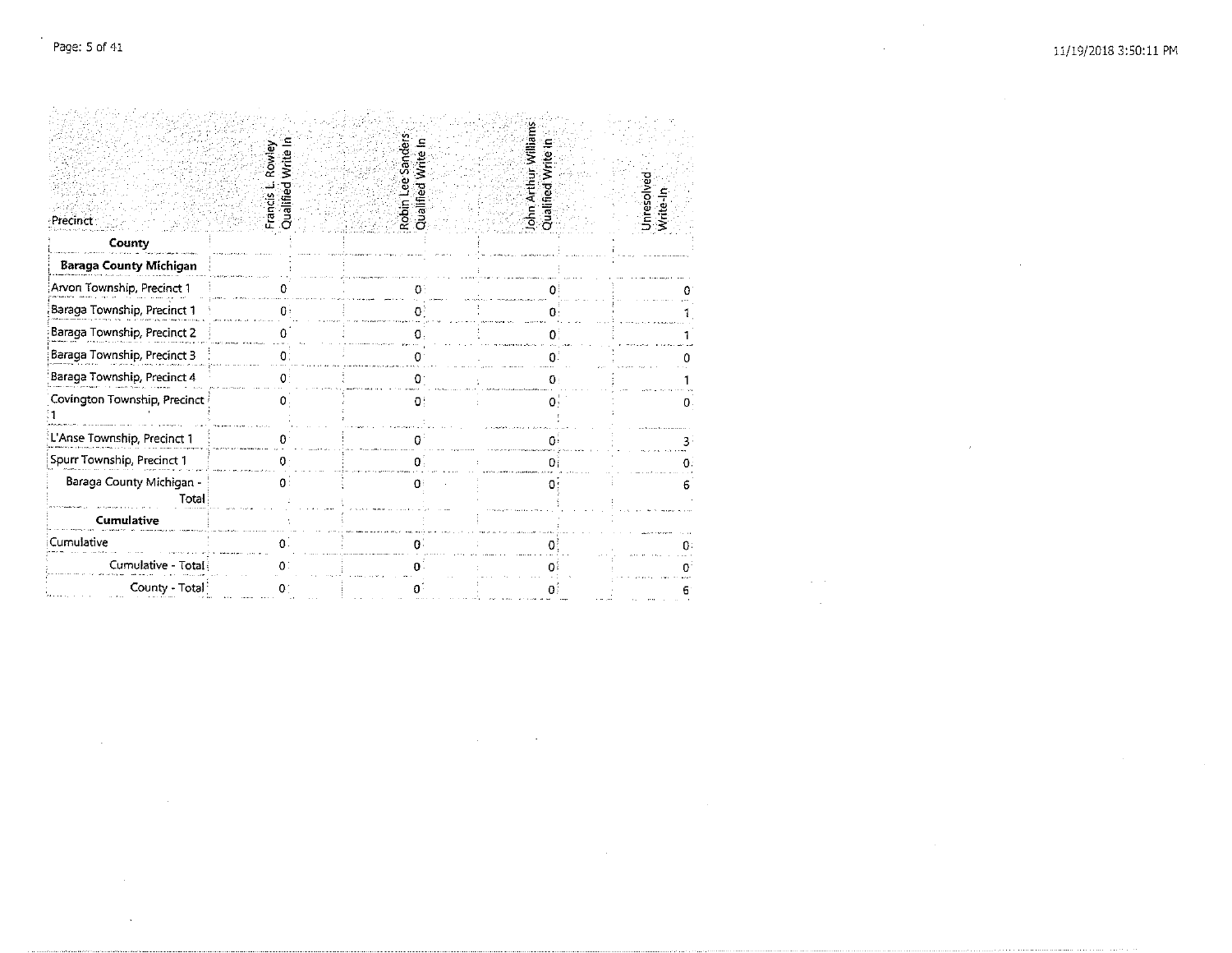$\sim$ 

#### **SEC OF STATE (Vote for 1)**

| Precinct                          | mes Cast | Registered<br>Voters |
|-----------------------------------|----------|----------------------|
| County                            |          |                      |
| Baraga County Michigan            |          |                      |
| Arvon Township, Precinct 1        | 286      | 456                  |
| Baraga Township, Precinct 1       | 548      | 1,205                |
| Baraga Township, Precinct 2       | 217      | 364                  |
| Baraga Township, Precinct 3       | 157      | 278                  |
| Baraga Township, Precinct 4       | 222      | 407                  |
| Covington Township, Precinct      | 207      | 3421                 |
| L'Anse Township, Precinct 1       | 1,518    | 3,035                |
| Spurr Township, Precinct 1        | 166      | $-241$               |
| Baraga County Michigan -<br>Total | 3,321    | 6,328                |
| Cumulative                        |          |                      |
| Cumulative                        | 0        |                      |
| Cumulative - Total                | O.       |                      |
| County - Total                    | 3,321    | 6,328                |

| Precinct                          | Mary Treder Lang<br>(REP) | Jocelyn Benson<br>(DEM) |  |
|-----------------------------------|---------------------------|-------------------------|--|
| County                            |                           |                         |  |
| Baraga County Michigan            |                           |                         |  |
| Arvon Township, Precinct 1        | 176.                      | 93.                     |  |
| Baraga Township, Precinct 1       | 238                       | 260                     |  |
| Baraga Township, Precinct 2       | $121 -$                   | 69.                     |  |
| Baraga Township, Precinct 3       | 97                        | 49.                     |  |
| Baraga Township, Precinct 4       | 128.                      | 67                      |  |
| Covington Township, Precinct      | 113                       | 82.                     |  |
| L'Anse Township, Precinct 1       | 832                       | 559                     |  |
| Spurr Township, Precinct 1        | 82                        | 75.                     |  |
| Baraga County Michigan -<br>Total | 1,787                     | 1.254                   |  |
| <b>Cumulative</b>                 |                           |                         |  |
| Cumulative                        |                           | o                       |  |
| Cumulative - Total <sup>1</sup>   | 0.                        | 0                       |  |
| County - Total!                   | 1,787                     | 1,254                   |  |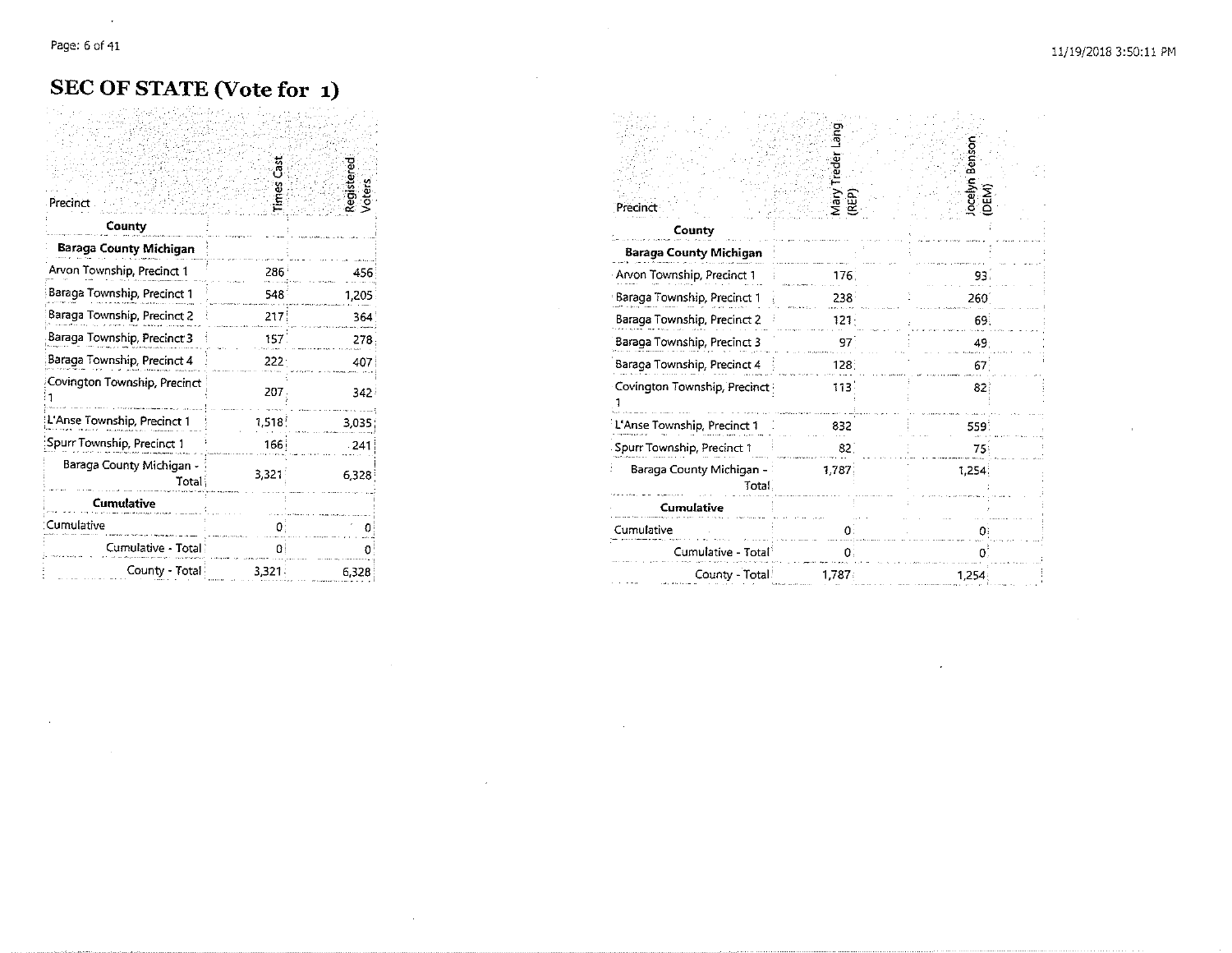÷.

 $\mathbf{r}$ 

 $\sim$ 

 $\sim$ 

 $\Delta t$ 

| Precinct                           | Gregory Scott<br>Stempfle<br>(LIB) | Gale<br>Robert<br>ÜΣ | otal Votes | Unresolved<br>Write-In |
|------------------------------------|------------------------------------|----------------------|------------|------------------------|
| County                             |                                    |                      |            |                        |
| <b>Baraga County Michigan</b>      |                                    |                      |            |                        |
| Arvon Township, Precinct 1         | 81                                 |                      | 277:       |                        |
| Baraga Township, Precinct 1        | 19                                 | 7:                   | 524        | 2.                     |
| Baraga Township, Precinct 2        | s.                                 |                      | 198        |                        |
| Baraga Township, Precinct 3        | 5.                                 | 2.                   | 153        | 0                      |
| Baraga Township, Precinct 4        | $4^{\frac{1}{2}}$                  | 2.                   | 201        | n                      |
| Covington Township, Precinct       | 31                                 | 2                    | 200        | 0                      |
| L'Anse Township, Precinct 1        | 25.                                | 31                   | 1,447      | з                      |
| Spurr Township, Precinct 1         | ₹.                                 |                      | 162        |                        |
| Baraga County Michigan -<br>Total. | 72                                 | 49.                  | 3,162      | 5                      |
| <b>Cumulative</b>                  |                                    |                      |            |                        |
| Cumulative                         | n:                                 | ŋ۰                   | Ω          |                        |
| Cumulative - Total                 | 0                                  | 0                    | 0.         | 0.                     |
| County - Total                     | 72.                                | 49                   | 3,162.     | 5:                     |

n.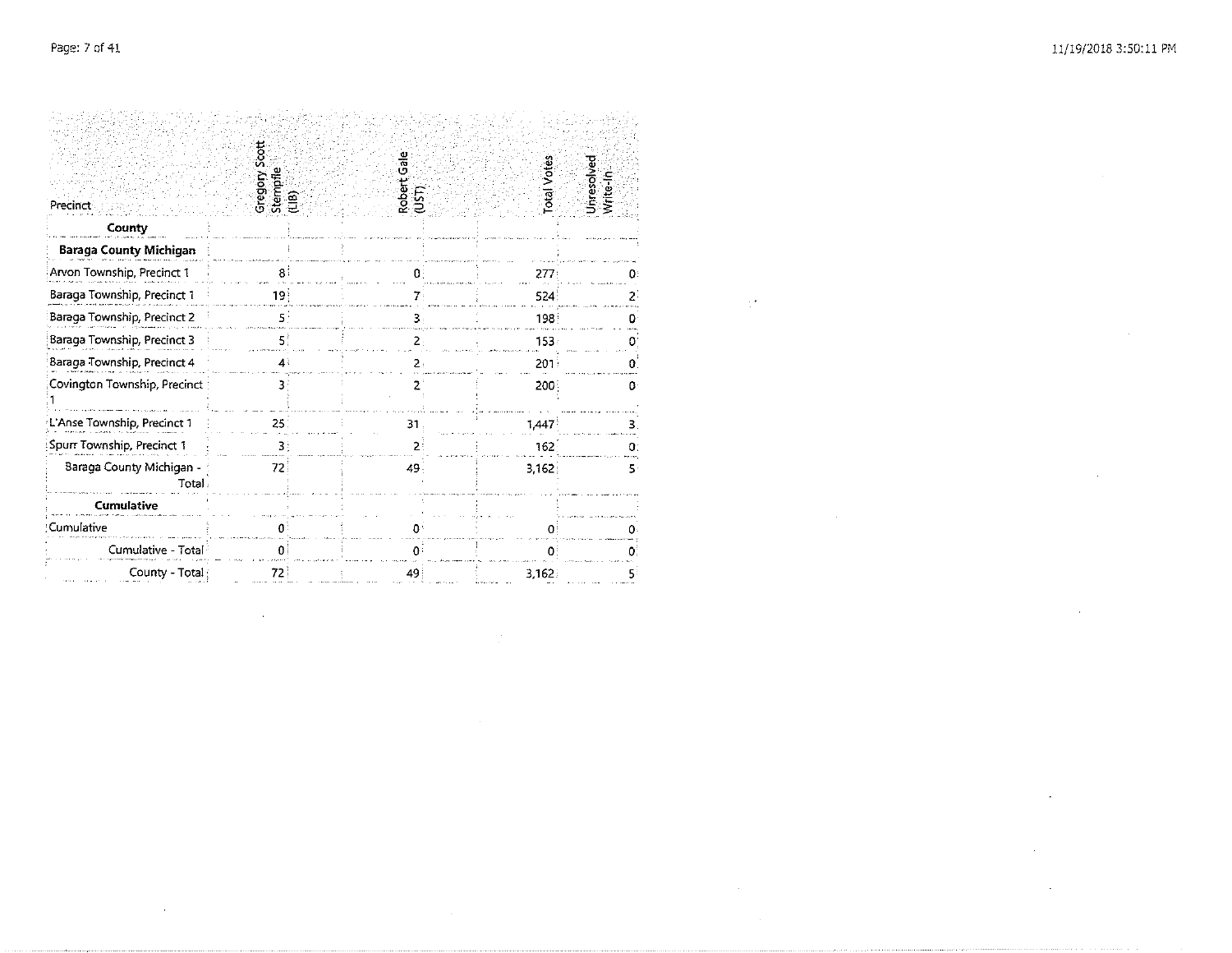#### **ATTORNEY GEN (Vote for 1)**

|                                   | ا<br>تار |                      |
|-----------------------------------|----------|----------------------|
| Precinct<br>County                | řes      | Registered<br>Voters |
| Baraga County Michigan            |          |                      |
| Arvon Township, Precinct 1        | 286      | 456                  |
| Baraga Township, Precinct 1       | 548.     | 1,205                |
| Baraga Township, Precinct 2       | 217      | 364                  |
| Baraga Township, Precinct 3       | 157      | 278                  |
| Baraga Township, Precinct 4       | 222      | 407                  |
| Covington Township, Precinct      | 207      | 342                  |
| L'Anse Township, Precinct 1       | 1,518    | 3,035                |
| Spurr Township, Precinct 1        | 166      | 241                  |
| Baraga County Michigan -<br>Total | 3,321    | 6,328                |
| <b>Cumulative</b>                 |          |                      |
| Cumulative                        |          | n                    |
| Cumulative - Total                | 0        | Ω                    |
| County - Total                    | 3.321    | 6.328                |

| Precinct                          | Tom Leonard<br>(REP) | Dana Nessel<br>(DEM) |
|-----------------------------------|----------------------|----------------------|
| County                            |                      |                      |
| Baraga County Michigan            |                      |                      |
| Arvon Township, Precinct 1        | 176 <sup>1</sup>     | 83                   |
| Baraga Township, Precinct 1       | 238                  | 243                  |
| Baraga Township, Precinct 2       | 1271                 | 64                   |
| Baraga Township, Precinct 3       | 96 <sup>1</sup>      | 51                   |
| Baraga Township, Precinct 4       | 136.                 | 62.                  |
| Covington Township, Precinct      | 113:                 | 80                   |
| L Anse Township, Precinct 1       | 839                  | 531.                 |
| Spurr Township, Precinct 1        | 85                   | 73                   |
| Baraga County Michigan -<br>Total | 1,810:               | 1,187                |
| <b>Cumulative</b>                 |                      |                      |
| Cumulative                        | n.                   |                      |
| Cumulative - Total                | 0:                   |                      |
| County - Total                    | $1.810 -$            | 1,187                |

 $\mathcal{O}(\mathcal{E}_\mathbf{a})$ 

 $\Delta \phi$ 

 $\epsilon$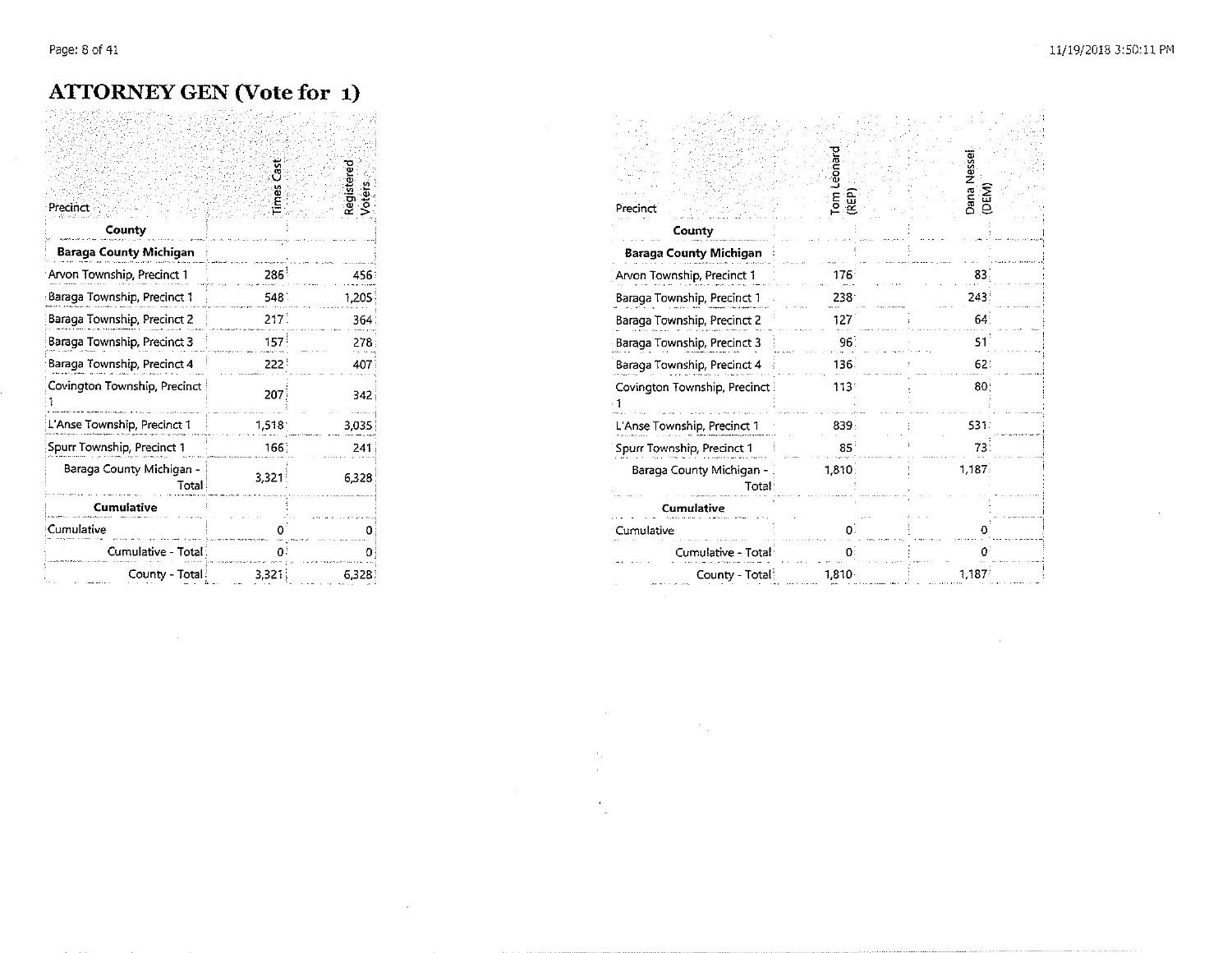$\sim$ 

 $\sim 10^6$ 

|                                   | ة:<br>Gio       | γãη                       |                 |                    |                        |
|-----------------------------------|-----------------|---------------------------|-----------------|--------------------|------------------------|
|                                   | Lane            |                           |                 |                    |                        |
| Precinct                          | ្ធ គ្ន          | Gerald<br>Sickle<br>(UST) | Chris Graveline | <b>Total Votes</b> | Unresolved<br>Write-In |
| County                            |                 |                           |                 |                    |                        |
| <b>Baraga County Michigan</b>     |                 |                           |                 |                    |                        |
| Arvon Township, Precinct 1        | q               |                           |                 | 273.               |                        |
| Baraga Township, Precinct 1       | 22 <sub>1</sub> |                           | 11.             | 518                |                        |
| Baraga Township, Precinct 2       | 3.              |                           |                 | 203                |                        |
| Baraga Township, Precinct 3       | 31              |                           |                 | 151                |                        |
| Baraga Township, Precinct 4       | 4               | Ω                         | 21              | 204 <sup>1</sup>   |                        |
| Covington Township, Precinct      | 2.              | 3                         |                 | 200                | 0                      |
| L'Anse Township, Precinct 1       | 25.             | 16                        | 29              | 1,440:             |                        |
| Spurr Township, Precinct 1        |                 | 2.                        |                 | 163.               |                        |
| Baraga County Michigan -<br>Total | 71.             | 30:                       | 54              | 3,152              |                        |
| Cumulative                        |                 |                           |                 |                    |                        |
| Cumulative                        | Ω.              | 0:                        | $\mathbf{0}$ :  |                    |                        |
| Cumulative - Total                | 0:              | 0                         |                 |                    |                        |
| County - Total                    |                 | 30                        | 54              | 3,152.             |                        |

 $\sim 10^7$ 

 $\sim 10$ 

 $\sim$   $\alpha$ 

 $\cdot$ 

 $\mathcal{L}$ 

 $\bar{\phantom{a}}$ 

 $\sim$  $\mathcal{L}^{\mathcal{L}}$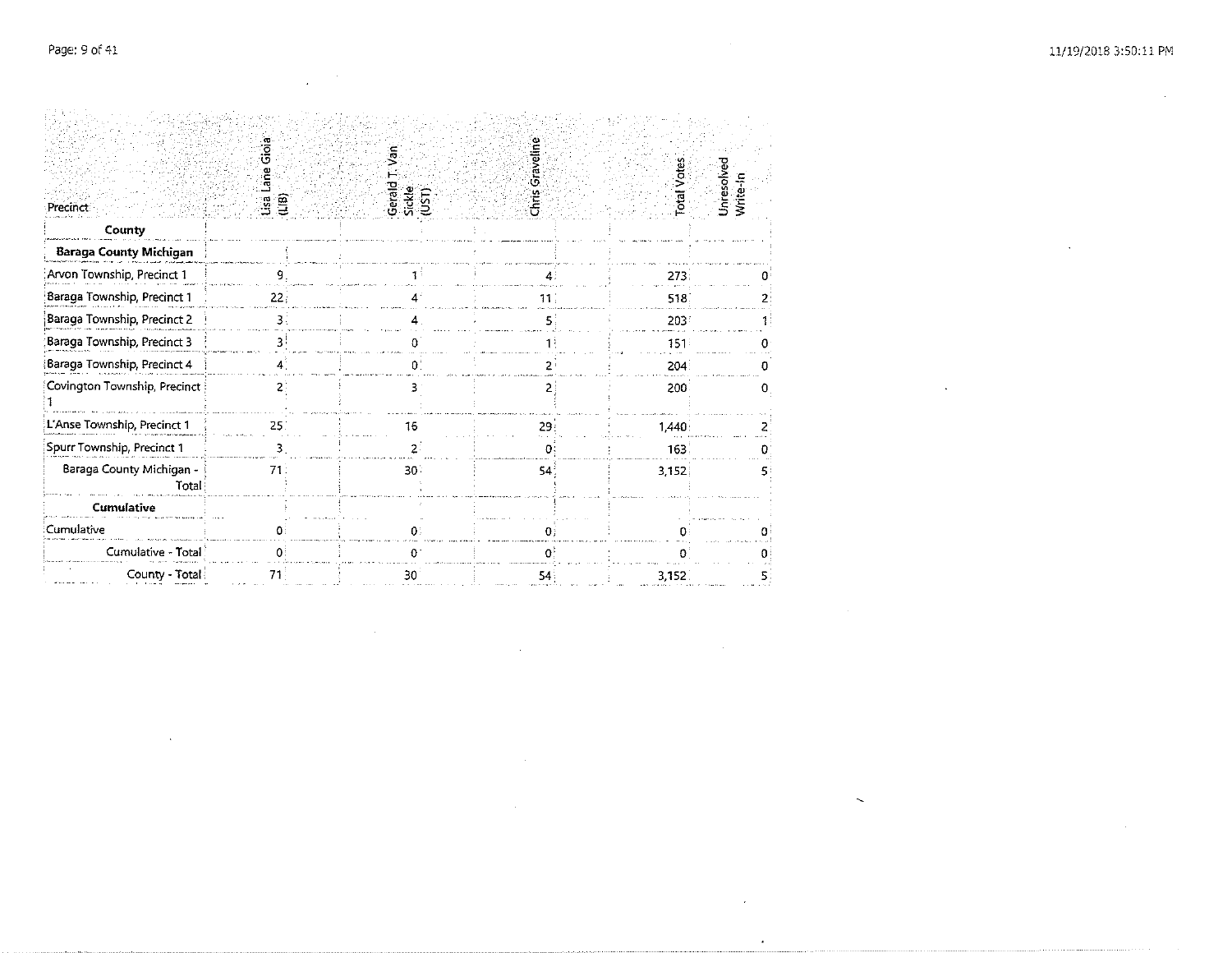#### US Senator (Vote for 1)

| Precinct                          | ី<br>mes | Registered<br>Voters |
|-----------------------------------|----------|----------------------|
| County                            |          |                      |
| Baraga County Michigan            |          |                      |
| Arvon Township, Precinct 1        | 286.     | 456                  |
| Baraga Township, Precinct 1       | 548:     | 1,205                |
| Baraga Township, Precinct 2       | 217      | 364                  |
| Baraga Township, Precinct 3       | 157.     | 278                  |
| Baraga Township, Precinct 4       | 222      | 407                  |
| Covington Township, Precinct      | 207      | 342                  |
| L'Anse Township, Precinct 1       | 1,518    | 3,035                |
| Spurr Township, Precinct 1        | 166      | 241                  |
| Baraga County Michigan -<br>Total | 3,321    | 6.328                |
| Cumulative                        |          |                      |
| Cumulative                        | o        |                      |
| Cumulative - Total                | 0.       |                      |
| County - Total i                  | 3,321    | 6,328                |

| Precinct                          | John James<br>REP <sub>.</sub> | Debbie Stabenow<br>(DEM) |
|-----------------------------------|--------------------------------|--------------------------|
| County                            |                                |                          |
| <b>Baraga County Michigan</b>     |                                |                          |
| Arvon Township, Precinct 1        | 178                            | 100.                     |
| Baraga Township, Precinct 1       | 252.                           | 261.                     |
| Baraga Township, Precinct 2       | 130                            | 72.                      |
| Baraga Township, Precinct 3       | 96                             | 56                       |
| Baraga Township, Precinct 4       | 129 <sup>2</sup>               | 80 <sub>1</sub>          |
| Covington Township, Precinct      | $118 -$                        | 85:                      |
| L'Anse Township, Precinct 1       | 837                            | 613                      |
| Spurr Township, Precinct 1        | 85                             | 77                       |
| Baraga County Michigan -<br>Total | 1,825                          | 1,344                    |
| Cumulative                        |                                |                          |
| Cumulative                        | 0                              | Ð                        |
| Cumulative - Total:               |                                |                          |
| County - Total                    | 1,825                          | 1,344                    |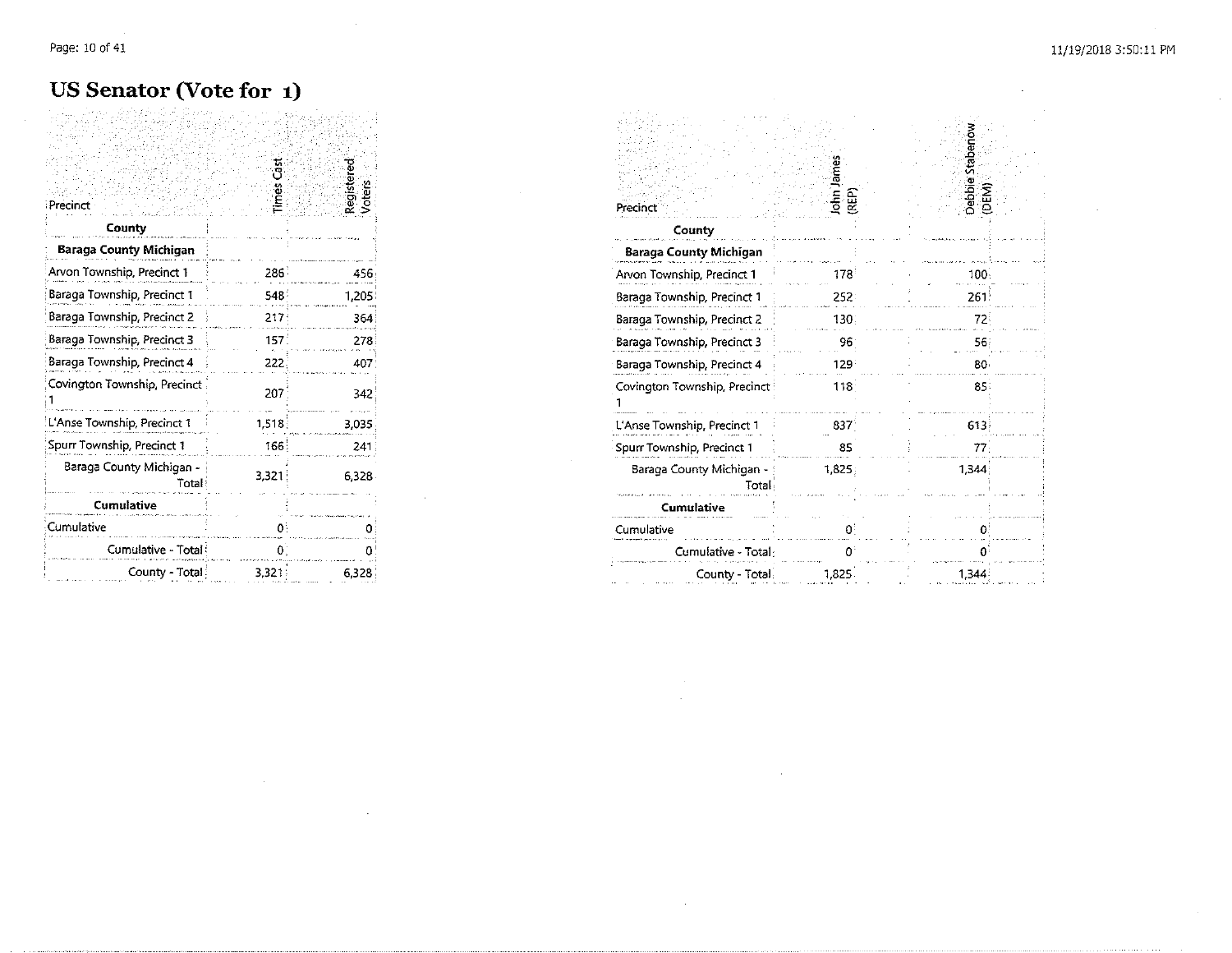$\mathcal{L}$ 

 $\sim$ 

|                                   |               | ्हे             |                              |                    | white:                 |                      |                                |
|-----------------------------------|---------------|-----------------|------------------------------|--------------------|------------------------|----------------------|--------------------------------|
| Precinct                          | $\frac{1}{2}$ | Marcia<br>(GRN) | John Hov<br>Wilhelm<br>(NLP) | <b>Iotal</b> Votes | Qualified<br>William I | Qualified<br>Tim Yow | Torn Bagwell<br>Qualified Writ |
| County                            |               |                 |                              |                    |                        |                      |                                |
| <b>Baraga County Michigan</b>     |               |                 |                              |                    |                        |                      |                                |
| Arvon Township, Precinct 1        |               |                 |                              | 283                |                        |                      |                                |
| Baraga Township, Precinct 1       |               |                 |                              | 535                |                        |                      |                                |
| Baraga Township, Precinct 2       |               |                 |                              | 207                |                        |                      |                                |
| Baraga Township, Precinct 3       |               |                 |                              | 156                |                        |                      |                                |
| Baraga Township, Precinct 4       |               |                 |                              | 212:               |                        |                      |                                |
| Covington Township, Precinct      |               |                 |                              | 205                |                        |                      |                                |
| L'Anse Township, Precinct 1       |               |                 |                              | 1,487.             |                        |                      |                                |
| Spurr Township, Precinct 1        |               |                 |                              | 165                |                        |                      |                                |
| Baraga County Michigan -<br>Total | 31            | 33              |                              | 3,250              |                        |                      |                                |
| <b>Cumulative</b>                 |               |                 |                              |                    |                        |                      |                                |
| Cumulative                        |               |                 |                              |                    |                        |                      |                                |
| Cumulative - Total                |               |                 |                              |                    |                        |                      |                                |
| County - Total:                   |               | 33              |                              | 3,250              |                        |                      |                                |

 $\sim$ 

 $\mathcal{A}^{\mathcal{A}}$ 

 $\sim 10^{-11}$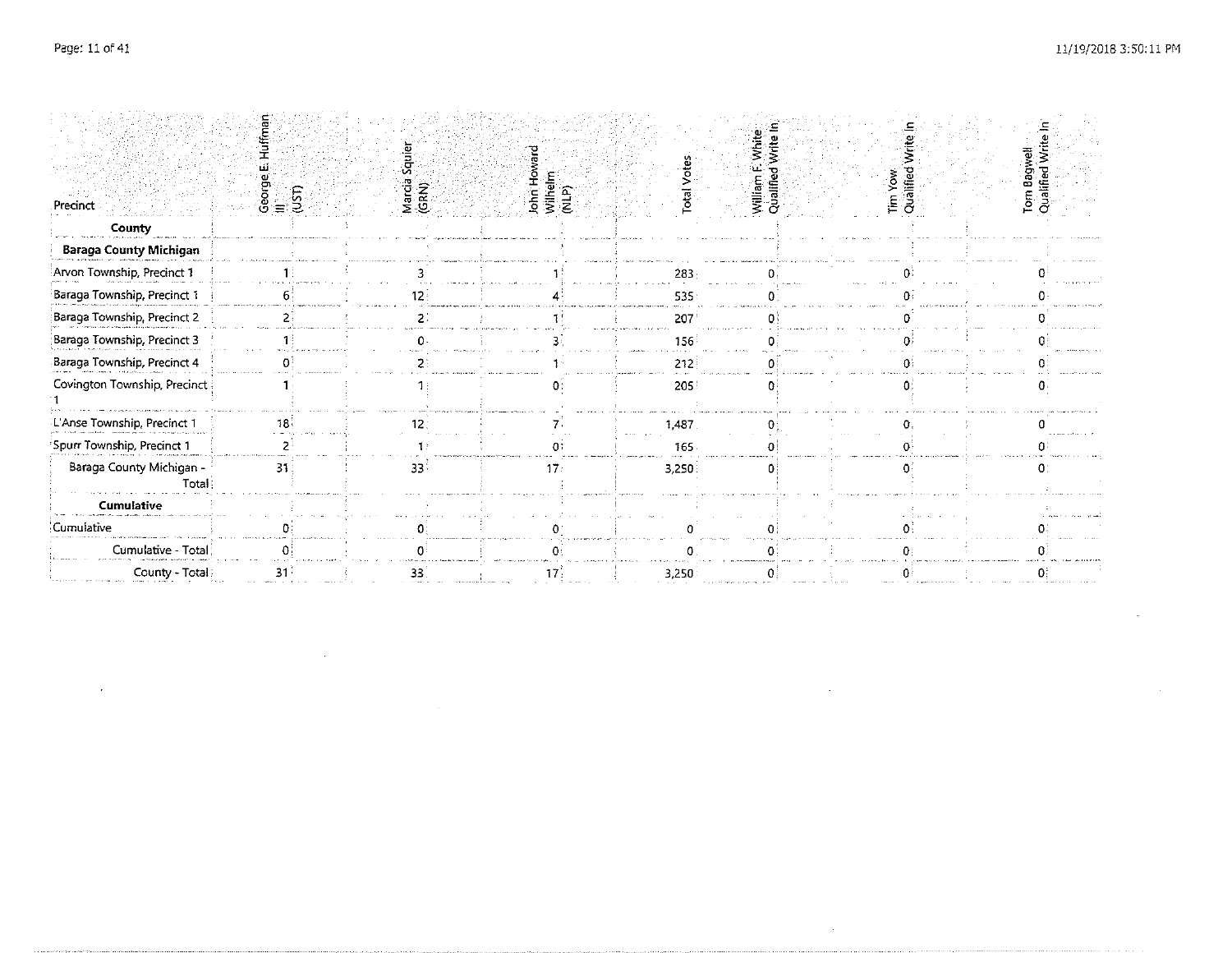h.

Cumulative

Ū.

Covington Township, Precinct

L'Anse Township, Precinct 1

Spurr Township, Precinct 1

Baraga County Michigan -

Cumulative

Cumulative - Total

County - Total

Total

| Precinci                      | ខ្លួ |
|-------------------------------|------|
| County                        |      |
| <b>Baraga County Michigan</b> |      |
| Arvon Township, Precinct 1    |      |
| Baraga Township, Precinct 1   |      |
| Baraga Township, Precinct 2   |      |
| Baraga Township, Precinct 3   |      |
| Baraga Township, Precinct 4   |      |

 $\circ$ 

-1

 $\mathbf{0}$ 

 $\overline{\mathbf{3}}$ 

 $\mathcal{L}_{\mathbf{a}}$ 

 $\mathbf 0$ 

 $\mathbf{0}$ 

يشبب

 $\mathbf{3}$ 

 $\mathbf{0}^{\frac{1}{2}}$ 

 $\mathbf{0}$ 

 $\mathbf{0}$ 

 $\mathbf{0}$ 

 $\mathbf{0}$ 

 $|0\rangle$ 

 $\mathbf{O}_i^t$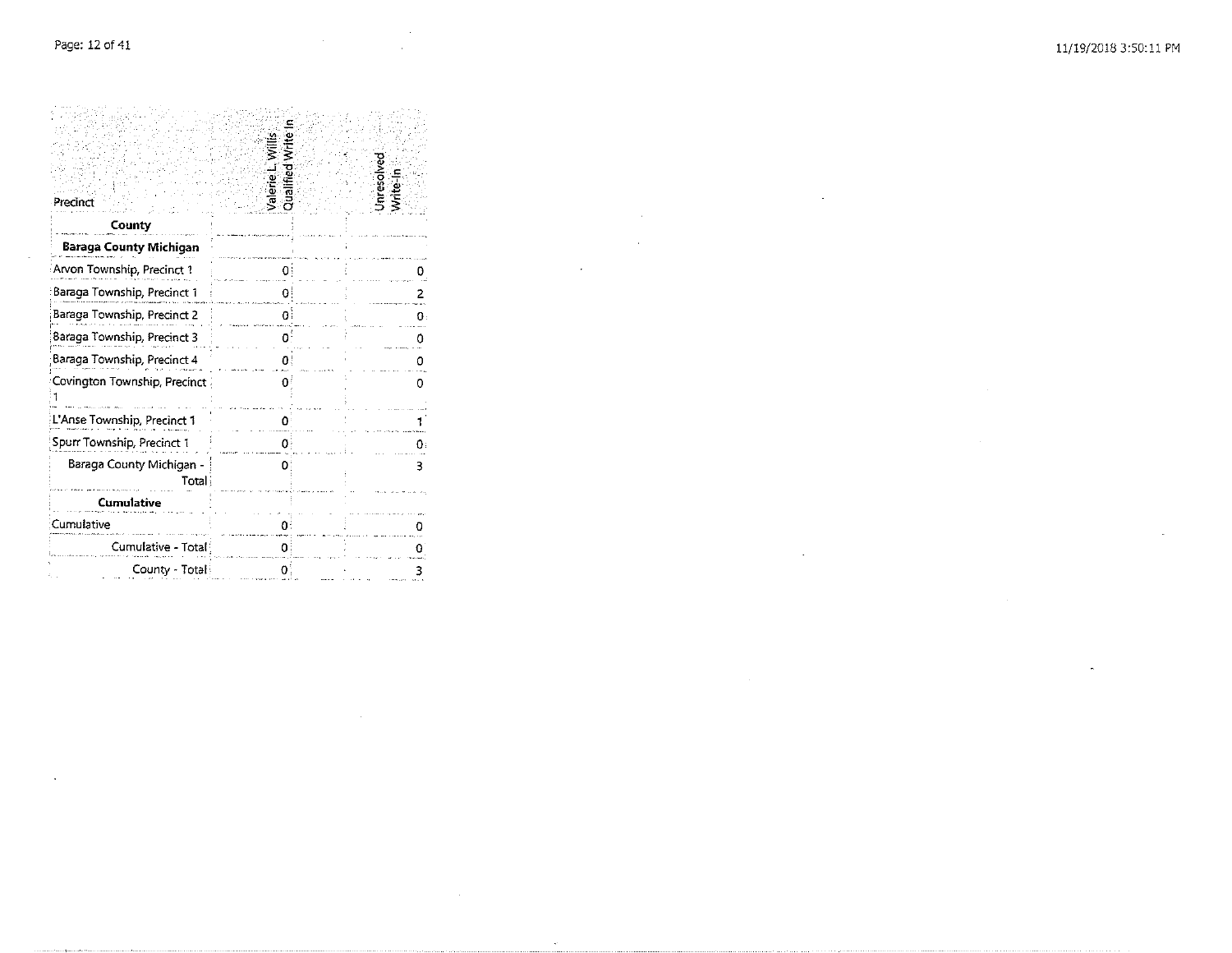#### **Rep in Congress 1 (Vote for 1)**

| Precinct                           |                  | Régistered<br>Voters | Precinct                          |
|------------------------------------|------------------|----------------------|-----------------------------------|
| County                             |                  |                      | County                            |
| <b>Baraga County Michigan</b>      |                  |                      | <b>Baraga County Michigan</b>     |
| Arvon Township, Precinct 1         | 286              | 456                  | Arvon Township, Precinct 1        |
| Baraga Township, Precinct 1        | 548              | 1,205                | Baraga Township, Precinct 1       |
| Baraga Township, Precinct 2        | 217              | 364                  | Baraga Township, Precinct 2       |
| Baraga Township, Precinct 3        | 157 <sup>3</sup> | 278                  | Baraga Township, Precinct 3       |
| Baraga Township, Precinct 4        | 222:             | 407                  | Baraga Township, Precinct 4       |
| Covington Township, Precinct       | 207              | 342                  | Covington Township, Precinct      |
| L'Anse Township, Precinct 1        | 1,518            | 3,035                | L'Anse Township, Precinct 1       |
| Spurr Township, Precinct 1         | $166^{\circ}$    | 241                  | Spurr Township, Precinct 1        |
| Baraga County Michigan -<br>Total: | 3,321            | 6.328                | Baraga County Michigan -<br>Total |
| Cumulative                         |                  |                      | <b>Cumulative</b>                 |
| Cumulative                         |                  |                      | Cumulative                        |
| Cumulative - Total                 |                  |                      | Cumulative - Total                |
| County - Total                     | 3,321            | 6.328                | County - Total                    |

 $\ddot{\phantom{a}}$ 

 $\mathcal{L}^{\mathcal{L}}(\mathcal{L}^{\mathcal{L}})$  and  $\mathcal{L}^{\mathcal{L}}(\mathcal{L}^{\mathcal{L}})$  and  $\mathcal{L}^{\mathcal{L}}(\mathcal{L}^{\mathcal{L}})$  and  $\mathcal{L}^{\mathcal{L}}(\mathcal{L}^{\mathcal{L}})$ 

 $\mathcal{L}^{\text{max}}_{\text{max}}$  ,  $\mathcal{L}^{\text{max}}_{\text{max}}$ 

 $\mathcal{L}^{\mathcal{L}}(\mathcal{L}^{\mathcal{L}}(\mathcal{L}^{\mathcal{L}}(\mathcal{L}^{\mathcal{L}}(\mathcal{L}^{\mathcal{L}}(\mathcal{L}^{\mathcal{L}}(\mathcal{L}^{\mathcal{L}}(\mathcal{L}^{\mathcal{L}}(\mathcal{L}^{\mathcal{L}}(\mathcal{L}^{\mathcal{L}}(\mathcal{L}^{\mathcal{L}}(\mathcal{L}^{\mathcal{L}}(\mathcal{L}^{\mathcal{L}}(\mathcal{L}^{\mathcal{L}}(\mathcal{L}^{\mathcal{L}}(\mathcal{L}^{\mathcal{L}}(\mathcal{L}^{\mathcal{L$ 

| Precinct                          |       | Régistered<br>Voters | Precinct                         | ಳ     | Matthew<br>Morgan<br>(DEM) |       |
|-----------------------------------|-------|----------------------|----------------------------------|-------|----------------------------|-------|
| County                            |       |                      | County                           |       |                            |       |
| <b>Baraga County Michigan</b>     |       |                      | <b>Baraga County Michigan</b>    |       |                            |       |
| Arvon Township, Precinct 1        | 286   | 456.                 | Arvon Township, Precinct 1       | 183   |                            | 282   |
| Baraga Township, Precinct 1       | 548   | 1.205                | Baraga Township, Precinct 1      | 278   | 252                        | 530   |
| Baraga Township, Precinct 2       | 217.  | 364                  | Baraga Township, Precinct 2      | 136   |                            | 209   |
| Baraga Township, Precinct 3       | 157   | 278                  | Baraga Township, Precinct 3      |       |                            | 150   |
| Baraga Township, Precinct 4       | 222   | 407                  | Baraga Township, Precinct 4      |       |                            | 212   |
| Covington Township, Precinct      | 207   | 342                  | Covington Township, Precinct:    | 119   | 85                         | 204   |
| L'Anse Township, Precinct 1       | 1,518 | 3.035                | L'Anse Township, Precinct 1      | 879   | 597                        | 1.476 |
| Spurr Township, Precinct 1        | 166   | 241                  | Spurr Township, Precinct 1       |       |                            | 162   |
| Baraga County Michigan -<br>Total | 3,321 | 6.328                | Baraga County Michigan -<br>Fota | 1,916 | 1,309                      | 3,225 |
| <b>Cumulative</b>                 |       |                      | Cumulative                       |       |                            |       |
| Cumulative                        |       |                      | Cumulative                       |       |                            |       |
| Cumulative - Total:               |       |                      | Cumulative - Total               |       |                            |       |
| County - Total                    | 3,321 | 6,328                | County - Total                   | 1,916 | 1,309;                     | 3,225 |

 $\sim 10^7$ 

 $\sim 10^{-1}$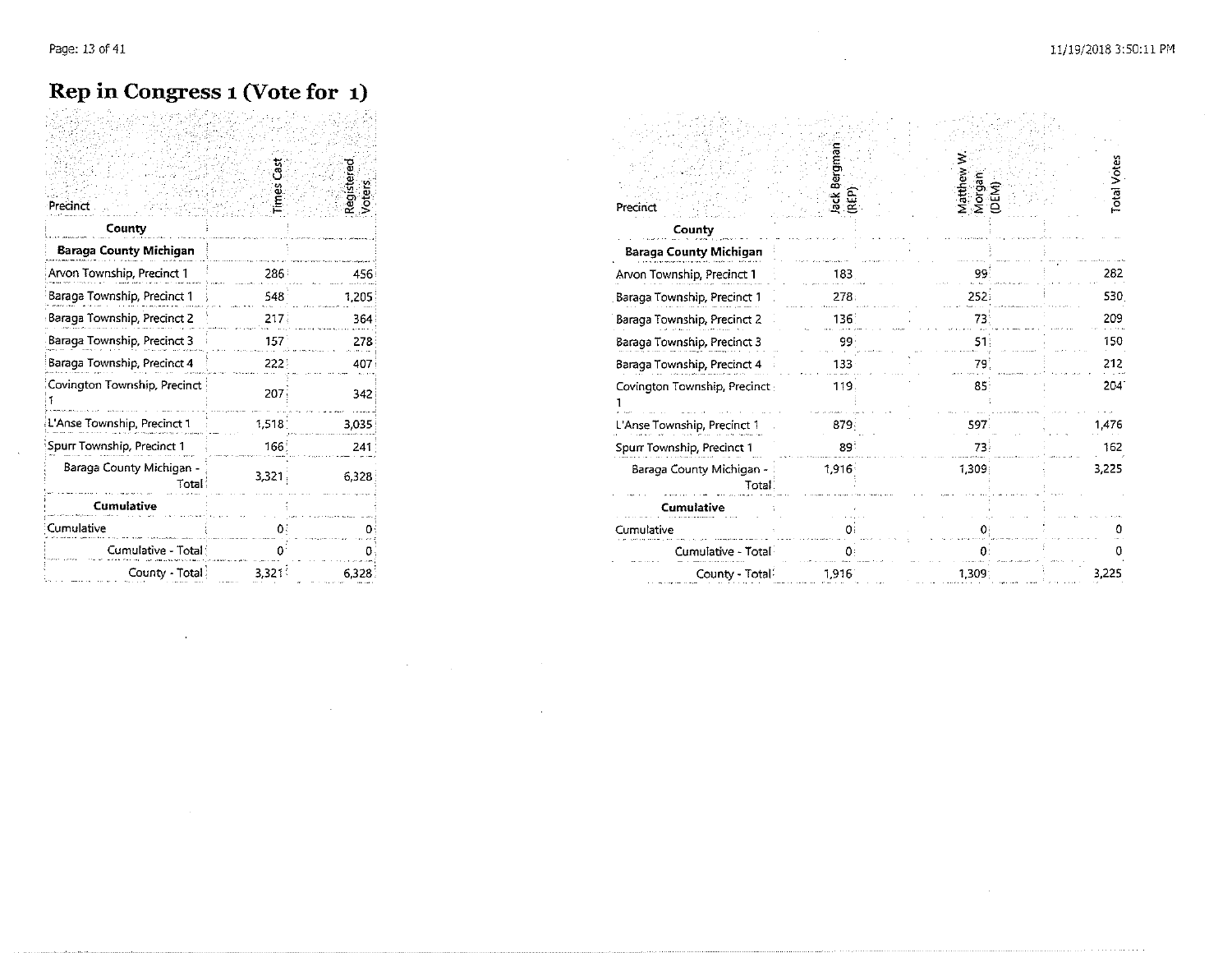$\mathcal{L}^{\text{max}}_{\text{max}}$  and  $\mathcal{L}^{\text{max}}_{\text{max}}$ 

 $\mathcal{L}^{\mathcal{L}}$  and  $\mathcal{L}^{\mathcal{L}}$  are the set of the set of  $\mathcal{L}^{\mathcal{L}}$ 

 $\mathcal{L}(\mathcal{L}^{\mathcal{L}})$  and  $\mathcal{L}(\mathcal{L}^{\mathcal{L}})$  . The contribution

 $\frac{1}{2} \frac{1}{2}$ 

|                               | Unresolver<br>Write-In |
|-------------------------------|------------------------|
| Precinct                      |                        |
| County                        |                        |
| <b>Baraga County Michigan</b> |                        |
| Arvon Township, Precinct 1    |                        |
| Baraga Township, Precinct 1   |                        |
| Baraga Township, Precinct 2   | 0:                     |
| Baraga Township, Precinct 3   |                        |
| Baraga Township, Precinct 4   |                        |
| Covington Township, Precinct  | 0                      |
|                               |                        |
| L'Anse Township, Precinct 1   |                        |
| Spurr Township, Precinct 1    |                        |
| Baraga County Michigan -      | 7                      |
| Total                         |                        |
| <b>Cumulative</b>             |                        |
| Cumulative                    |                        |
| Cumulative - Total            |                        |
| County - Total                |                        |

 $\mathcal{L}(\mathcal{L}^{\text{max}}_{\mathcal{L}})$  ,  $\mathcal{L}^{\text{max}}_{\mathcal{L}}$ 

 $\mathcal{L}^{\text{max}}_{\text{max}}$  and  $\mathcal{L}^{\text{max}}_{\text{max}}$ 

 $\label{eq:2.1} \frac{1}{\sqrt{2}}\int_{\mathbb{R}^3}\frac{1}{\sqrt{2}}\left(\frac{1}{\sqrt{2}}\right)^2\frac{1}{\sqrt{2}}\left(\frac{1}{\sqrt{2}}\right)^2\frac{1}{\sqrt{2}}\left(\frac{1}{\sqrt{2}}\right)^2\frac{1}{\sqrt{2}}\left(\frac{1}{\sqrt{2}}\right)^2.$ 

 $\mathcal{L}^{\mathcal{L}}$  and  $\mathcal{L}^{\mathcal{L}}$  are  $\mathcal{L}^{\mathcal{L}}$  . The set of the set of  $\mathcal{L}^{\mathcal{L}}$ 

 $\mathcal{L}^{\text{max}}_{\text{max}}$  ,  $\mathcal{L}^{\text{max}}_{\text{max}}$ 

 $\sim 10^{11}$  km  $^{-1}$ 

 $\label{eq:2.1} \mathcal{L}(\mathcal{L}^{\text{max}}_{\mathcal{L}}(\mathcal{L}^{\text{max}}_{\mathcal{L}}),\mathcal{L}^{\text{max}}_{\mathcal{L}}(\mathcal{L}^{\text{max}}_{\mathcal{L}}))$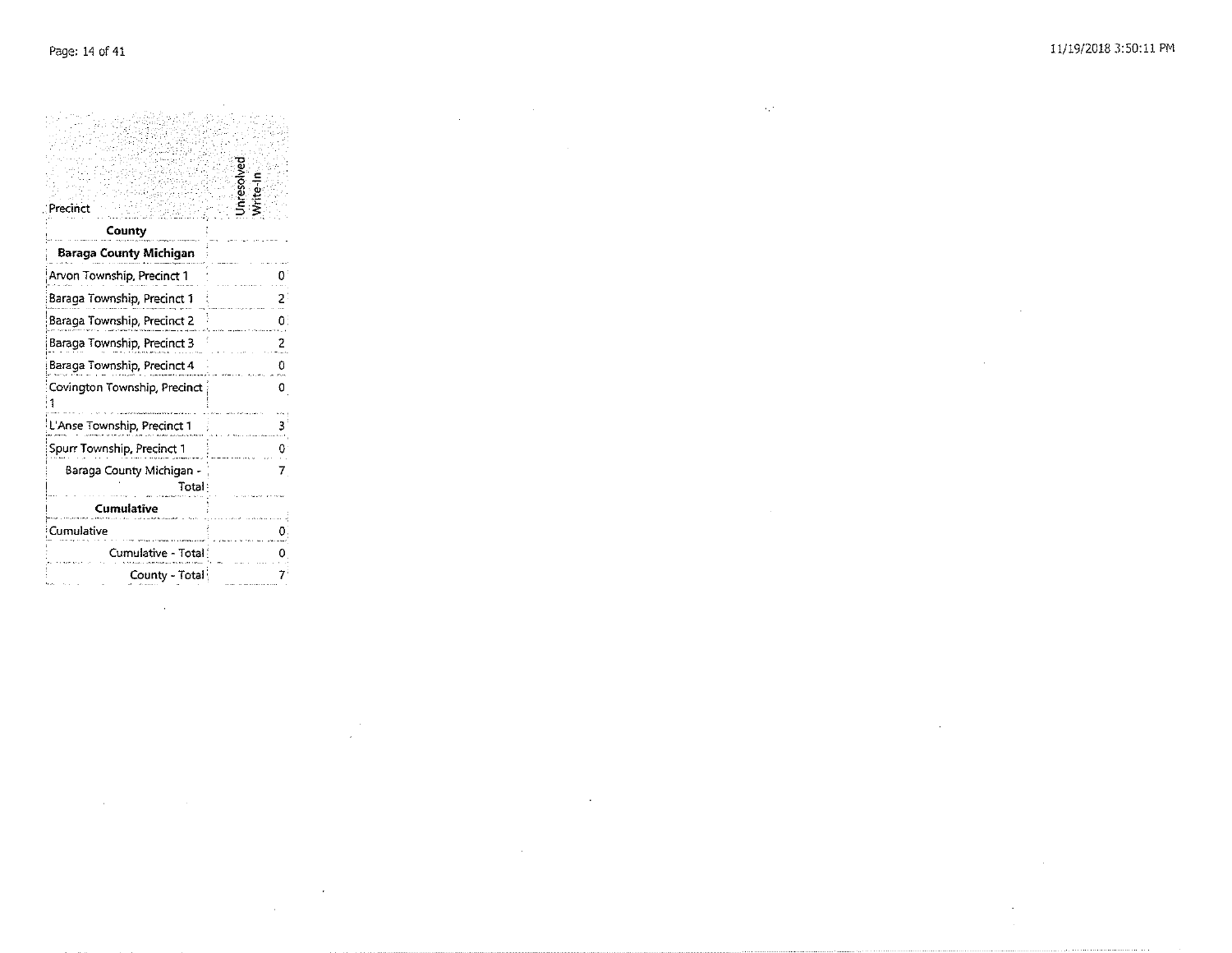# St Senator 38 (Vote for 1)

| Precinct                          | imes Casi | Registered |
|-----------------------------------|-----------|------------|
| County                            |           |            |
| Baraga County Michigan            |           |            |
| Arvon Township, Precinct 1        | 286       | 456        |
| Baraga Township, Precinct 1       | 548       | 1,205      |
| Baraga Township, Precinct 2       | 217       | 364        |
| Baraga Township, Precinct 3       | 157       | 278        |
| Baraga Township, Precinct 4       | 222.      | 407        |
| Covington Township, Precinct      | 207       | 342        |
| L'Anse Township, Precinct 1       | 1,518     | 3,035      |
| Spurr Township, Precinct 1        | 166       | 241        |
| Baraga County Michigan -<br>Total | 3,321     | 6.328      |
| <b>Cumulative</b>                 |           |            |
| Cumulative                        | n         |            |
| Cumulative - Total:               | 0         |            |
| County - Total                    | 3,321     | 6,328      |

 $\bar{z}$ 

| Precinct                          | Ed McBroom<br><b>REP</b> | Scott Dianda<br>(DEM) |
|-----------------------------------|--------------------------|-----------------------|
| County                            |                          |                       |
| Baraga County Michigan            |                          |                       |
| Arvon Township, Precinct 1        | 179.                     | 100.                  |
| Baraga Township, Precinct 1       | 260.                     | 268.                  |
| Baraga Township, Precinct 2       | 127                      | 81                    |
| Baraga Township, Precinct 3       | 103.                     | 50                    |
| Baraga Township, Precinct 4       | 137.                     | 79                    |
| Covington Township, Precinct      | 121                      | 81                    |
| L'Anse Township, Precinct 1       | 831                      | 625                   |
| Spurr Township, Precinct 1        | 96.                      | 65.                   |
| Baraga County Michigan -<br>Total | 1,854                    | 1.349                 |
| Cumulative                        |                          |                       |
| Cumulative                        | 0.                       | Ω                     |
| Cumulative - Total                | U                        |                       |
| County - Total                    | 1,854                    | 1.349                 |

 $\sim$ 

 $\sim 10^7$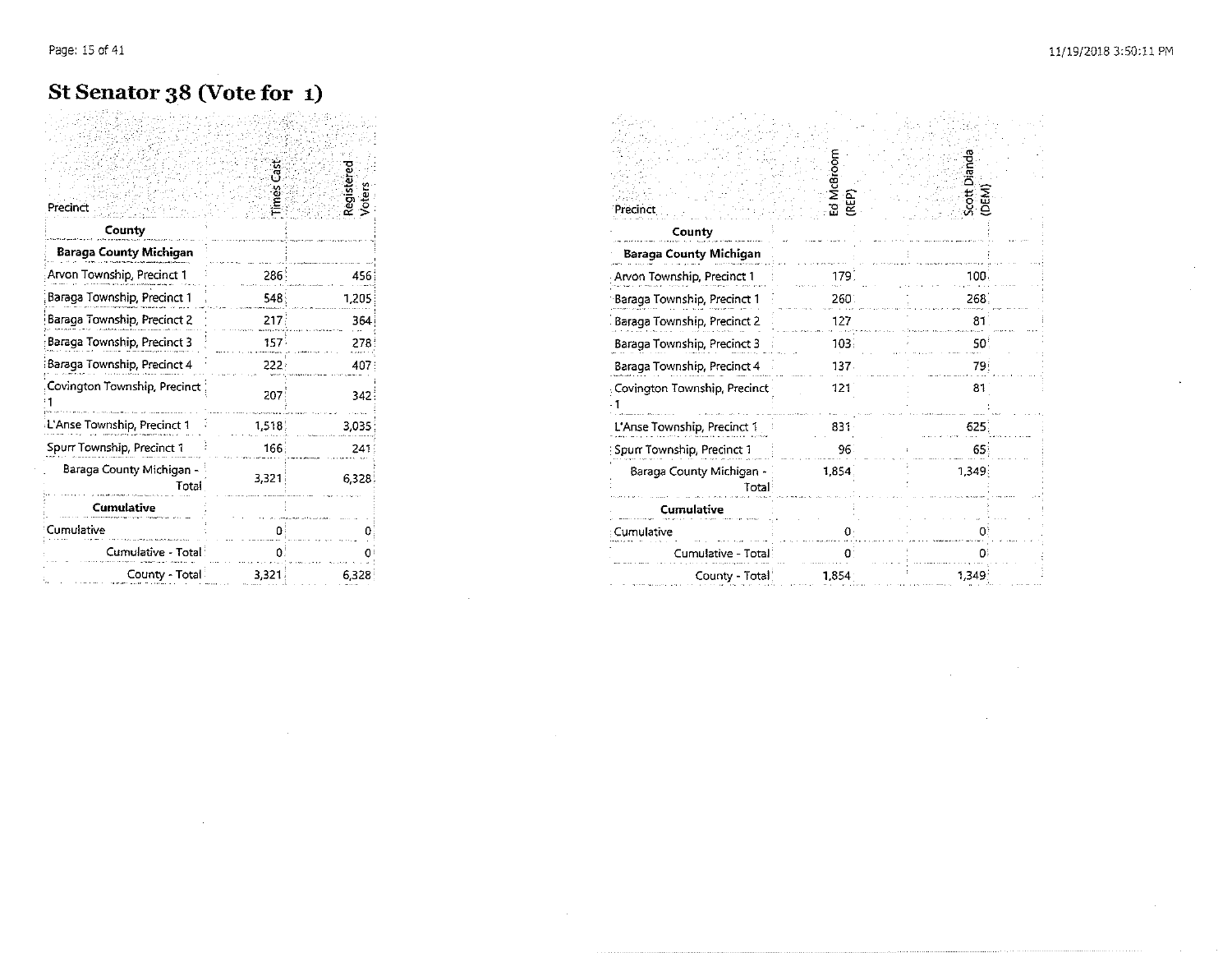$\sim 10^{-1}$ 

| Precinct                          | Wade Paul Roberts<br>ट<br>उ | otal Votes       | Unresolved<br>Write-In |
|-----------------------------------|-----------------------------|------------------|------------------------|
| County                            |                             |                  |                        |
| Baraga County Michigan            |                             |                  |                        |
| Arvon Township, Precinct 1        | 4                           | 283              | 0.                     |
| Baraga Township, Precinct 1       | 9                           | 537              | 21                     |
| Baraga Township, Precinct 2       | 2:                          | $210^{\circ}$    |                        |
| Baraga Township, Precinct 3       |                             | 155              | n:                     |
| Baraga Township, Precinct 4       |                             | 217 <sup>1</sup> | 0.                     |
| Covington Township, Precinct      | 3                           | 205              | 0.                     |
| L'Anse Township, Precinct 1       | 24 <sub>1</sub>             | 1.480,           | 2                      |
| Spurr Township, Precinct 1        | 2                           | 163              | 01                     |
| Baraga County Michigan -<br>Total | 47                          | 3.250            | 51                     |
| <b>Cumulative</b>                 |                             |                  |                        |
| Cumulative                        | o                           | $\Omega$         | 0:                     |
| Cumulative - Total                | 0                           | o                |                        |
| County - Total                    | 47                          | 3,250            |                        |

 $\mathcal{L}^{\text{max}}_{\text{max}}$  and  $\mathcal{L}^{\text{max}}_{\text{max}}$ 

 $\sim 100$ 

 $\sim 10^7$ 

 $\mathcal{L}(\mathcal{A})$  and  $\mathcal{L}(\mathcal{A})$  .

 $\sim$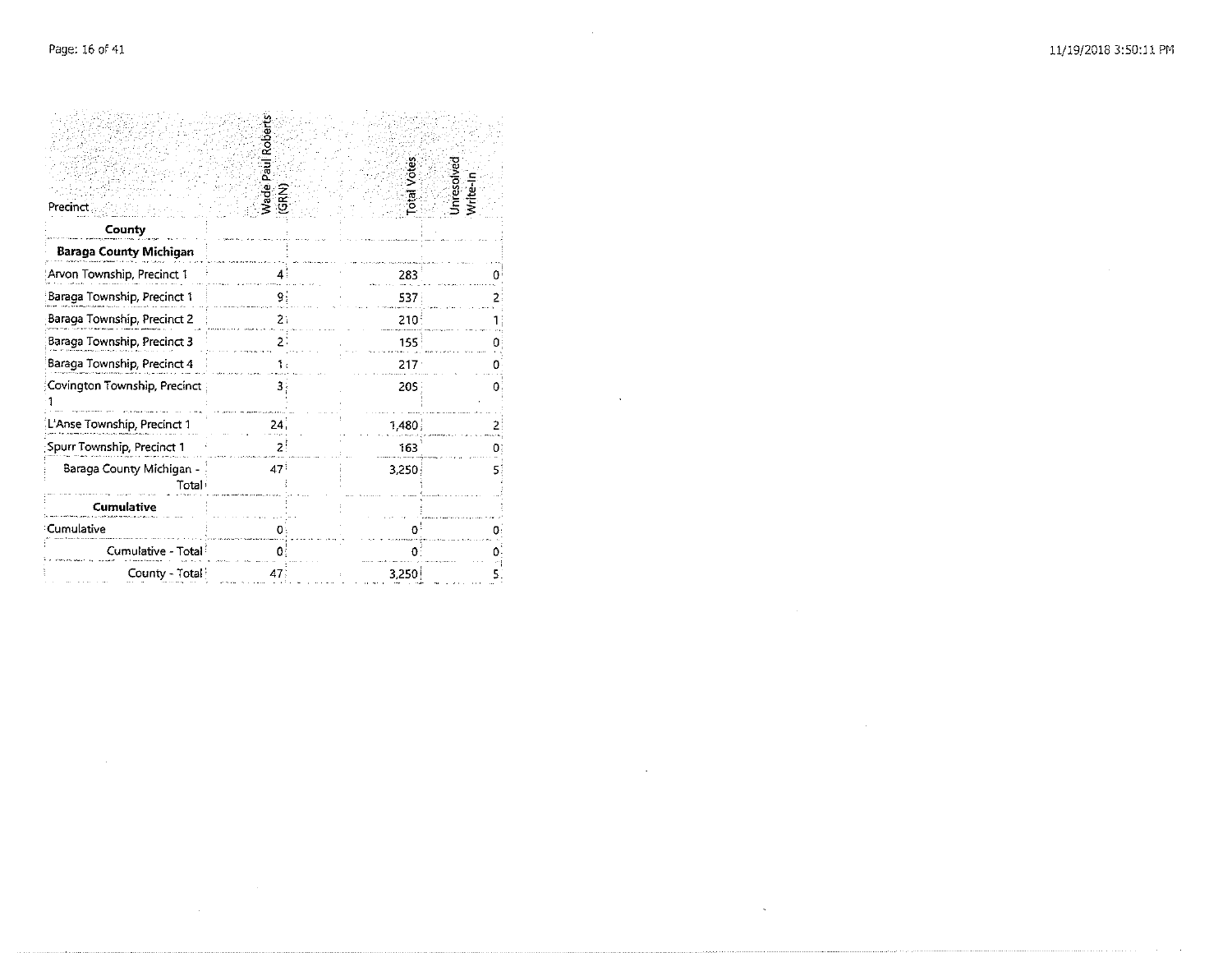#### **Representative 110 (Vote for 1)**

| Precinct<br>County                | Times Cast | Registered<br>Voters |
|-----------------------------------|------------|----------------------|
| Baraga County Michigan            |            |                      |
| Arvon Township, Precinct 1        | 286        | 456                  |
| Baraga Township, Precinct 1       | 548        | 1,205                |
| Baraga Township, Precinct 2       | 217        | 364                  |
| Baraga Township, Precinct 3       | 157        | 278                  |
| Baraga Township, Precinct 4       | 222        | 407                  |
| Covington Township, Precinct      | 207:       | 342                  |
| L'Anse Township, Precinct 1       | 1,518      | 3,035                |
| Spurr Township, Precinct 1        | 166        | 241                  |
| Baraga County Michigan -<br>Total | 3,321      | 6.328                |
| Cumulative                        |            |                      |
| Cumulative                        |            | Ω                    |
| Cumulative - Total                |            | 0                    |
| County - Total                    | 3,321      | 6,328                |

 $\mathcal{L}_{\text{max}}$  and  $\mathcal{L}_{\text{max}}$  and  $\mathcal{L}_{\text{max}}$  and  $\mathcal{L}_{\text{max}}$ 

 $\sim$ 

 $\sim$ 

| Precinct                          | Gregory<br>Markkanen<br>(REP) | Ken Summers<br>(DEM) | <b>Total Votes</b> |
|-----------------------------------|-------------------------------|----------------------|--------------------|
| County                            |                               |                      |                    |
| <b>Baraga County Michigan</b>     |                               |                      |                    |
| Arvon Township, Precinct 1        | 160.                          | 114                  | 274                |
| Baraga Township, Precinct 1       | 240                           | 282                  | 522                |
| Baraga Township, Precinct 2       | $126^{\circ}$                 | 85 <sup>2</sup>      | 211                |
| Baraga Township, Precinct 3       | $102 -$                       | 50 <sub>1</sub>      | 152                |
| Baraga Township, Precinct 4       | 115.                          | 96.                  | 211                |
| Covington Township, Precinct      | 112                           | 93.                  | 205                |
| L'Anse Township, Precinct 1       | 691                           | 785                  | 1,476              |
| Spurr Township, Precinct 1        | 85                            | 75                   | 160                |
| Baraga County Michigan -<br>Total | 1,631                         | 1,580                | 3,211              |
| Cumulative                        |                               |                      |                    |
| Cumulative                        | о                             | n                    |                    |
| Cumulative - Total                | O.                            | 0.                   |                    |
| County - Total                    | 1,631                         | 1,580                | 3,211              |

 $\sim 100$ 

 $\sim$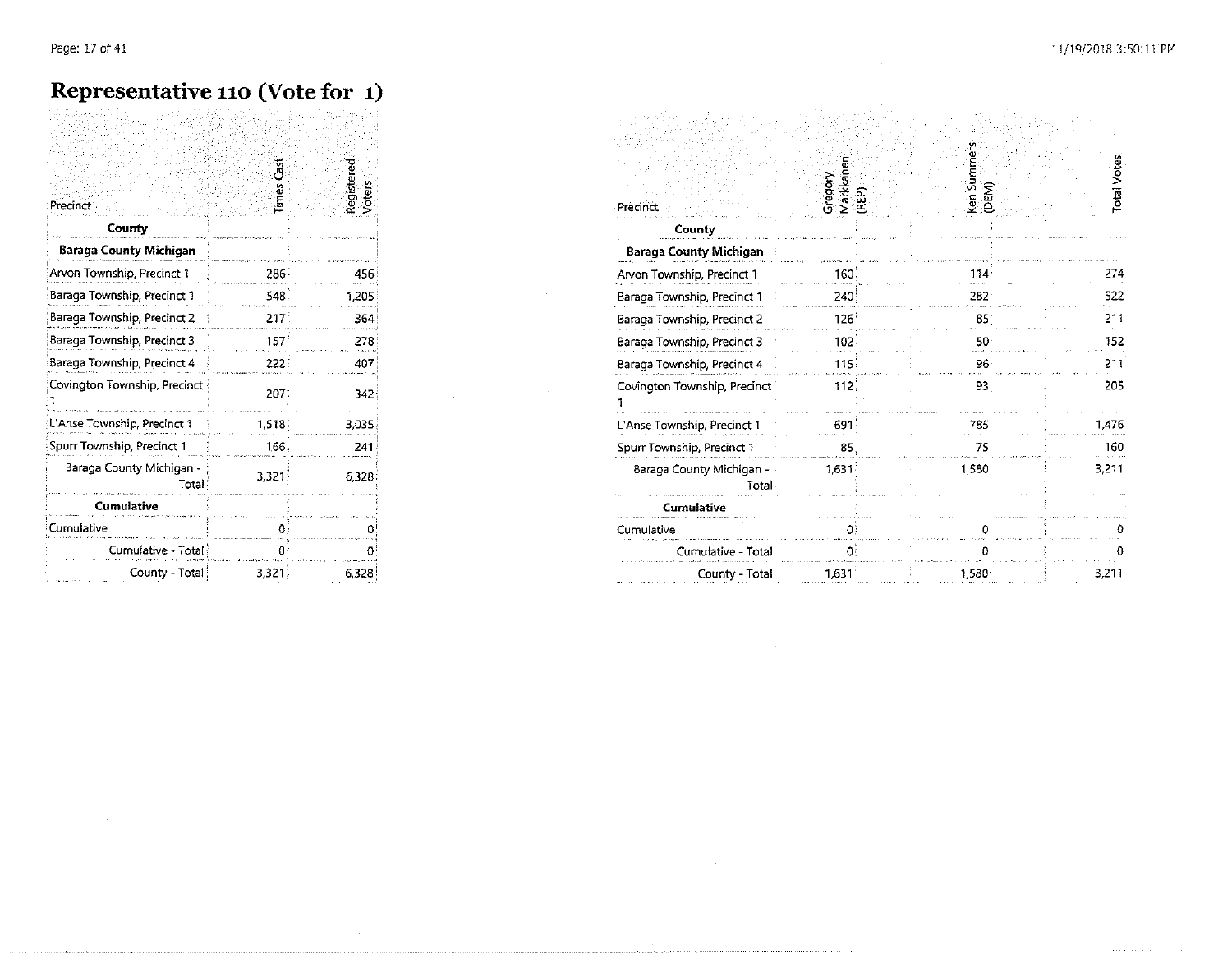$\sim 10$ 

| Precinct                          |    |
|-----------------------------------|----|
| County                            |    |
| Baraga County Michigan            |    |
| Arvon Township, Precinct 1        |    |
| Baraga Township, Precinct 1       |    |
| Baraga Township, Precinct 2       |    |
| Baraga Township, Precinct 3       |    |
| Baraga Township, Precinct 4       |    |
| Covington Township, Precinct      | 0. |
| L'Anse Township, Precinct 1       |    |
| Spurr Township, Precinct 1        |    |
| Baraga County Michigan -<br>Total |    |
| Cumulative                        |    |
| Cumulative                        |    |
| Cumulative - Total                |    |
| County - Total                    | דו |

 $\sim 10^{11}$  km  $^{-1}$ 

 $\label{eq:2.1} \frac{1}{\sqrt{2\pi}}\int_{\mathbb{R}^3}\frac{1}{\sqrt{2\pi}}\left(\frac{1}{\sqrt{2\pi}}\right)^2\frac{1}{\sqrt{2\pi}}\frac{1}{\sqrt{2\pi}}\frac{1}{\sqrt{2\pi}}\frac{1}{\sqrt{2\pi}}\frac{1}{\sqrt{2\pi}}\frac{1}{\sqrt{2\pi}}\frac{1}{\sqrt{2\pi}}\frac{1}{\sqrt{2\pi}}\frac{1}{\sqrt{2\pi}}\frac{1}{\sqrt{2\pi}}\frac{1}{\sqrt{2\pi}}\frac{1}{\sqrt{2\pi}}\frac{1}{\sqrt{2\pi}}\frac$ 

 $\sim 100$  km s  $^{-1}$ 

 $\sim 10^{11}$ 

 $\sim 10^{-1}$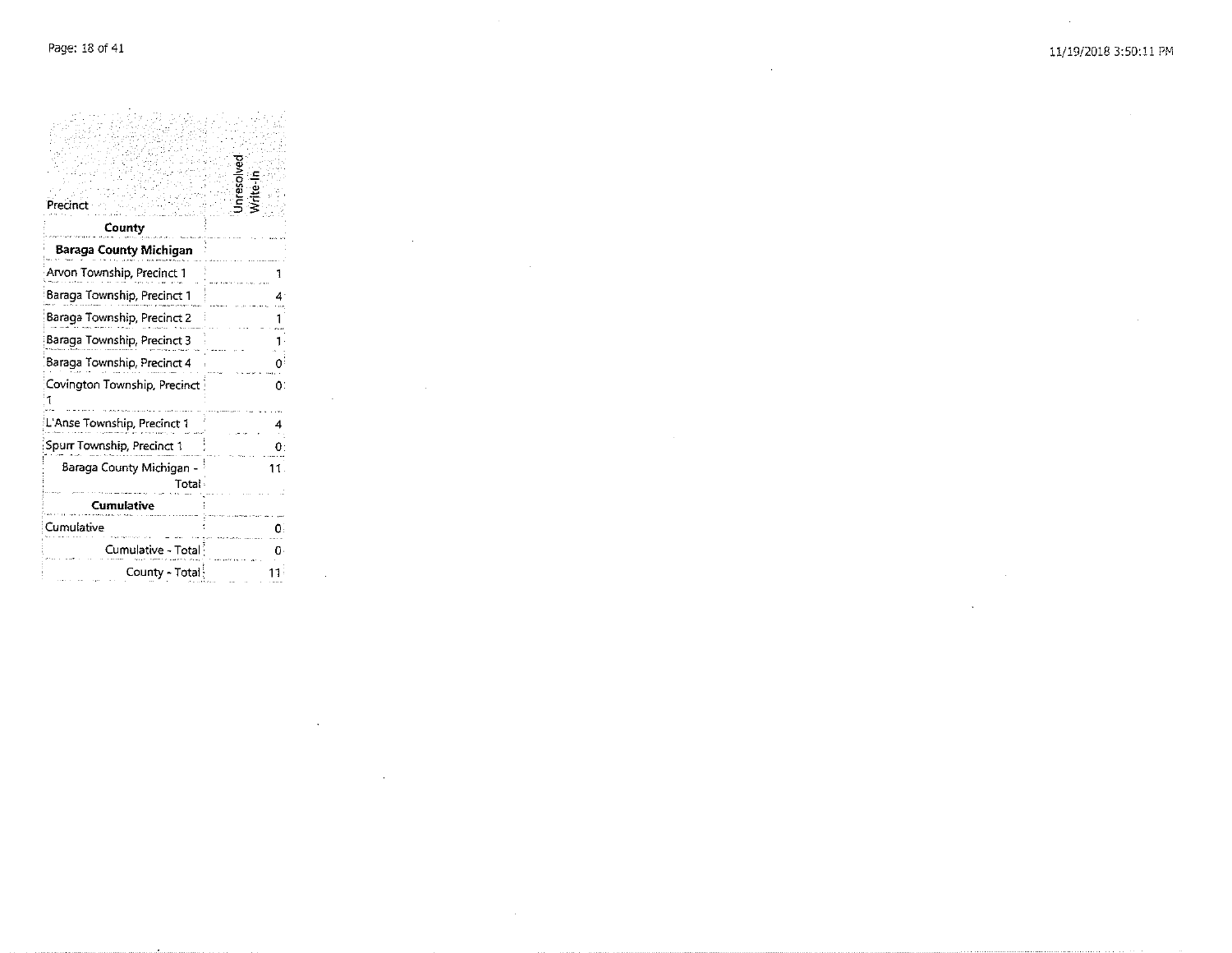$\sim 10^{-1}$ 

#### **State Brd of Ed (Vote for 2)**

| Precinct                          | ទី<br>Times | Registere          |
|-----------------------------------|-------------|--------------------|
| County                            |             |                    |
| <b>Baraga County Michigan</b>     |             |                    |
| Arvon Township, Precinct 1        | 286         | 456                |
| Baraga Township, Precinct 1       | 548         | 1,205              |
| Baraga Township, Precinct 2       | 217         | 364                |
| Baraga Township, Precinct 3       | 157.        | 278                |
| Baraga Township, Precinct 4       | 222.        | 407                |
| Covington Township, Precinct      | 207         | 342                |
| L'Anse Township, Precinct 1       | 1,518       | 3.035              |
| Spurr Township, Precinct 1        | 166         | 241                |
| Baraga County Michigan -<br>Total | 3.321       | 6.328 <sup>2</sup> |
| <b>Cumulative</b>                 |             |                    |
| Cumulative                        | 0           |                    |
| Cumulative - Total                | 0           |                    |
| County - Total                    | 3.321       | 6,328              |

| Precinct <sup>®</sup>             | Tami Carlone<br>REP) | Richard Zeile<br>(REP) |
|-----------------------------------|----------------------|------------------------|
| County                            |                      |                        |
| Baraga County Michigan            |                      |                        |
| Arvon Township, Precinct 1        | 155 <sup>2</sup>     | 136 <sup>°</sup>       |
| Baraga Township, Precinct 1       | 190.                 | 160                    |
| Baraga Township, Precinct 2       | 106                  | 101                    |
| Baraga Township, Precinct 3       | 81 <sup>°</sup>      | 73:                    |
| Baraga Township, Precinct 4       | 108.                 | 96.                    |
| Covington Township, Precinct      | 104                  | 88                     |
| L'Anse Township, Precinct 1       | 705.                 | 621.                   |
| Spurr Township, Precinct 1        | 71                   | 63.                    |
| Baraga County Michigan -<br>Total | 1,520                | 1,338:                 |
| <b>Cumulative</b>                 |                      |                        |
| Cumulative                        | Λ.                   | 0.                     |
| Cumulative - Total                |                      | n                      |
| County - Total                    | 1,520                | 1,338                  |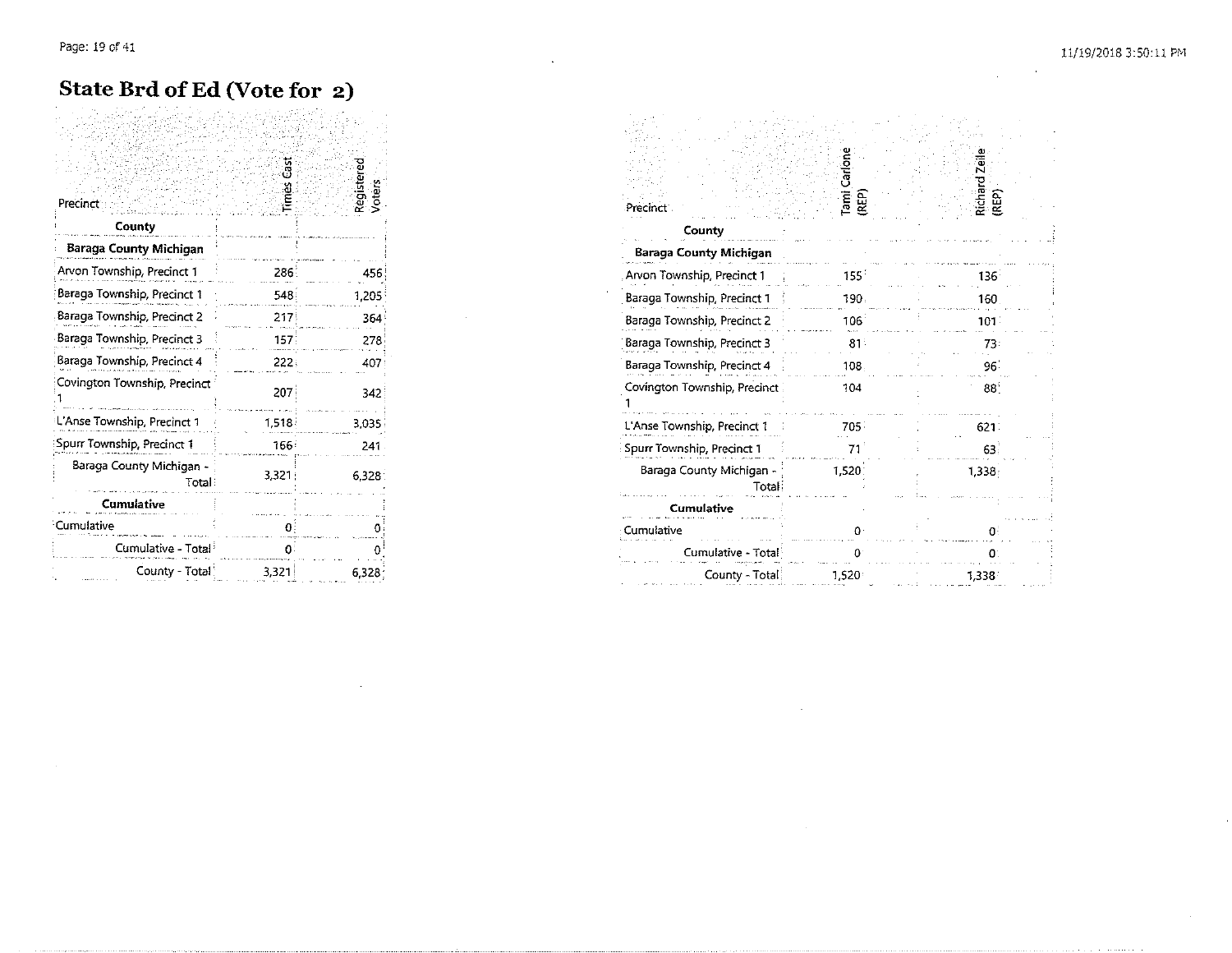$\label{eq:2.1} \mathcal{L}(\mathcal{L}(\mathcal{L})) = \mathcal{L}(\mathcal{L}(\mathcal{L})) = \mathcal{L}(\mathcal{L}(\mathcal{L}))$ 

 $\label{eq:2.1} \frac{1}{\sqrt{2}}\int_{\mathbb{R}^3} \frac{1}{\sqrt{2}}\left(\frac{1}{\sqrt{2}}\right)^2\left(\frac{1}{\sqrt{2}}\right)^2\left(\frac{1}{\sqrt{2}}\right)^2\left(\frac{1}{\sqrt{2}}\right)^2\left(\frac{1}{\sqrt{2}}\right)^2\left(\frac{1}{\sqrt{2}}\right)^2\left(\frac{1}{\sqrt{2}}\right)^2\left(\frac{1}{\sqrt{2}}\right)^2\left(\frac{1}{\sqrt{2}}\right)^2\left(\frac{1}{\sqrt{2}}\right)^2\left(\frac{1}{\sqrt{2}}\right)^2\left(\$ 

 $\sim 10^{11}$  km s  $^{-1}$ 

 $\mathcal{L}^{\text{max}}_{\text{max}}$  and  $\mathcal{L}^{\text{max}}_{\text{max}}$ 

 $\mathcal{L}^{\text{max}}_{\text{max}}$  and  $\mathcal{L}^{\text{max}}_{\text{max}}$ 

 $\mathcal{L}^{\text{max}}_{\text{max}}$  and  $\mathcal{L}^{\text{max}}_{\text{max}}$ 

|                                   | Judith P<br>(DEM) | Tiffany Tilley<br>(DEM) |                |                    |                | Douglas<br>(UST) | Wells<br>Sherry A.<br>(GRN) |
|-----------------------------------|-------------------|-------------------------|----------------|--------------------|----------------|------------------|-----------------------------|
| Precinct                          |                   |                         | $rac{1}{(18)}$ | $JohnJ$<br>$(LIB)$ | Karen<br>(UST) |                  |                             |
| County                            |                   |                         |                |                    |                |                  |                             |
| <b>Baraga County Michigan</b>     |                   |                         |                |                    |                |                  |                             |
| Arvon Township, Precinct 1        | 72                |                         |                |                    |                |                  |                             |
| Baraga Township, Precinct 1       | 209 <sub>3</sub>  | 196                     |                |                    |                |                  |                             |
| Baraga Township, Precinct 2       | 60                | 53                      |                |                    |                |                  |                             |
| Baraga Township, Precinct 3       | 44                | 42                      |                |                    |                |                  |                             |
| Baraga Township, Precinct 4       | 63                | 59                      |                |                    |                |                  |                             |
| Covington Township, Precinct      | 70                | 63                      |                |                    |                |                  |                             |
| L'Anse Township, Precinct 1       | 483               | 455                     | 34             | 22                 |                |                  |                             |
| Spurr Township, Precinct 1        | 68                | 59                      |                |                    |                |                  |                             |
| Baraga County Michigan -<br>Total | 1,069             | 996                     | 75             | 52                 | 65             | 26               |                             |
| <b>Cumulative</b>                 |                   |                         |                |                    |                |                  |                             |
| Cumulative                        |                   |                         |                |                    |                |                  |                             |
| Cumulative - Total                |                   |                         |                |                    |                |                  |                             |
| County - Total                    | 1,069             | 996                     | 75)            | -521               |                | 26               |                             |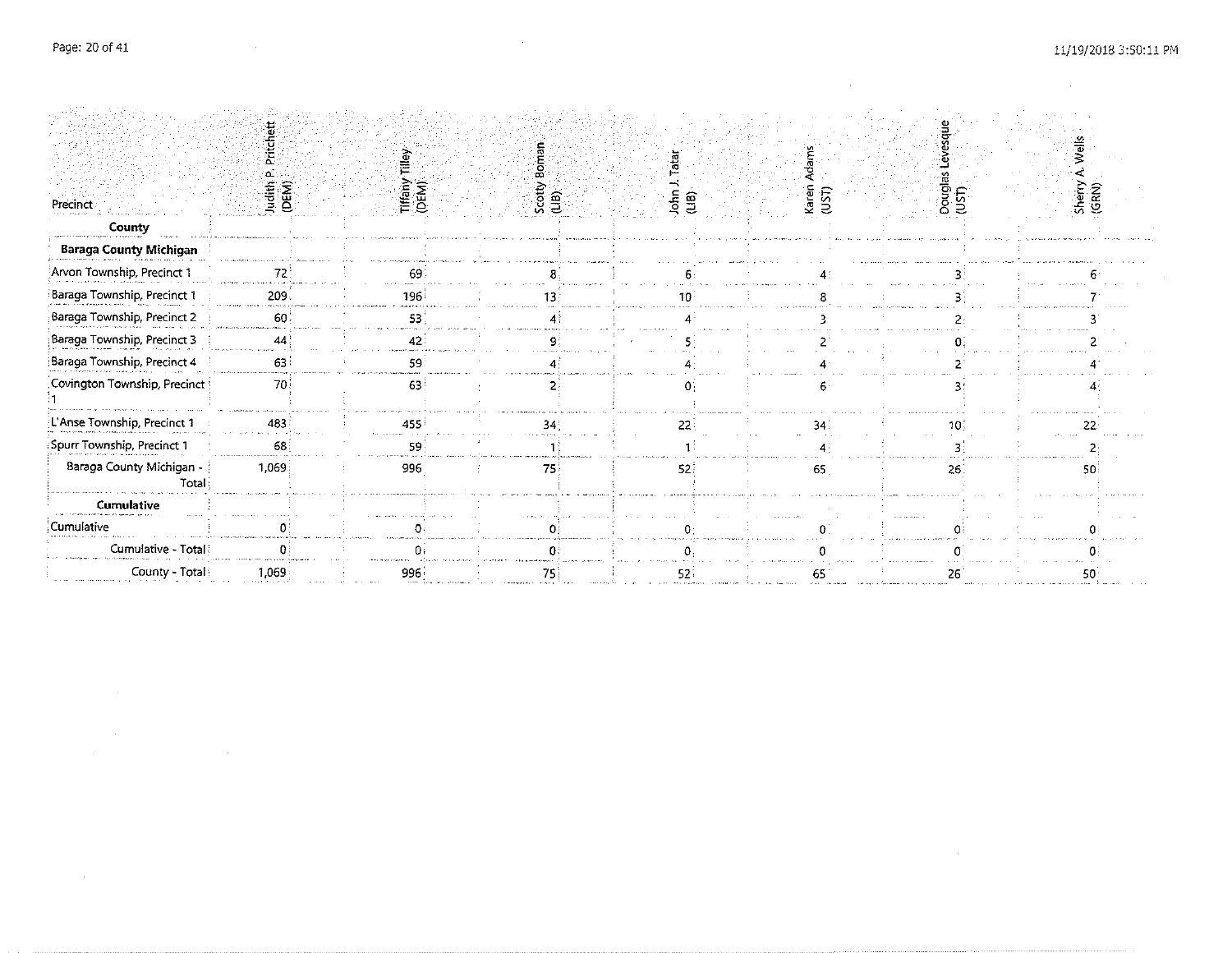$\sim$ 

|                                   | Mary Anne Hering | Smith                 |                    |                          |  |
|-----------------------------------|------------------|-----------------------|--------------------|--------------------------|--|
| Precinct                          | WCP)             | Logan R.<br>ု့<br>(၃) | <b>Total Votes</b> | Unresolved<br>Write-In   |  |
| County                            |                  |                       |                    |                          |  |
| <b>Baraga County Michigan</b>     |                  |                       |                    |                          |  |
| Arvon Township, Precinct 1        |                  | q.                    | 479                |                          |  |
| Baraga Township, Precinct 1       | 29:              | 24:                   | 849                |                          |  |
| Baraga Township, Precinct 2       | 9                | $7^{\circ}$           | 352                | Ω.                       |  |
| Baraga Township, Precinct 3       | 4                | 5.                    | 267                |                          |  |
| Baraga Township, Precinct 4       | 10°              | 5                     | 359                | $\mathbf{z}_{\parallel}$ |  |
| Covington Township, Precinct      | 7.               | 5                     | 352                | o                        |  |
| L'Anse Township, Precinct 1       | 55:              | 51                    | 2,492              | ς.                       |  |
| Spurr Township, Precinct 1        | 3.               | Đ.                    | 275                |                          |  |
| Baraga County Michigan -<br>Total | 128.             | 106                   | 5.425              | 15                       |  |
| <b>Cumulative</b>                 |                  |                       |                    |                          |  |
| Cumulative                        | Ω.               | O                     | $\Omega$           |                          |  |
| Cumulative - Total                | o                | 0                     | 0:                 | 0                        |  |
| County - Total                    | $128 -$          | 106 <sup>2</sup>      | 5.425              | 15.                      |  |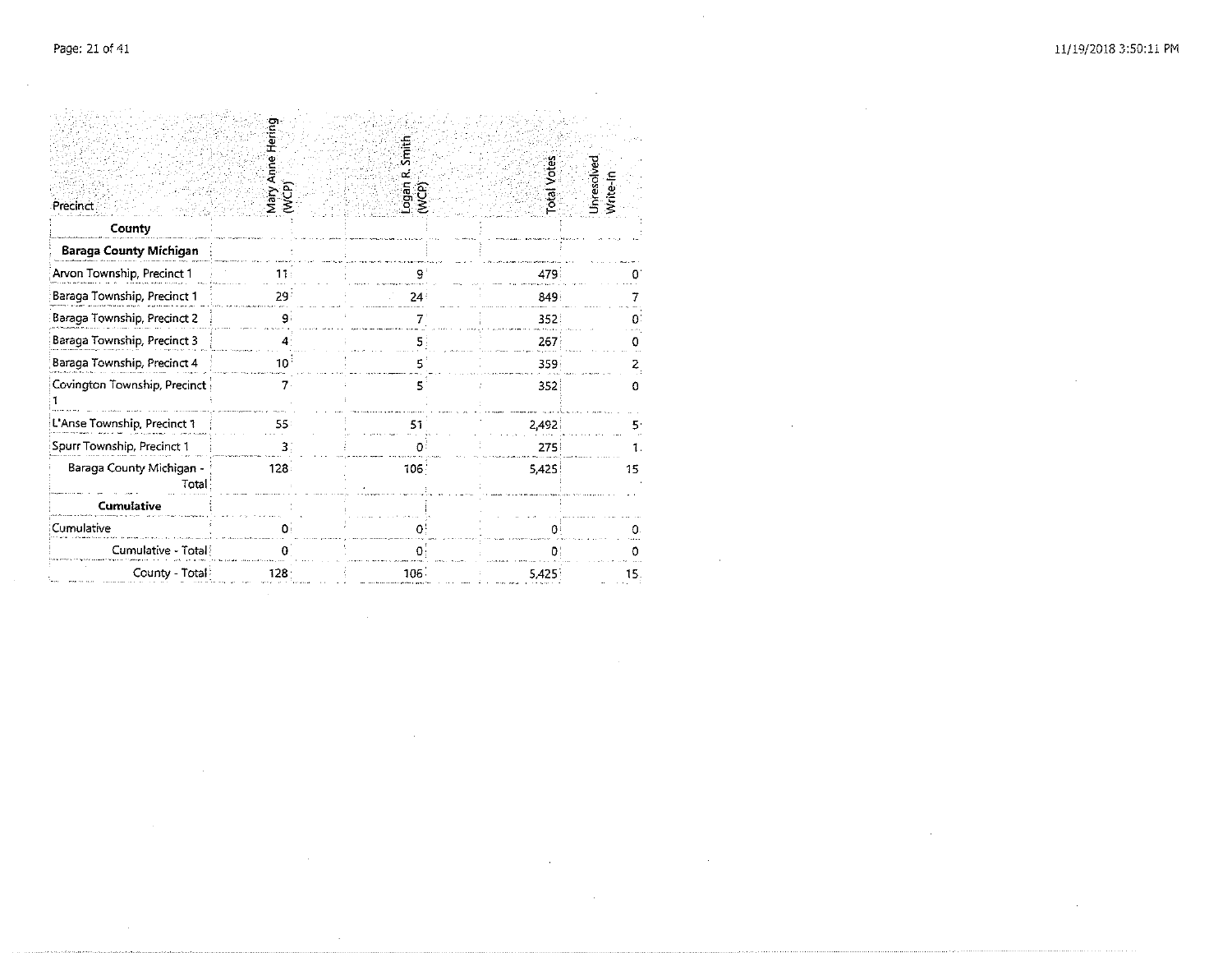#### U OF M REGENT (Vote for 2)

| Precinct                           | imes Cast | Registered |
|------------------------------------|-----------|------------|
| County                             |           |            |
| Baraga County Michigan             |           |            |
| Arvon Township, Precinct 1         | 286       | 456        |
| Baraga Township, Precinct 1        | 548       | 1,205      |
| Baraga Township, Precinct 2        | 217       | 364        |
| Baraga Township, Precinct 3        | 157       | 278        |
| Baraga Township, Precinct 4        | $222 -$   | 407        |
| Covington Township, Precinct       | 207.      | 342        |
| L'Anse Township, Precinct 1        | 1,518     | 3,035      |
| Spurr Township, Precinct 1         | 1661      | 241        |
| Baraga County Michigan -<br>Totali | $3,321$ : | 6,328      |
| Cumulative                         |           |            |
| Cumulative                         |           | n          |
| Cumulative - Total:                |           | 0          |
| County - Total                     | 3,321     | 6,328      |

 $\mathcal{L}$ 

| Precinct                           | Andrea Fische<br>Newman<br>REP) | <b>Andrew Richne</b><br>(REP) |
|------------------------------------|---------------------------------|-------------------------------|
| County                             |                                 |                               |
| Baraga County Michigan             |                                 |                               |
| Arvon Township, Precinct 1         | 152                             | 145                           |
| Baraga Township, Precinct 1        | 187                             | 173                           |
| Baraga Township, Precinct 2        | 107                             | 101                           |
| Baraga Township, Precinct 3        | 80                              | 76                            |
| Baraga Township, Precinct 4        | 99.                             | 96:                           |
| Covington Township, Precinct       | 99                              | 89.                           |
| L'Anse Township, Precinct 1        | 694                             | 636                           |
| Spurr Township, Precinct 1         | 74                              | 60                            |
| Baraga County Michigan -<br>Totali | 1,492                           | 1,376                         |
| Cumulative                         |                                 |                               |
| Cumulative                         |                                 |                               |
| Cumulative - Total                 | O.                              | 0.                            |
| County - Total                     | 1,492                           | 1,376                         |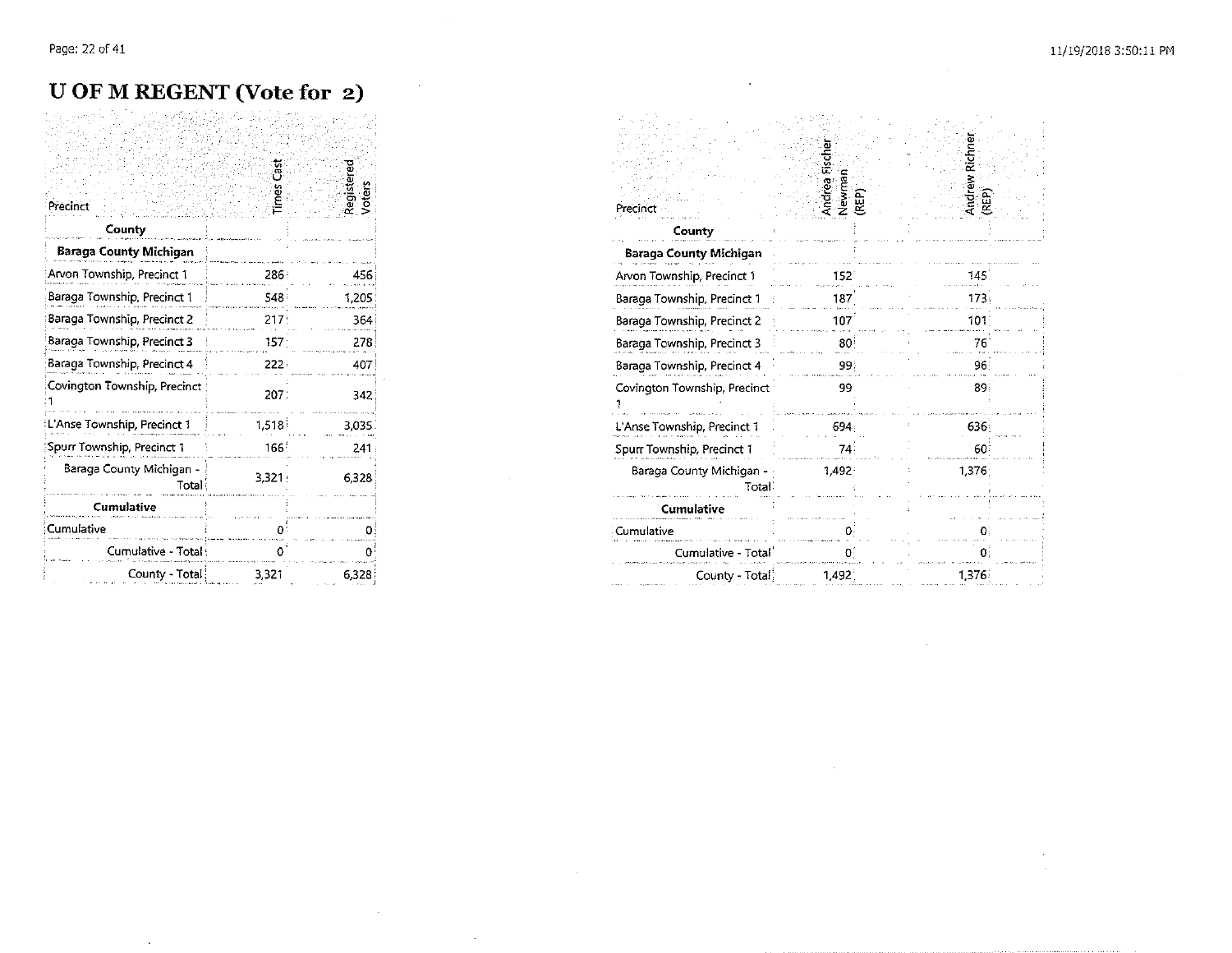$\sim$   $\alpha$ 

|                                           |                 |                     | چ              |              |                         |                  |                   |
|-------------------------------------------|-----------------|---------------------|----------------|--------------|-------------------------|------------------|-------------------|
|                                           |                 |                     |                |              |                         | Sickl            | Grayes            |
| Precinct                                  | Jordan<br>(DEM) | Paul Browl<br>(DEM) | James<br>(LIB) | (415)<br>Тó. | ୍ଟି<br>ମ<br>ses<br>UST) | Crystal<br>(UST) | Kevin A.<br>(GRN) |
| County                                    |                 |                     |                |              |                         |                  |                   |
| <b>Baraga County Michigan</b>             |                 |                     |                |              |                         |                  |                   |
| Arvon Township, Precinct 1                | 70              |                     |                |              |                         |                  |                   |
| Baraga Township, Precinct 1               | 195             | 189                 |                |              |                         |                  |                   |
| Baraga Township, Precinct 2               | 54              | 56                  |                |              |                         |                  |                   |
| Baraga Township, Precinct 3               | 45              | Λn                  |                |              |                         |                  |                   |
| Baraga Township, Precinct 4               | 671             | 61                  |                |              |                         |                  |                   |
| Covington Township, Precinct <sup>:</sup> | 67              | 64                  |                |              |                         |                  |                   |
| L'Anse Township, Precinct 1               | 458             | 442                 |                | 28.          | 28                      |                  |                   |
| Spurr Township, Precinct 1                | 59              | 57                  |                |              |                         |                  |                   |
| Baraga County Michigan -<br>Total         | 1,015           | 976                 | 62             | 68           | 61                      | 98               | 55                |
| Cumulative                                |                 |                     |                |              |                         |                  |                   |
| Cumulative                                |                 |                     |                |              |                         |                  |                   |
| Cumulative - Total!                       |                 |                     |                |              |                         |                  |                   |
| County - Total                            | 1,015           | 976                 |                |              |                         |                  | 55                |

 $\mathcal{L}^{\mathcal{L}}(\mathcal{L}^{\mathcal{L}})$  and  $\mathcal{L}^{\mathcal{L}}(\mathcal{L}^{\mathcal{L}})$  . The contribution of  $\mathcal{L}^{\mathcal{L}}$ 

 $\mathcal{L}^{\text{max}}_{\text{max}}$  , where  $\mathcal{L}^{\text{max}}_{\text{max}}$ 

 $\bullet$ 

the control of the state of the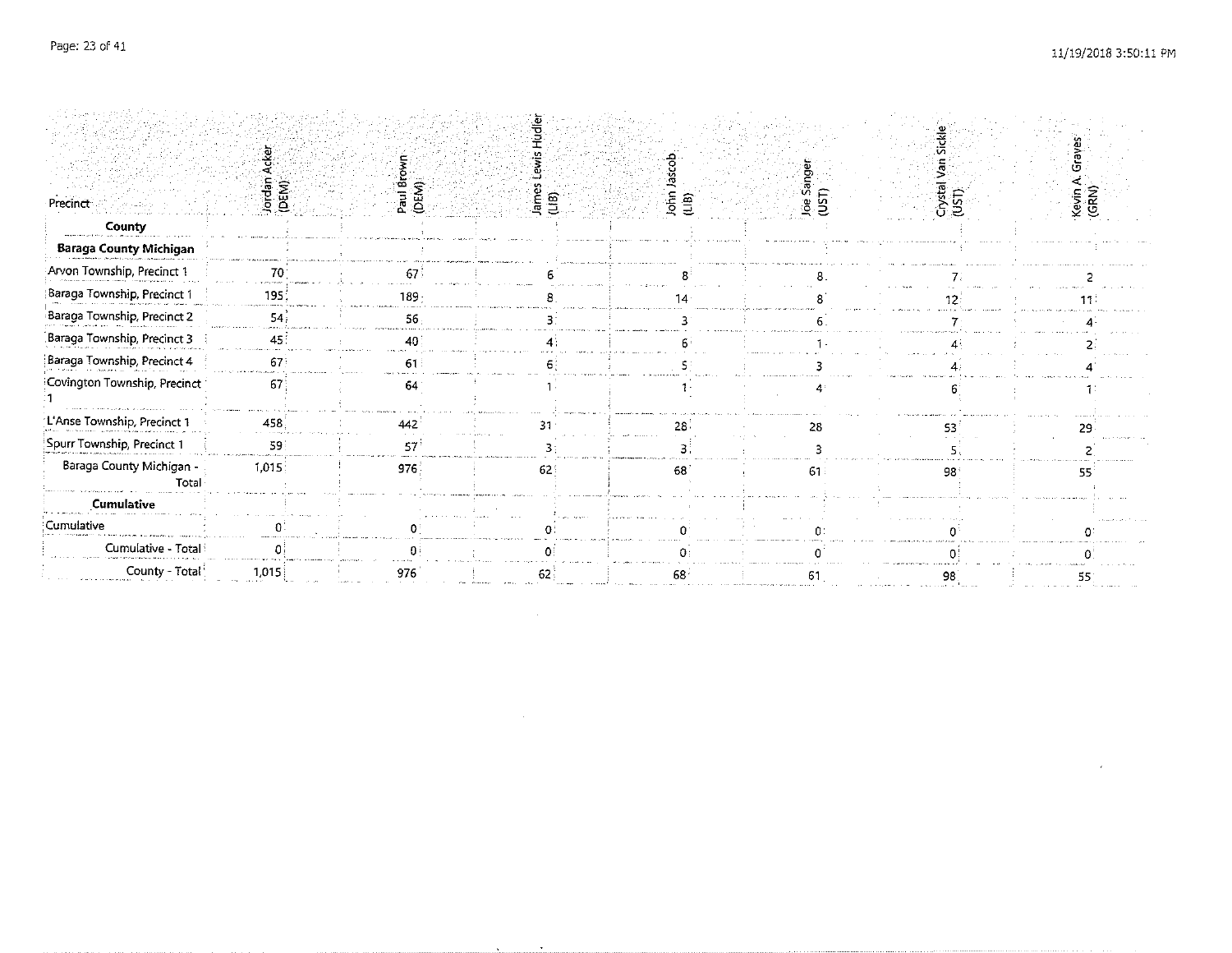|                                   | Marge Katchmark<br>Sallows<br>(NLP) |  | Total Votes | Unresolved<br>Mrtte-In |  |  |
|-----------------------------------|-------------------------------------|--|-------------|------------------------|--|--|
| Precinct.                         |                                     |  |             |                        |  |  |
| County                            |                                     |  |             |                        |  |  |
| Baraga County Michigan            |                                     |  |             |                        |  |  |
| Arvon Township, Precinct 1        | 8.                                  |  | 473         | Ð                      |  |  |
| Baraga Township, Precinct 1       | 15 <sub>1</sub>                     |  | 812         | 6                      |  |  |
| Baraga Township, Precinct 2       | 2                                   |  | 343         |                        |  |  |
| Baraga Township, Precinct 3       | 2                                   |  | 260         |                        |  |  |
| Baraga Township, Precinct 4       | 4                                   |  | 349         | Oi                     |  |  |
| Covington Township, Precinct      | 2                                   |  | 334         | 2                      |  |  |
| L'Anse Township, Precinct 1       | 221                                 |  | 2.421       | 8.                     |  |  |
| Spurr Township, Precinct 1        | 2                                   |  | 268         |                        |  |  |
| Baraga County Michigan -<br>Total | 57 <sup>2</sup>                     |  | 5,260       | 17.                    |  |  |
| <b>Cumulative</b>                 |                                     |  |             |                        |  |  |
| Cumulative                        | O                                   |  | ٥           |                        |  |  |
| Cumulative - Total                | o                                   |  | Λ           |                        |  |  |
| County - Total                    | 57                                  |  | 5,260       | 17:                    |  |  |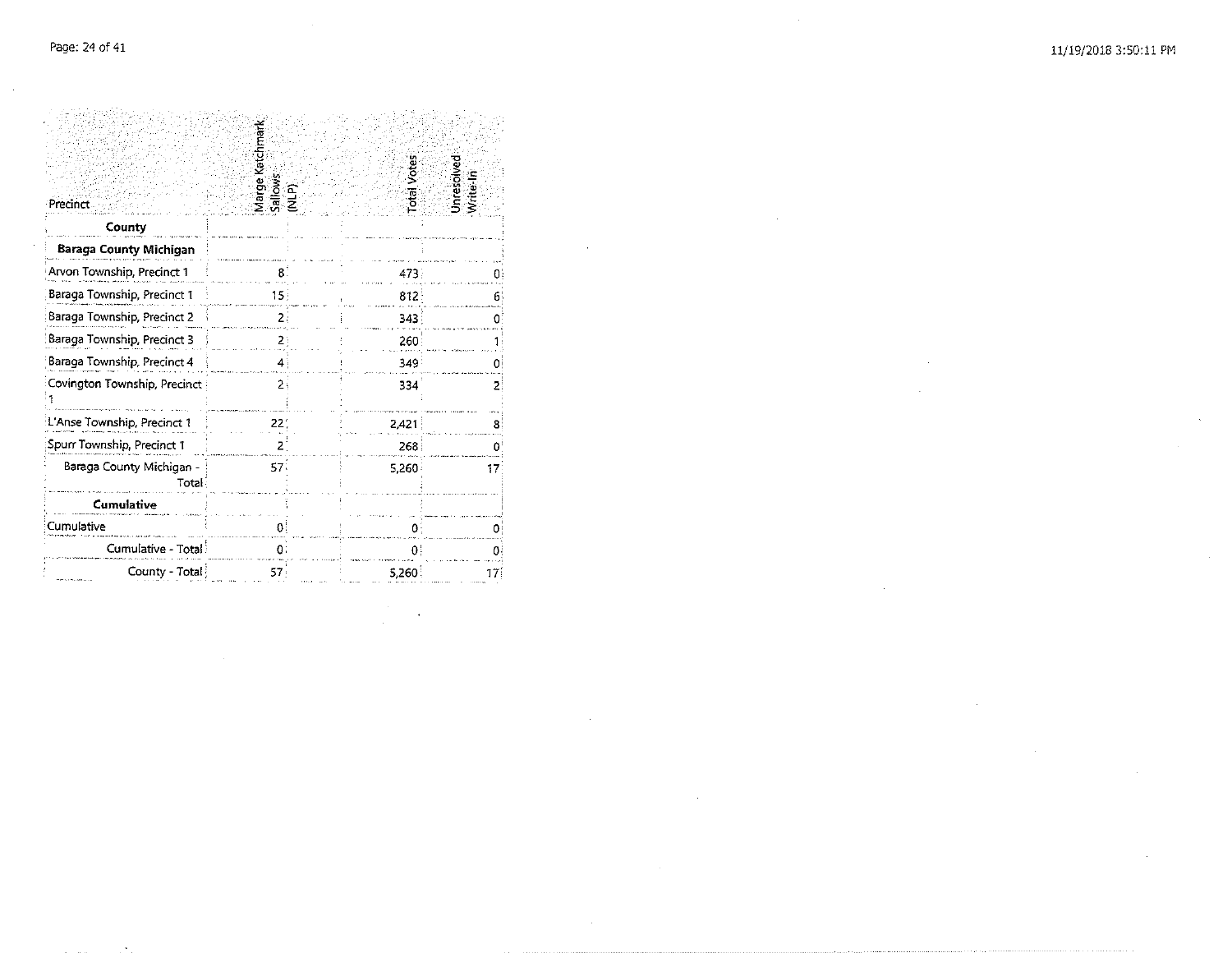$\mathcal{L}^{\pm}$ 

 $\alpha$ 

 $\sim$   $\alpha$ 

 $\sim 10^{11}$ 

#### **MSU TRUSTEE (Vote for 2)**

 $\sim$ 

| Precinct                           | imes          | Registered<br>Voters | Precinct                          |
|------------------------------------|---------------|----------------------|-----------------------------------|
| County                             |               |                      | County                            |
| <b>Baraga County Michigan</b>      |               |                      | <b>Baraga County Michigan</b>     |
| Arvon Township, Precinct 1         | 286.          | 456                  | Arvon Township, Precinct 1        |
| Baraga Township, Precinct 1        | 548           | 1.205                | Baraga Township, Precinct 1       |
| Baraga Township, Precinct 2        | 217           | 364                  | Baraga Township, Precinct 2       |
| Baraga Township, Precinct 3        | 157.          | 278                  | Baraga Township, Precinct 3       |
| Baraga Township, Precinct 4        | 222:          | 407                  | Baraga Township, Precinct 4       |
| Covington Township, Precinct       | $207^{\circ}$ | 342                  | Covington Township, Precinct      |
| L'Anse Township, Precinct 1        | 1,518         | 3.035                | L'Anse Township, Precinct 1       |
| Spurr Township, Precinct 1         | $166^{\circ}$ | 241                  | Spurr Township, Precinct 1        |
| Baraga County Michigan -<br>Total: | 3.321.        | 6.328                | Baraga County Michigan -<br>Total |
| Cumulative                         |               |                      | <b>Cumulative</b>                 |
| Cumulative                         |               |                      | Cumulative                        |
| Cumulative - Total                 |               |                      | Cumulative - Total                |
| County - Total:                    | 3,321         | 6.328                | County - Total                    |

| Precinct                          |         | Register<br>Voters | Precinct                          | Dave<br>(REP) | ille.<br>∑<br>Mike<br>(REP) |
|-----------------------------------|---------|--------------------|-----------------------------------|---------------|-----------------------------|
| County                            |         |                    | County                            |               |                             |
| <b>Baraga County Michigan</b>     |         |                    | Baraga County Michigan            |               |                             |
| Arvon Township, Precinct 1        | 286     |                    | Arvon Township, Precinct 1        |               |                             |
| Baraga Township, Precinct 1       | 548     | 1.205              | Baraga Township, Precinct 1       | 168           | 171                         |
| Baraga Township, Precinct 2       | 217     | 364                | Baraga Township, Precinct 2       | 101           | 102                         |
| Baraga Township, Precinct 3       | 157.    | 278                | Baraga Township, Precinct 3       | 80            | 75                          |
| Baraga Township, Precinct 4       | $222 -$ | 407                | Baraga Township, Precinct 4       |               | 93                          |
| Covington Township, Precinct      | 207     | 342                | Covington Township, Precinct      | 97            | 91                          |
| L'Anse Township, Precinct 1       | 1,518   | 3.035              | L'Anse Township, Precinct 1       | 649           | 628                         |
| Spurr Township, Precinct 1        | 166     | 241                | Spurr Township, Precinct 1        | 68            | 63                          |
| Baraga County Michigan -<br>Total | 3,321.  | 6,328              | Baraga County Michigan -<br>Total | 1,402         | 1.372                       |
| <b>Cumulative</b>                 |         |                    | Cumulative                        |               |                             |
| Cumulative                        |         |                    | Cumulative                        |               |                             |
| Cumulative - Total                |         |                    | Cumulative - Total                |               |                             |
| County - Total                    | 3,321   | 6.328              | County - Total                    | 1,402         | 1,372                       |

 $\alpha$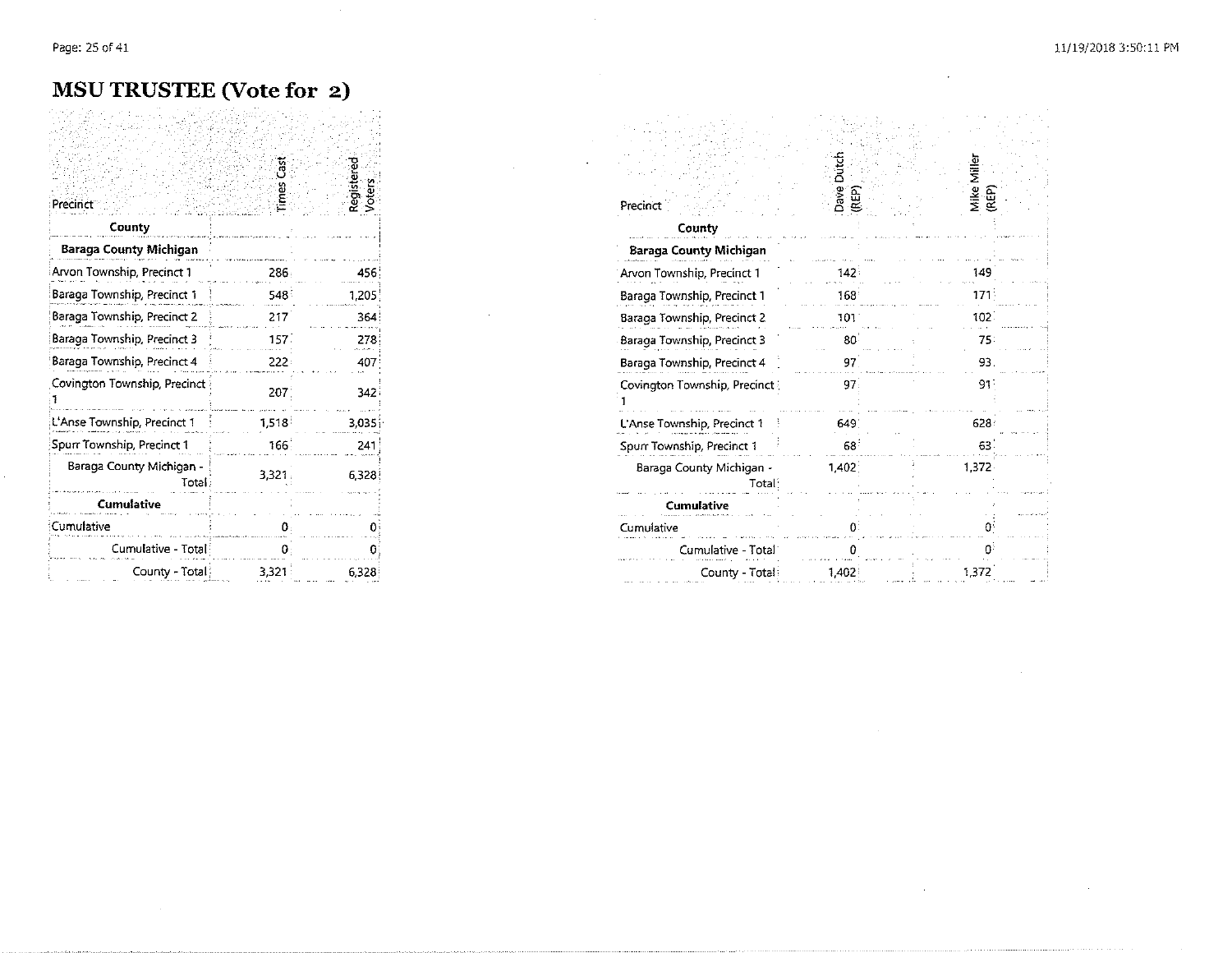$\sim 100$  $\sim$ 

|                                   |                 |                            |                     |                            | $\overline{a}$    |        |                      |  |
|-----------------------------------|-----------------|----------------------------|---------------------|----------------------------|-------------------|--------|----------------------|--|
| Precinct                          | Briann<br>(DEM) | Kelly Ch<br>Tebay<br>(DEM) | 횲<br>Bruce<br>(LiB) | $\left[\frac{1}{2}\right]$ | Janet M.<br>(UST) | John I | Σ.<br>Aaron<br>(GRN) |  |
| County                            |                 |                            |                     |                            |                   |        |                      |  |
| Baraga County Michigan            |                 |                            |                     |                            |                   |        |                      |  |
| Arvon Township, Precinct 1        | 79              | 68                         |                     |                            |                   |        |                      |  |
| Baraga Township, Precinct 1       | 211             | 185                        |                     |                            |                   |        |                      |  |
| Baraga Township, Precinct 2       | 60              | 53                         |                     |                            |                   |        |                      |  |
| Baraga Township, Precinct 3       |                 | 37                         |                     |                            |                   |        |                      |  |
| Baraga Township, Precinct 4       | $72^\circ$      | 59                         |                     |                            |                   |        |                      |  |
| Covington Township, Precinct      | 74              | 63                         |                     |                            |                   |        |                      |  |
| L'Anse Township, Precinct 1       | 498             | 441                        | 34                  |                            | 47                | 33.    |                      |  |
| Spurr Township, Precinct 1        | 64              | 56                         |                     |                            |                   |        |                      |  |
| Baraga County Michigan -<br>Total | $-1.105$        | 962                        | 77                  | 55                         | 93                | 62     |                      |  |
| <b>Cumulative</b>                 |                 |                            |                     |                            |                   |        |                      |  |
| Cumulative                        |                 |                            |                     |                            |                   |        |                      |  |
| Cumulative - Total                |                 |                            |                     |                            |                   |        |                      |  |
| County - Total                    | 1,105           | 962                        | 77                  |                            | 93.               |        |                      |  |

 $\sim$ 

 $\sim$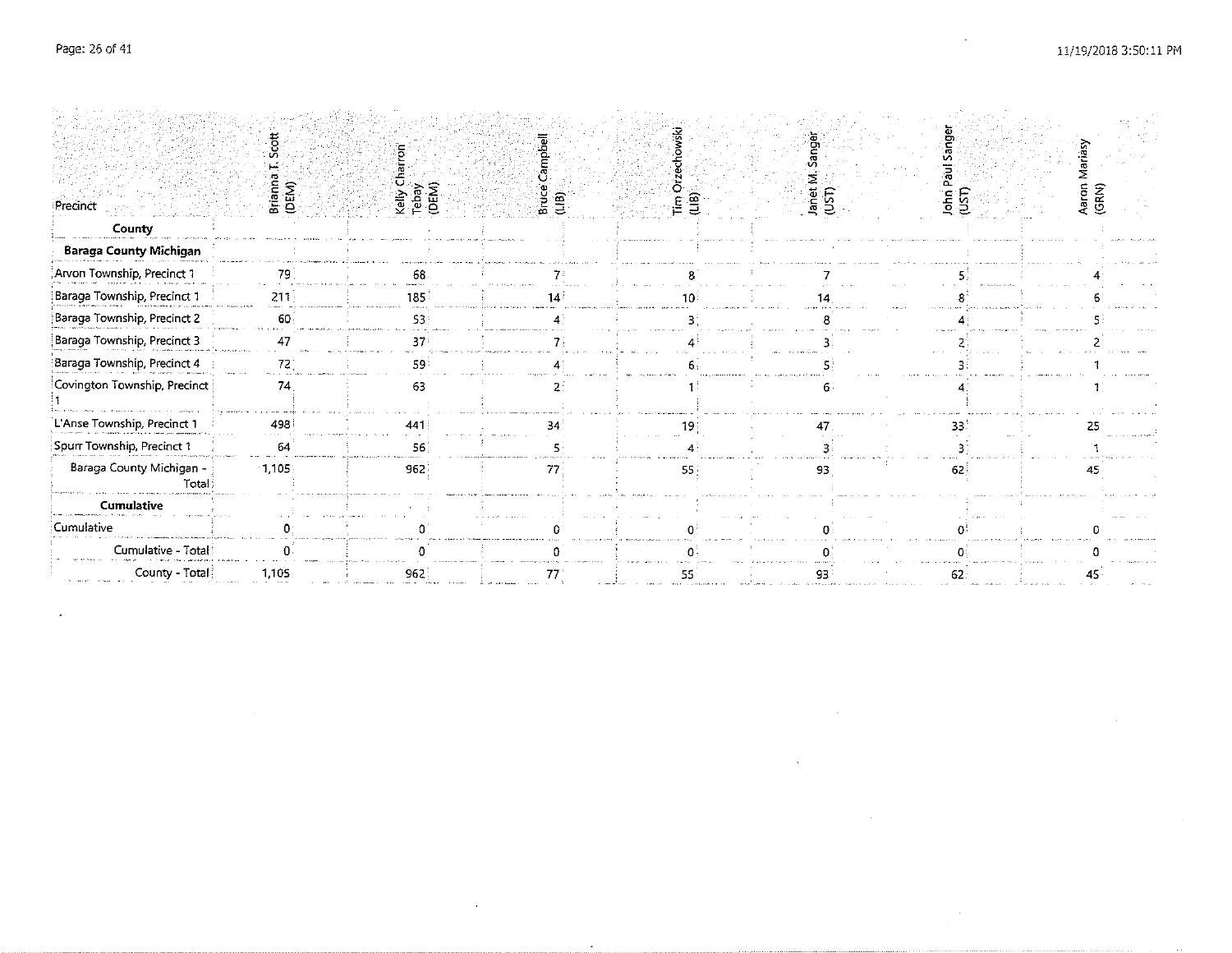$\sim 10^{11}$ 

 $\sim 3\%$  .

 $\hat{\mathbf{a}}$ 

| Precinct                          | Ū<br>Bridgette R<br>Abraham<br>(NLP) | otal Votes       | David Mott   | Unresolvec |     |
|-----------------------------------|--------------------------------------|------------------|--------------|------------|-----|
| County                            |                                      |                  |              |            |     |
| <b>Baraga County Michigan</b>     |                                      |                  |              |            |     |
| Arvon Township, Precinct 1        | 5.                                   | 474              | 0.           |            |     |
| Baraga Township, Precinct 1       | 13:                                  | 800              | 0.           |            |     |
| Baraga Township, Precinct 2       | 3.                                   | 343              | 0.           |            |     |
| Baraga Township, Precinct 3       | З.                                   | 260              | o            |            |     |
| Baraga Township, Precinct 4       | 43                                   | 344.             | 0.           |            |     |
| Covington Township, Precinct      | 2                                    | 341 <sup>1</sup> | $\mathbf{0}$ |            |     |
| L'Anse Township, Precinct 1       | 24                                   | 2,398            | n            |            |     |
| Spurr Township, Precinct 1        |                                      | 268              |              |            |     |
| Baraga County Michigan -<br>Total | 55                                   | 5,228            | o            |            | 16: |
| Cumulative                        |                                      |                  |              |            |     |
| Cumulative                        |                                      |                  | U            |            |     |
| Cumulative - Total                | 01                                   | 0.               | 0            |            |     |
| County - Total                    | 55 i                                 | 5,228            | 0            |            | 16. |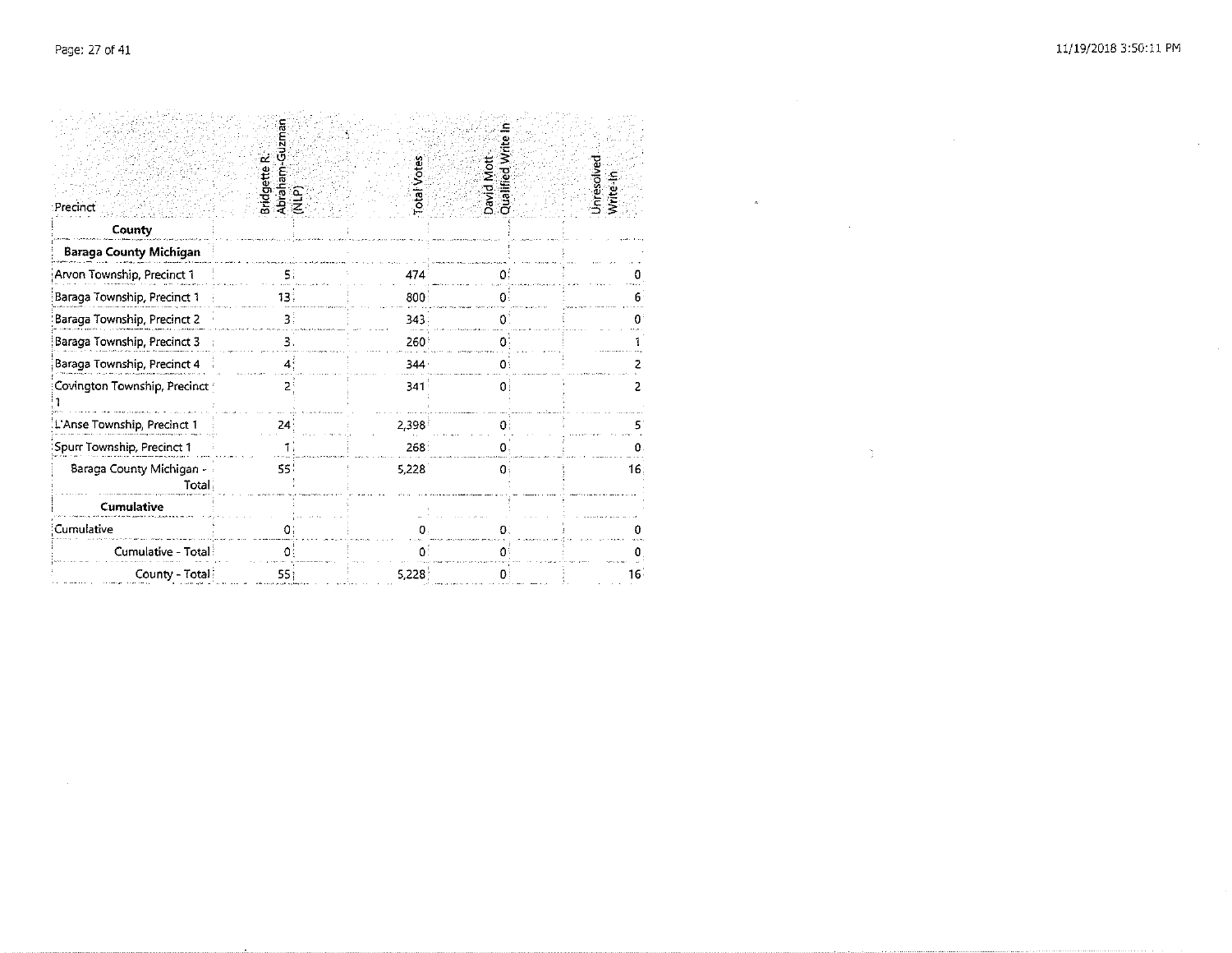#### WAYNE STATE GOV (Vote for 2)

| Precinct                          | ទូ<br>Times | Registered<br>Voters |
|-----------------------------------|-------------|----------------------|
| County                            |             |                      |
| <b>Baraga County Michigan</b>     |             |                      |
| Arvon Township, Precinct 1        | 286         | 456                  |
| Baraga Township, Precinct 1       | 548         | 1,205                |
| Baraga Township, Precinct 2       | 217         | 364                  |
| Baraga Township, Precinct 3       | 157         | 278                  |
| Baraga Township, Precinct 4       | 222         | 407                  |
| Covington Township, Precinct      | 207         | 342                  |
| L'Anse Township, Precinct 1       | 1.518       | 3.035                |
| Spurr Township, Precinct 1        | 166         | 241                  |
| Baraga County Michigan -<br>Total | 3,321       | 6.328                |
| <b>Cumulative</b>                 |             |                      |
| Cumulative                        | n           |                      |
| Cumulative - Total                | 0           |                      |
| County - Total                    | 3,321       | 6,328                |

 $\mathcal{L}^{\text{max}}_{\text{max}}$  , where  $\mathcal{L}^{\text{max}}_{\text{max}}$ 

 $\sim 10^{11}$  km s  $^{-1}$ 

 $\sim 10^{11}$ 

 $\mathcal{L}$ 

| Precinct                          | Diane Dunaskiss<br>REP) | David Nicholson<br>REP) |  |
|-----------------------------------|-------------------------|-------------------------|--|
| County                            |                         |                         |  |
| <b>Baraga County Michigan</b>     |                         |                         |  |
| Arvon Township, Precinct 1        | 147                     | 145.                    |  |
| Baraga Township, Precinct 1       | 185:                    | 170.                    |  |
| Baraga Township, Precinct 2       | 107 <sup>2</sup>        | 103:                    |  |
| Baraga Township, Precinct 3       | 80                      | 69                      |  |
| Baraga Township, Precinct 4       | 105 <sup>2</sup>        | 103                     |  |
| Covington Township, Precinct      | 96                      | 84                      |  |
| L'Anse Township, Precinct 1       | 663                     | 617                     |  |
| Spurr Township, Precinct 1        | 68                      | 61                      |  |
| Baraga County Michigan -<br>Total | 1.451                   | 1,352.                  |  |
| <b>Cumulative</b>                 |                         |                         |  |
| Cumulative                        | n                       |                         |  |
| Cumulative - Total:               | 0:                      |                         |  |
| County - Total                    | 1,451                   | 1,352                   |  |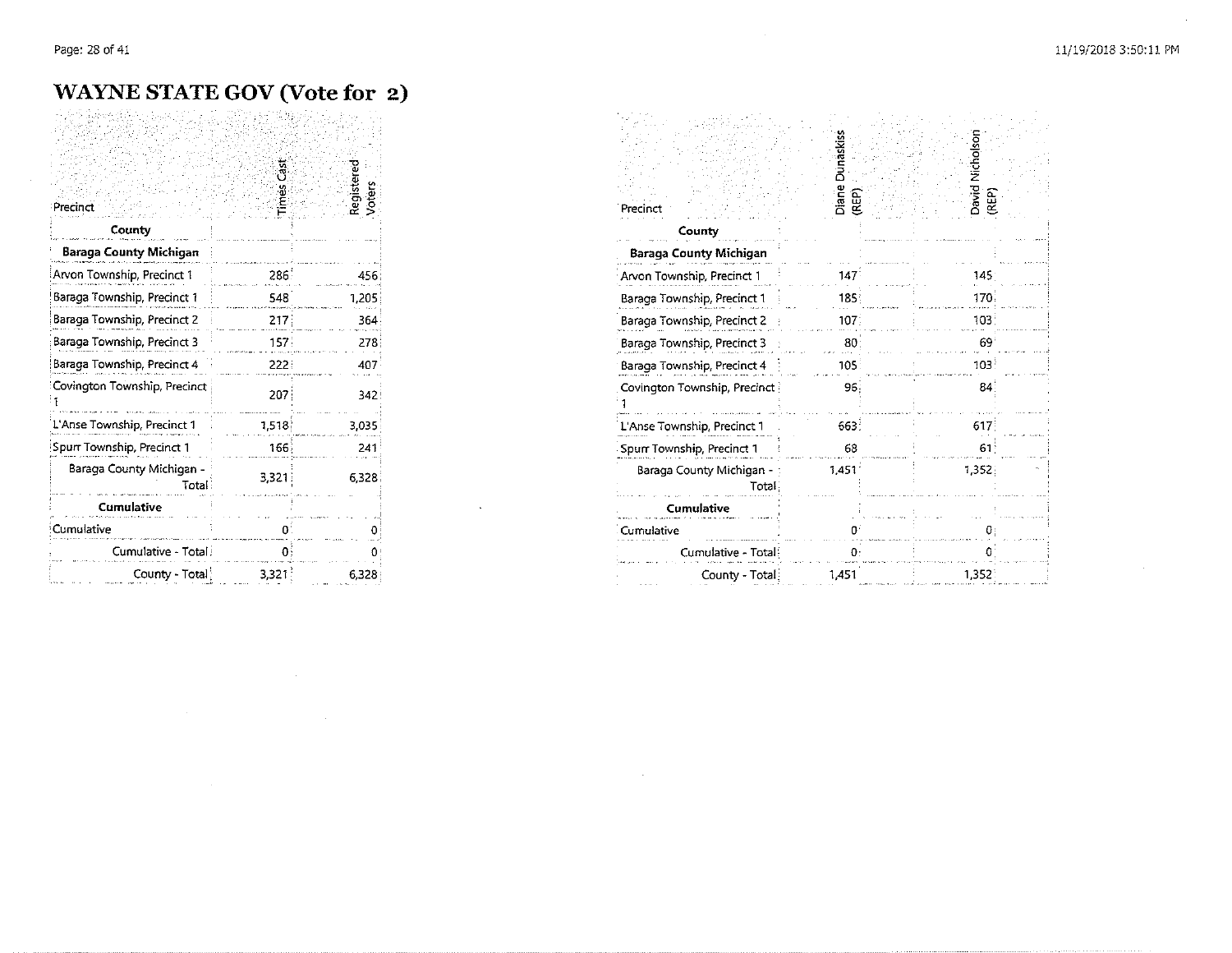$\mathcal{L}^{\text{max}}_{\text{max}}$  , where  $\mathcal{L}^{\text{max}}_{\text{max}}$ 

 $\mathcal{L}^{\text{max}}$  and  $\mathcal{L}^{\text{max}}$  .

 $\sim$ 

 $\sim$ 

| Precinct                          | Bryan<br>(DEM)  | Anil Kumar<br>(DEM) | Jon Elgas<br>(LIB) | John T.<br>Hargen<br>(LIB) | Christine<br>Schwart<br>(UST) | Marc Joseph<br>Sosnowski<br>(UST) | <b>Total Votes</b> | Unresolved<br>Write-In |
|-----------------------------------|-----------------|---------------------|--------------------|----------------------------|-------------------------------|-----------------------------------|--------------------|------------------------|
| County                            |                 |                     |                    |                            |                               |                                   |                    |                        |
| <b>Baraga County Michigan</b>     |                 |                     |                    |                            |                               |                                   |                    |                        |
| Arvon Township, Precinct 1        |                 | 69                  |                    |                            |                               |                                   | 461                |                        |
| Baraga Township, Precinct 1       | 202             | 169                 |                    |                            |                               |                                   | 794                |                        |
| Baraga Township, Precinct 2       | 58              | 51                  |                    |                            |                               |                                   | 344                |                        |
| Baraga Township, Precinct 3       | 45              | 43                  |                    |                            |                               |                                   | 252                |                        |
| Baraga Township, Precinct 4       | 67 <sup>2</sup> | 58                  |                    |                            |                               |                                   | 351                |                        |
| Covington Township, Precinct      | 69              | 61                  |                    |                            |                               |                                   | 332                |                        |
| L'Anse Township, Precinct 1       | 468             | 410                 | 43                 | 39                         | 68                            |                                   | 2,349              |                        |
| Spurr Township, Precinct 1        | 61              | 50                  |                    |                            |                               |                                   | 260                |                        |
| Baraga County Michigan -<br>Total | 1.040           | 911:                | 91                 | 77                         | 146.                          | 75.                               | 5,143              |                        |
| <b>Cumulative</b>                 |                 |                     |                    |                            |                               |                                   |                    |                        |
| Cumulative                        |                 |                     |                    |                            |                               |                                   |                    |                        |
| Cumulative - Total                |                 |                     |                    |                            |                               |                                   |                    |                        |
| County - Total                    | 1,040           | 911                 |                    |                            | 146                           |                                   | 5,143              |                        |

 $\mathcal{L}^{\text{max}}_{\text{max}}$  and  $\mathcal{L}^{\text{max}}_{\text{max}}$ 

 $\sim 10^{11}$  km  $^{-1}$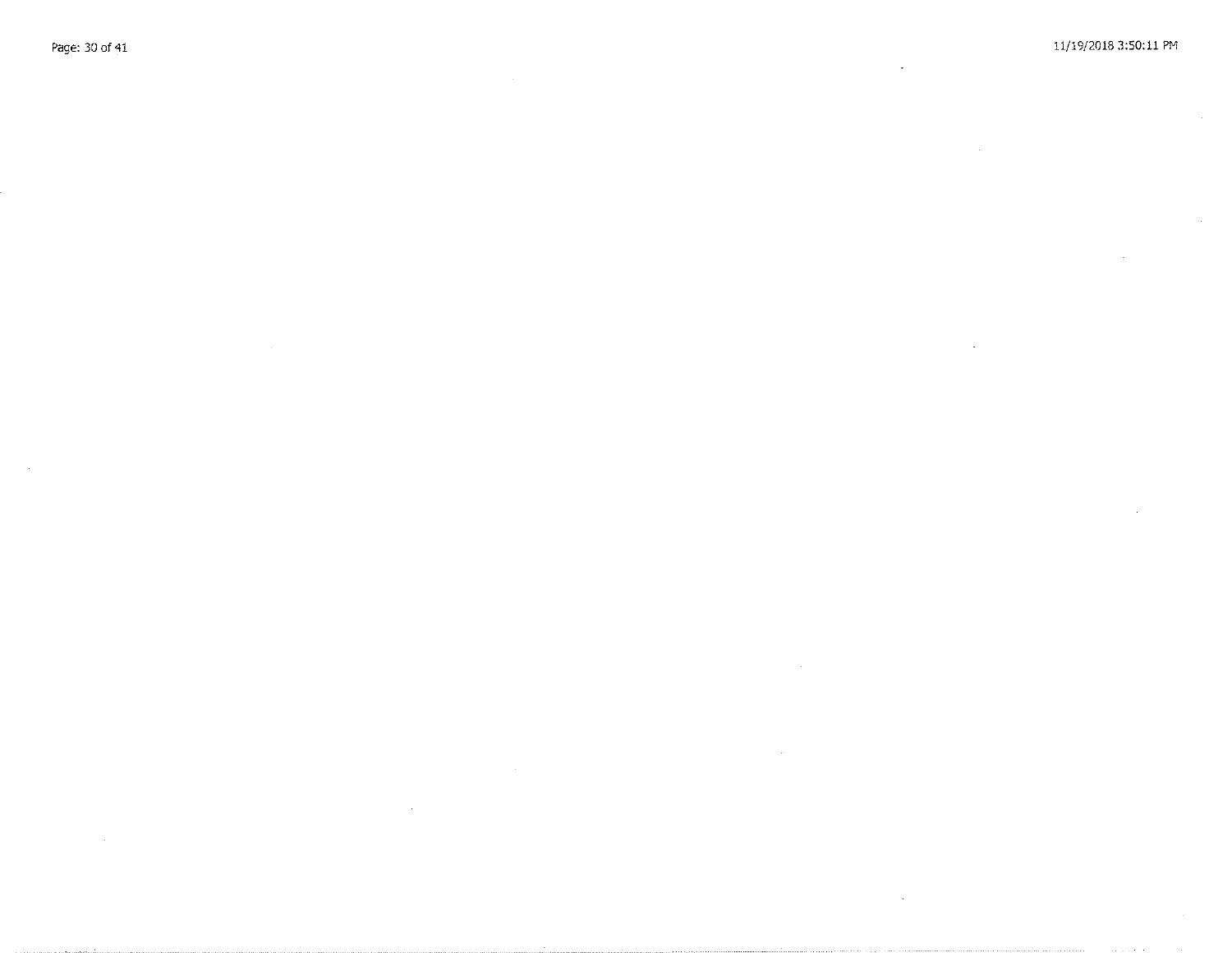$\sim 10^{-1}$ 

## **JUSTICE OF SUPREME COURT (Vote for 2)**

 $\sim$ 

 $\sim$ 

| Precinct                          | imes Cas | Registerec |
|-----------------------------------|----------|------------|
| County                            |          |            |
| Baraga County Michigan            |          |            |
| Arvon Township, Precinct 1        | 286      | 456        |
| Baraga Township, Precinct 1       | 548      | 1,205      |
| Baraga Township, Precinct 2       | 217      | 364        |
| Baraga Township, Precinct 3       | 157)     | 278        |
| Baraga Township, Precinct 4       | 222      | 407        |
| Covington Township, Precinct      | 207      | 342        |
| L'Anse Township, Precinct 1       | 1,518.   | 3,035      |
| Spurr Township, Precinct 1        | 166      | 241        |
| Baraga County Michigan -<br>Total | 3.321    | 6.328      |
| Cumulative                        |          |            |
| Cumulative                        | 0.       |            |
| Cumulative - Total                | O.       |            |
| County - Total                    | 3 3 2 1  | 6,328      |

 $\sim$ 

| Precinct                                                    | samuel Bagenstos | Megan Kathleen<br>Cavanagh |  |
|-------------------------------------------------------------|------------------|----------------------------|--|
| County                                                      |                  |                            |  |
| <b>Baraga County Michigan</b><br>Arvon Township, Precinct 1 | 38               | 113.                       |  |
| Baraga Township, Precinct 1                                 | 45:              | 207                        |  |
| Baraga Township, Precinct 2                                 | 18:              | 60                         |  |
| Baraga Township, Precinct 3                                 | 201              | 43.                        |  |
| Baraga Township, Precinct 4                                 | 25.              | $72^{\circ}$               |  |
| Covington Township, Precinct                                | 32               | 80                         |  |
| L'Anse Township, Precinct 1                                 | 257              | 582                        |  |
| Spurr Township, Precinct 1                                  | 13               | 60                         |  |
| Baraga County Michigan -<br>Total                           | 448              | 1,217.                     |  |
| <b>Cumulative</b>                                           |                  |                            |  |
| Cumulative                                                  | 0.               |                            |  |
| Cumulative - Total                                          |                  | 0:                         |  |
| County - Total:                                             | 448              | 1,217                      |  |

 $\sim 10^{-1}$ 

 $\mathcal{L}$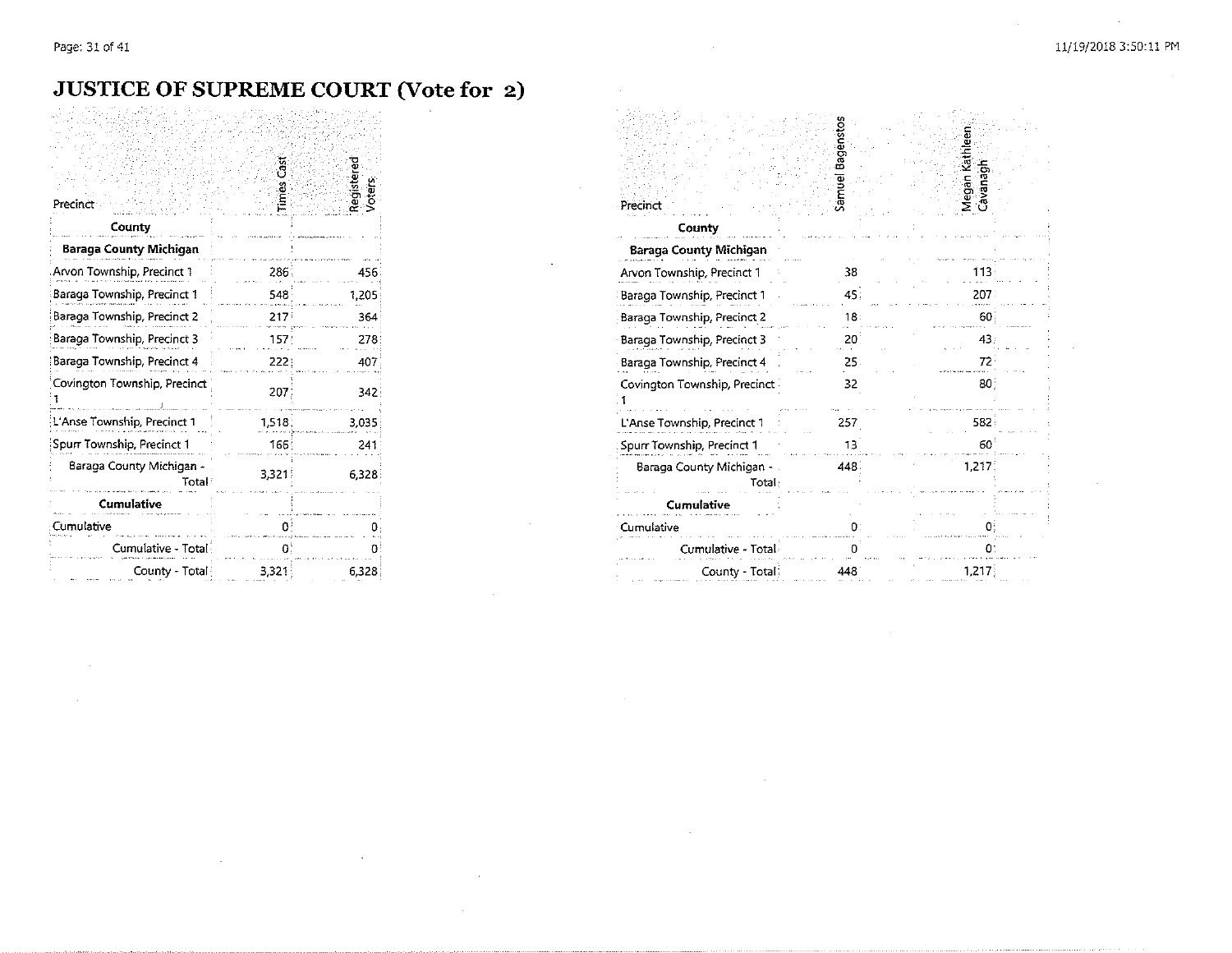$\mathcal{L}^{\text{max}}_{\text{max}}$  and  $\mathcal{L}^{\text{max}}_{\text{max}}$ 

|                                   |                         |  |                 | कु                             |  |                  |                    |                        |  |
|-----------------------------------|-------------------------|--|-----------------|--------------------------------|--|------------------|--------------------|------------------------|--|
| Precinct                          | Elizabeth T.<br>Clement |  | Dern<br>Doug    | <u>چ</u><br>٩è<br>кегу<br>Хету |  | Wilder<br>Kurtis | <b>Total Votes</b> | Unresolved<br>Write-In |  |
| County                            |                         |  |                 |                                |  |                  |                    |                        |  |
| <b>Baraga County Michigan</b>     |                         |  |                 |                                |  |                  |                    |                        |  |
| Arvon Township, Precinct 1        | 135                     |  | 16 <sup>1</sup> | 28                             |  | 93               | 423                |                        |  |
| Baraga Township, Precinct 1       | 252                     |  | 34              | 44                             |  | 146              | 728                | 11.                    |  |
| Baraga Township, Precinct 2       | 117.                    |  | 18              | 22                             |  | 78               | 313:               |                        |  |
| Baraga Township, Precinct 3       | 70                      |  | 15 <sub>1</sub> | 14                             |  | 68               | 230                |                        |  |
| Baraga Township, Precinct 4       | 88                      |  | 11!             | 38.                            |  | 94               | 328                |                        |  |
| Covington Township, Precinct      | 83                      |  | 12.             | 12!                            |  | 78               | 297                |                        |  |
| L'Anse Township, Precinct 1       | 647                     |  | 70              | 128                            |  | 403              | 2,087              | 20                     |  |
| Spurr Township, Precinct 1        | 86                      |  | 11              | 18                             |  | 52.              | 240                |                        |  |
| Baraga County Michigan -<br>Total | 1,478                   |  | 187             | 304                            |  | 1,012            | 4,546              | 42                     |  |
| <b>Cumulative</b>                 |                         |  |                 |                                |  |                  |                    |                        |  |
| Cumulative                        |                         |  |                 | Ωí                             |  |                  |                    |                        |  |
| Cumulative - Total                | $\mathbf{0}$            |  | O.              | O₫                             |  |                  | O.                 |                        |  |
| County - Total!                   | 1,478                   |  | 187.            | 304.                           |  | 1,012            | 4,646              | 42                     |  |

 $\mathcal{L}^{\text{max}}_{\text{max}}$  and  $\mathcal{L}^{\text{max}}_{\text{max}}$ 

 $\mathcal{L}^{\text{max}}_{\text{max}}$  and  $\mathcal{L}^{\text{max}}_{\text{max}}$ 

 $\label{eq:2.1} \mathcal{L}(\mathcal{L}^{\mathcal{L}}_{\mathcal{L}}(\mathcal{L}^{\mathcal{L}}_{\mathcal{L}})) \leq \mathcal{L}(\mathcal{L}^{\mathcal{L}}_{\mathcal{L}}(\mathcal{L}^{\mathcal{L}}_{\mathcal{L}})) \leq \mathcal{L}(\mathcal{L}^{\mathcal{L}}_{\mathcal{L}}(\mathcal{L}^{\mathcal{L}}_{\mathcal{L}}))$ 

 $\sim 10^{11}$  km s  $^{-1}$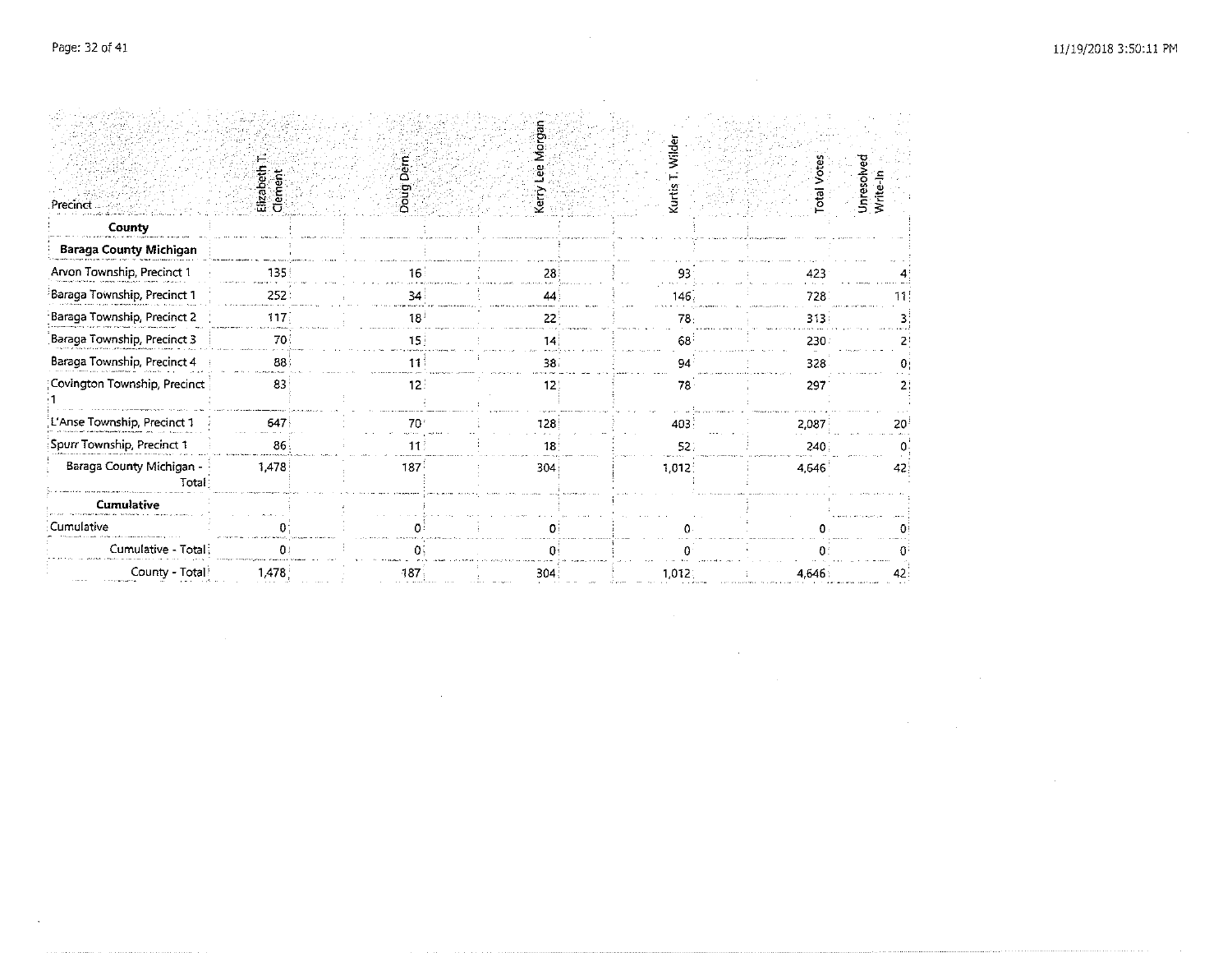#### **Judge APPEALS 4 (Vote for 1)**

| Precinct                          |                     | Registered<br><b>Voters</b> | Precinci                          |
|-----------------------------------|---------------------|-----------------------------|-----------------------------------|
| County                            |                     |                             | County                            |
| Baraga County Michigan            |                     |                             | Baraga County Michigan            |
| Arvon Township, Precinct 1        | 286                 | 456                         | Arvon Township, Precinct 1        |
| Baraga Township, Precinct 1       | 548.                | 1,205                       | Baraga Township, Precinct 1       |
| Baraga Township, Precinct 2       | 217 <sup>1</sup>    | 364                         | Baraga Township, Precinct 2       |
| Baraga Township, Precinct 3       | 157:                | 278                         | Baraga Township, Precinct 3       |
| Baraga Township, Precinct 4       | $222^{\frac{1}{2}}$ | 407                         | Baraga Township, Precinct 4       |
| Covington Township, Precinct      | 207                 | 342                         | Covington Township, Precinct      |
| L'Anse Township, Precinct 1       | 1,518               | 3,035                       | L'Anse Township, Precinct 1       |
| Spurr Township, Precinct 1        | 166 <sup>3</sup>    | 241                         | Spurr Township, Precinct 1        |
| Baraga County Michigan -<br>Total | 3,321               | 6.328                       | Baraga County Michigan -<br>Total |
| <b>Cumulative</b>                 |                     |                             | Cumulative                        |
| Cumulative                        |                     |                             | Cumulative                        |
| Cumulative - Total                | 0.                  |                             | Cumulative - Total                |
| County - Total                    | 3,321               | 6.328                       | County - Total                    |

and the control of the control of

 $\sim 10^7$ 

 $\mathcal{L}^{\text{max}}_{\text{max}}$  ,  $\mathcal{L}^{\text{max}}_{\text{max}}$ 

| Precinct                          | Š     | Registered<br>Voters | Precinc                           |       |       | Ĕ<br>ξ |
|-----------------------------------|-------|----------------------|-----------------------------------|-------|-------|--------|
| County                            |       |                      | County                            |       |       |        |
| Baraga County Michigan            |       |                      | <b>Baraga County Michigan</b>     |       |       |        |
| Arvon Township, Precinct 1        | 286   | 45b                  | Arvon Township, Precinct 1        |       |       |        |
| Baraga Township, Precinct 1       | 548   | 1,205                | Baraga Township, Precinct 1       | 37.   |       |        |
| Baraga Township, Precinct 2       | 217   | 364                  | Baraga Township, Precinct 2       | 137   | 137   |        |
| Baraga Township, Precinct 3       | 157   | 278                  | Baraga Township, Precinct 3       | 103   | 103   |        |
| Baraga Township, Precinct 4       | 222   | 407                  | Baraga Township, Precinct 4       | 143   | 143.  |        |
| Covington Township, Precinct      | 207   | 342                  | Covington Township, Precinct      | 142   | 142   |        |
| Anse Township, Precinct 1         | 1,518 | 3,035                | L'Anse Township, Precinct 1       | 1.000 | 1,000 | 22     |
| Spurr Township, Precinct 1        | 166   | 241                  | Spurr Township, Precinct 1        | 104   | 104   |        |
| Baraga County Michigan -<br>Total | 3,321 | 6.328                | Baraga County Michigan -<br>Total | 2,178 | 2,178 | 45     |
| <b>Cumulative</b>                 |       |                      | <b>Cumulative</b>                 |       |       |        |
| Cumulative                        |       |                      | Cumulative                        |       |       |        |
| Cumulative - Total                |       |                      | Cumulative - Total                |       |       |        |
| County - Total                    | 3,321 | 6328                 | County - Total                    | 2,178 | 2,178 |        |

 $\label{eq:2.1} \begin{split} \mathcal{L}_{\text{max}}(\mathbf{r}) &= \mathcal{L}_{\text{max}}(\mathbf{r}) \mathcal{L}_{\text{max}}(\mathbf{r}) \mathcal{L}_{\text{max}}(\mathbf{r}) \mathcal{L}_{\text{max}}(\mathbf{r}) \mathcal{L}_{\text{max}}(\mathbf{r}) \mathcal{L}_{\text{max}}(\mathbf{r}) \mathcal{L}_{\text{max}}(\mathbf{r}) \mathcal{L}_{\text{max}}(\mathbf{r}) \mathcal{L}_{\text{max}}(\mathbf{r}) \mathcal{L}_{\text{max}}(\mathbf{r}) \mathcal{L}_{\text{max}}(\mathbf{r}) \$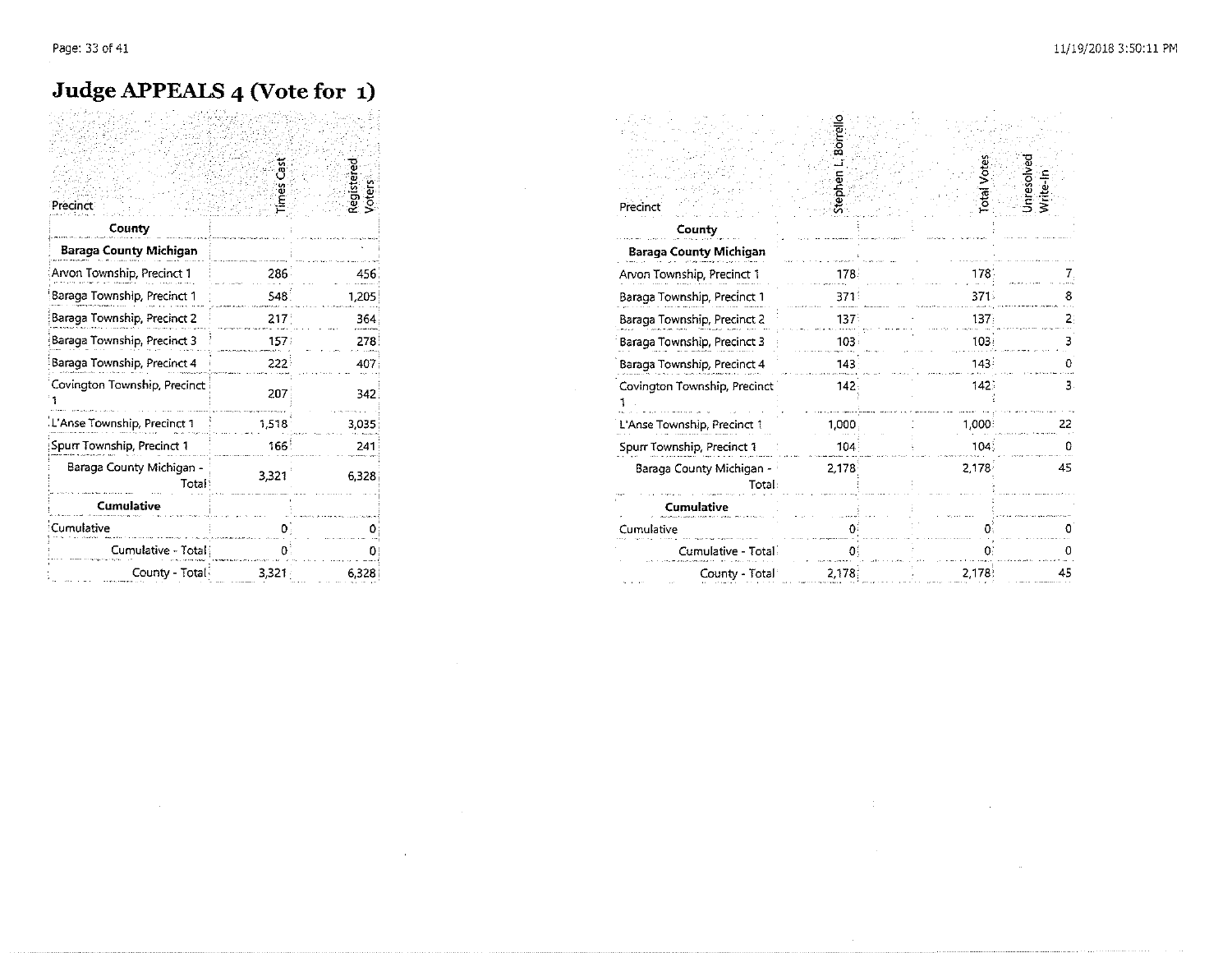### Judge APPEALS 4(2) (Vote for 1)

|                                   | ន្លឹ   |                      |
|-----------------------------------|--------|----------------------|
| Precinct                          | Times  | Registered<br>Voters |
| County                            |        |                      |
| Baraga County Michigan            |        |                      |
| Arvon Township, Precinct 1        | 286:   | 456                  |
| Baraga Township, Precinct 1       | 548.   | 1,205                |
| Baraga Township, Precinct 2       | 217.   | 364                  |
| Baraga Township, Precinct 3       | 157.   | 278                  |
| Baraga Township, Precinct 4       | 2221   | 407                  |
| Covington Township, Precinct      | 207.   | 342                  |
| L'Anse Township, Precinct 1       | 1,518. | 3,035                |
| Spurr Township, Precinct 1        | 166    | 241                  |
| Baraga County Michigan -<br>Total | 3,321  | 6.328                |
| <b>Cumulative</b>                 |        |                      |
| Cumulative                        | п      |                      |
| Cumulative - Total                |        |                      |
| County - Total                    | 3,321  | 6.328                |

| Precinct                           | <b>Brock A. Swartzle</b> | otal Votes       | Unresolved<br>Write-In |
|------------------------------------|--------------------------|------------------|------------------------|
| County                             |                          |                  |                        |
| Baraga County Michigan             |                          |                  |                        |
| Arvon Township, Precinct 1         | 182.                     | 182              |                        |
| Baraga Township, Precinct 1        | 359                      | 359              | 9                      |
| Baraga Township, Precinct 2        | 136                      | 136 <sup>3</sup> | 2                      |
| Baraga Township, Precinct 3        | 103 <sup>2</sup>         | 103 <sup>3</sup> | 2                      |
| Baraga Township, Precinct 4        | 139.                     | 139              | 0                      |
| Covington Township, Precinct       | 142                      | 142.             | З.                     |
| L'Anse Township, Precinct 1        | 993.                     | 993.             | 21                     |
| Spurr Township, Precinct 1         | 99                       | 99               |                        |
| Baraga County Michigan -<br>Total: | 2,153                    | 2.153.           | 44                     |
| <b>Cumulative</b>                  |                          |                  |                        |
| Cumulative                         | 0:                       |                  |                        |
| Cumulative - Total                 | Đ.                       |                  |                        |
| County - Total                     | 2,153                    | 2.153:           | 44                     |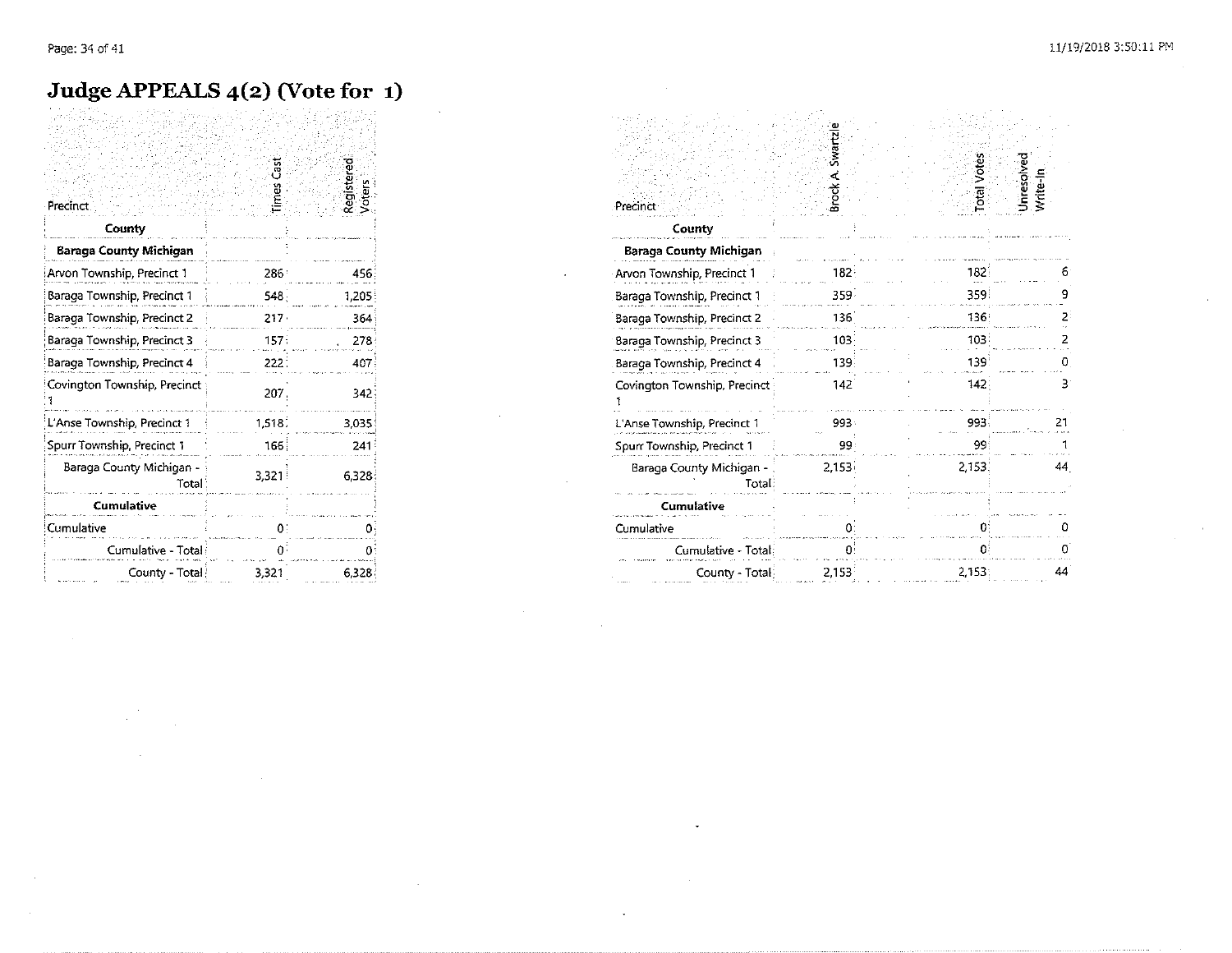#### Judge Probate Ct (Vote for 1)

| Precinct<br>County                  | Ğ<br>Times | Registere |
|-------------------------------------|------------|-----------|
| Baraga County Michigan              |            |           |
| Arvon Township, Precinct 1          | 286        | 456       |
| Baraga Township, Precinct 1         | 548        | 1,205     |
| Baraga Township, Precinct 2         | 217        | 364       |
| Baraga Township, Precinct 3         | 157        | 278       |
| Baraga Township, Precinct 4         | 222        | 407       |
| Covington Township, Precinct        | 207        | 342       |
| L'Anse Township, Precinct 1         | 1,518      | 3,035     |
| Spurr Township, Precinct 1          | 166        | 241       |
| Baraga County Michigan -<br>Total i | 3,321      | 6,328     |
| Cumulative                          |            |           |
| Cumulative                          |            | Ω         |
| Cumulative - Total                  | O.         | o         |
| County - Total                      | 3,321      | 6,328     |

 $\sim$ 

 $\sim 10^7$ 

|                                   | Brennan                |           |                        |  |  |
|-----------------------------------|------------------------|-----------|------------------------|--|--|
| Precinct                          | Timothy <sub>S</sub> . | otal Vote | Unresolved<br>Write-In |  |  |
| County                            |                        |           |                        |  |  |
| Baraga County Michigan            |                        |           |                        |  |  |
| Arvon Township, Precinct 1        | 226                    | 226       |                        |  |  |
| Baraga Township, Precinct 1       | 432                    | 432.      |                        |  |  |
| Baraga Township, Precinct 2       | 162                    | 162       |                        |  |  |
| Baraga Township, Precinct 3       | 124                    | 124       |                        |  |  |
| Baraga Township, Precinct 4       | 1891                   | 189       | Ð                      |  |  |
| Covington Township, Precinct      | 166                    | 166.      |                        |  |  |
| L Anse Township, Precinct 1       | 1,241                  | 1,241     | 15                     |  |  |
| Spurr Township, Precinct 1        | $113 -$                | 113       | Ω.                     |  |  |
| Baraga County Michigan -<br>Total | 2,653                  | 2,653     | 30                     |  |  |
| Cumulative                        |                        |           |                        |  |  |
| Cumulative                        |                        | O.        |                        |  |  |
| Cumulative - Total:               |                        |           |                        |  |  |
| County - Total                    | 2,653                  | 2,653     | 30                     |  |  |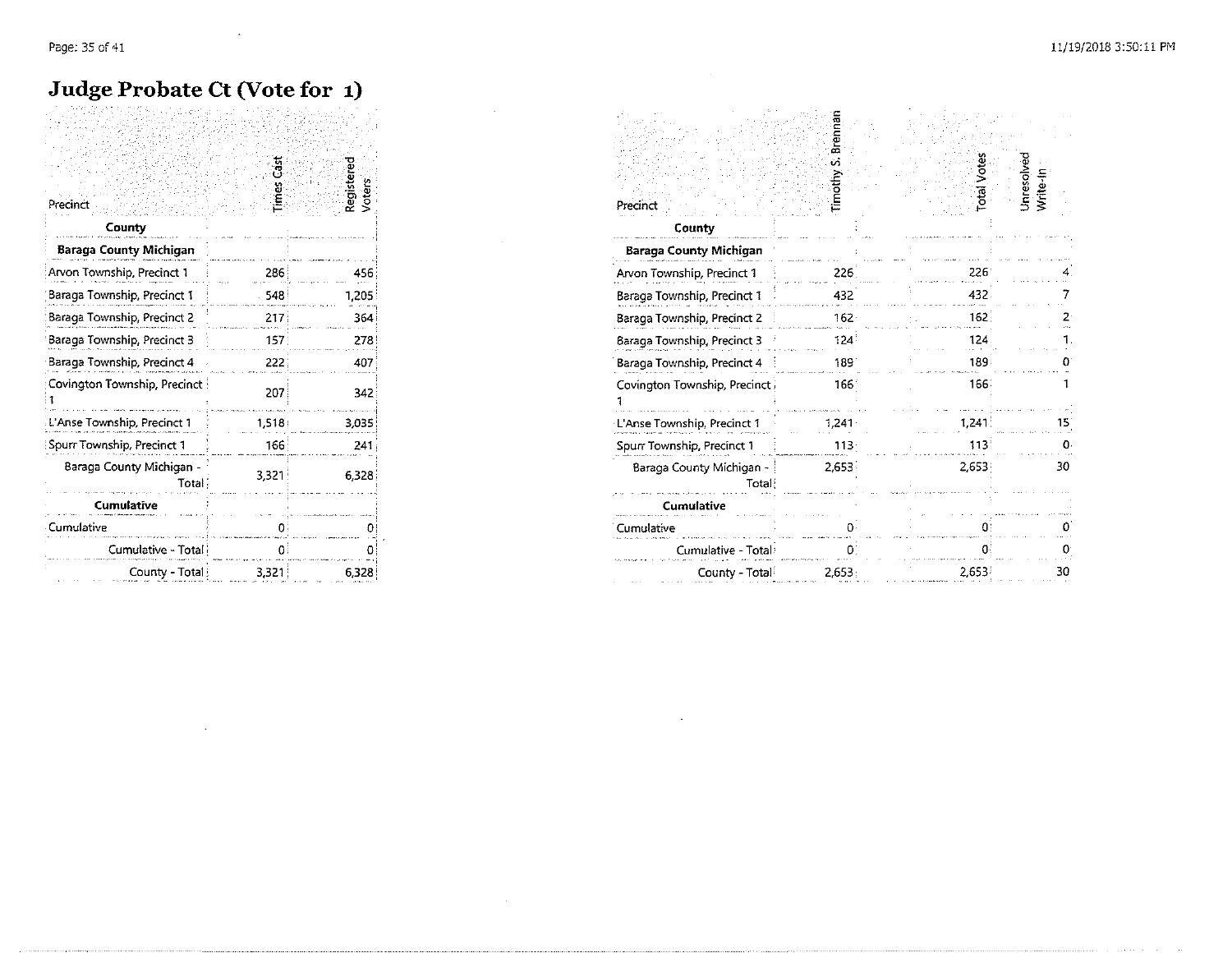### **State Prop 18-1 Marijuana (Vote for 1)**

| <b>Precinct</b>                   | ទី                  | Registere<br>Voters | Precinct                           |
|-----------------------------------|---------------------|---------------------|------------------------------------|
| County                            |                     |                     | County                             |
| <b>Baraga County Michigan</b>     |                     |                     | <b>Baraga County Michigan</b>      |
| Arvon Township, Precinct 1        | 286                 | 456.                | Arvon Township, Precinct 1         |
| Baraga Township, Precinct 1       | 5481                | 1,205               | Baraga Township, Precinct 1        |
| Baraga Township, Precinct 2       | 217                 | 364                 | Baraga Township, Precinct 2        |
| Baraga Township, Precinct 3       | 157                 | 278 <sup>3</sup>    | Baraga Township, Precinct 3        |
| Baraga Township, Precinct 4       | 222                 | 407                 | Baraga Township, Precinct 4        |
| Covington Township, Precinct      | 207                 | 342                 | Covington Township, Precinct       |
| L'Anse Township, Precinct 1       | 1,518               | 3.035               | L Anse Township, Precinct 1        |
| Spurr Township, Precinct 1        | $166^{\frac{1}{2}}$ | 241                 | Spurr Township, Precinct 1         |
| Baraga County Michigan -<br>Total | 3,321               | 6.328               | Baraga County Michigan -<br>Totali |
| <b>Cumulative</b>                 |                     |                     | Cumulative                         |
| Cumulative                        |                     |                     | Cumulative                         |
| Cumulative - Total -              |                     |                     | Cumulative - Total                 |
| County - Total:                   | 3,321               | 6,328               | County - Total                     |

| Precinct                          |       | Register<br>Voters | Precinct                          |       |       |       |
|-----------------------------------|-------|--------------------|-----------------------------------|-------|-------|-------|
| County                            |       |                    | County                            |       |       |       |
| <b>Baraga County Michigan</b>     |       |                    | <b>Baraga County Michigan</b>     |       |       |       |
| Arvon Township, Precinct 1        | 286   | 456                | Arvon Township, Precinct 1        |       |       | 268   |
| Baraga Township, Precinct 1       | 548   | 1,205              | Baraga Township, Precinct 1       | 272   | 250   | 522   |
| Baraga Township, Precinct 2       | 217   | 364                | Baraga Township, Precinct 2       |       |       | 211   |
| Baraga Township, Precinct 3       | 157   | 278 <sup>3</sup>   | Baraga Township, Precinct 3       |       |       | 151   |
| Baraga Township, Precinct 4       | 222   | 407                | Baraga Township, Precinct 4       | 106   | 111   | 217   |
| Covington Township, Precinct      | 207   | 342                | Covington Township, Precinct      | 93    | 110   | 2031  |
| L'Anse Township, Precinct 1       | 1,518 | 3.035              | L'Anse Township, Precinct 1       | 685   | 748   | 1.433 |
| Spurr Township, Precinct 1        | 166   | 241                | Spurr Township, Precinct 1        |       | 89    | 161   |
| Baraga County Michigan -<br>Total | 3,321 | 6,328              | Baraga County Michigan -<br>Total | 1,514 | 1,652 | 3,166 |
| <b>Cumulative</b>                 |       |                    | Cumulative                        |       |       |       |
| Cumulative                        |       |                    | Cumulative                        |       |       |       |
| Cumulative - Total                |       |                    | Cumulative - Total                |       |       |       |
| County - Total                    | 3,321 | 6,328              | County Total                      | 1,514 | 1,652 | 3,166 |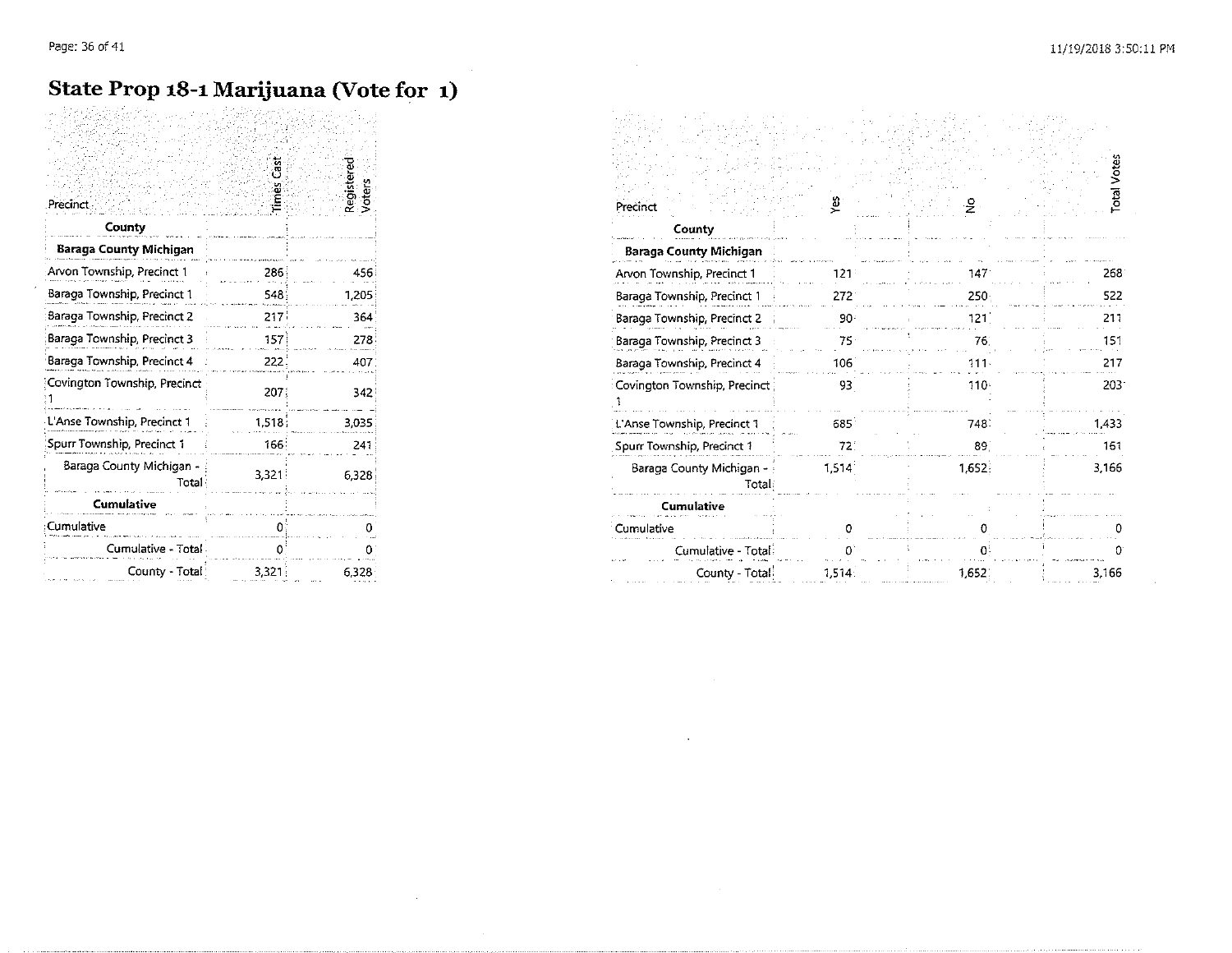$\sim$ 

 $\mathcal{L}_{\text{max}}$  and  $\mathcal{L}_{\text{max}}$ 

 $\sim$ 

 $\mathbb{R}^2$ 

| Precinct                           | hresolver |
|------------------------------------|-----------|
| County                             |           |
| Baraga County Michigan             |           |
| Arvon Township, Precinct 1         |           |
| Baraga Township, Precinct 1        |           |
| Baraga Township, Precinct 2        |           |
| Baraga Township, Precinct 3        | O         |
| Baraga Township, Precinct 4        | ο         |
| Covington Township, Precinct       | ٥         |
| L'Anse Township, Precinct 1        |           |
| Spurr Township, Precinct 1         | 0         |
| Baraga County Michigan -<br>Totall | 0         |
| Cumulative                         |           |
| Cumulative                         | 0         |
| Cumulative - Total                 |           |
| County - Total                     |           |

 $\mathbf{v}$ 

 $\sim$ 

 $\sim$ 

 $\sim 100$ 

 $\sim$ 

 $\sim$ 

 $\sim 10$ 

 $\sim 10^7$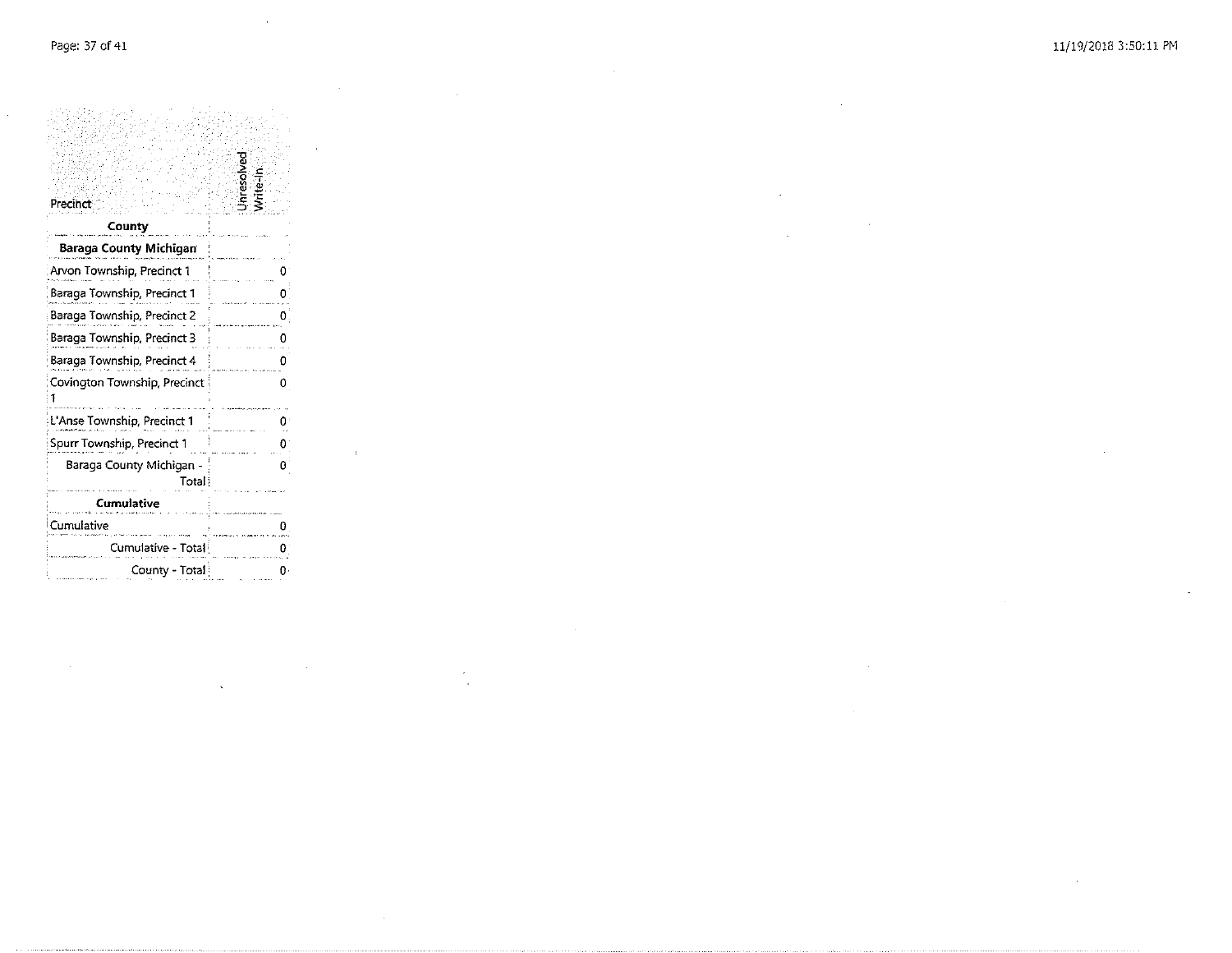#### **State Prop 18-2 Redistricting (Vote for 1)**

| Precinct                          | limes Cast       | Registered<br>Voters | Precinct                          |
|-----------------------------------|------------------|----------------------|-----------------------------------|
| County                            |                  |                      | County                            |
| <b>Baraga County Michigan</b>     |                  |                      | <b>Baraga County Michigan</b>     |
| Arvon Township, Precinct 1        | 286:             | 456                  | Arvon Township, Precinct 1        |
| Baraga Township, Precinct 1       | 548.             | 1,205                | Baraga Township, Precinct 1       |
| Baraga Township, Precinct 2       | 217              | 364                  | Baraga Township, Precinct 2       |
| Baraga Township, Precinct 3       | 157 <sup>2</sup> | 278                  | Baraga Township, Precinct 3       |
| Baraga Township, Precinct 4       | 222:             | 407                  | Baraga Township, Precinct 4       |
| Covington Township, Precinct      | 207.             | 342                  | Covington Township, Precinct      |
| L'Anse Township, Precinct 1       | 1,518            | 3.035                | L'Anse Township, Precinct 1       |
| Spurr Township, Precinct 1        | 166              | 241                  | Spurr Township, Precinct 1        |
| Baraga County Michigan -<br>Total | 3,321:           | 6328                 | Baraga County Michigan -<br>Total |
| <b>Cumulative</b>                 |                  |                      | <b>Cumulative</b>                 |
| Cumulative                        | O۰               |                      | Cumulative                        |
| Cumulative - Total                |                  |                      | Cumulative - Total                |
| County - Total                    | 3,321            | 6,328                | County - Total                    |

| Precinct                          |                  | Registere<br>Voters | Precinct                      |       |        | <b>Total Votes</b> |
|-----------------------------------|------------------|---------------------|-------------------------------|-------|--------|--------------------|
| County                            |                  |                     | County                        |       |        |                    |
| <b>Baraga County Michigan</b>     |                  |                     | <b>Baraga County Michigan</b> |       |        |                    |
| Arvon Township, Precinct 1        | 286              | 156                 | Arvon Township, Precinct 1    | 123   | 136    | 259                |
| Baraga Township, Precinct 1       | 548              | ,205                | Baraga Township, Precinct 1   | 308   |        | 507                |
| Baraga Township, Precinct 2       | 217 <sup>1</sup> | 364                 | Baraga Township, Precinct 2   |       | 100    | 199                |
| Baraga Township, Precinct 3       | 157 <sup>3</sup> | 278                 | Baraga Township, Precinct 3   |       | 76.    | 149                |
| Baraga Township, Precinct 4       | 222              | 407                 | Baraga Township, Precinct 4   | 122   | 30     | 202                |
| Covington Township, Precinct      | 207.             | 342                 | Covington Township, Precinct  | 125   | 70     | 195                |
| L'Anse Township, Precinct 1       | 1.518            | 3,035               | L'Anse Township, Precinct 1   | 800   | 600    | .400               |
| Spurr Township, Precinct 1        | 166              | 241                 | Spurr Township, Precinct 1    | 99.   | 57     | 156                |
| Baraga County Michigan -<br>Total | 3,321            | 6.328               | Baraga County Michigan -      | 1.749 | 1,318  | 3,067              |
| <b>Cumulative</b>                 |                  |                     | Cumulative                    |       |        |                    |
| Cumulative                        |                  |                     | Cumulative                    |       |        |                    |
| Cumulative - Total                |                  |                     | Cumulative - Total            |       |        |                    |
| County - Total                    | 3,321            | 6,328               | County - Total                | 1,749 | 1,318; | 3,067              |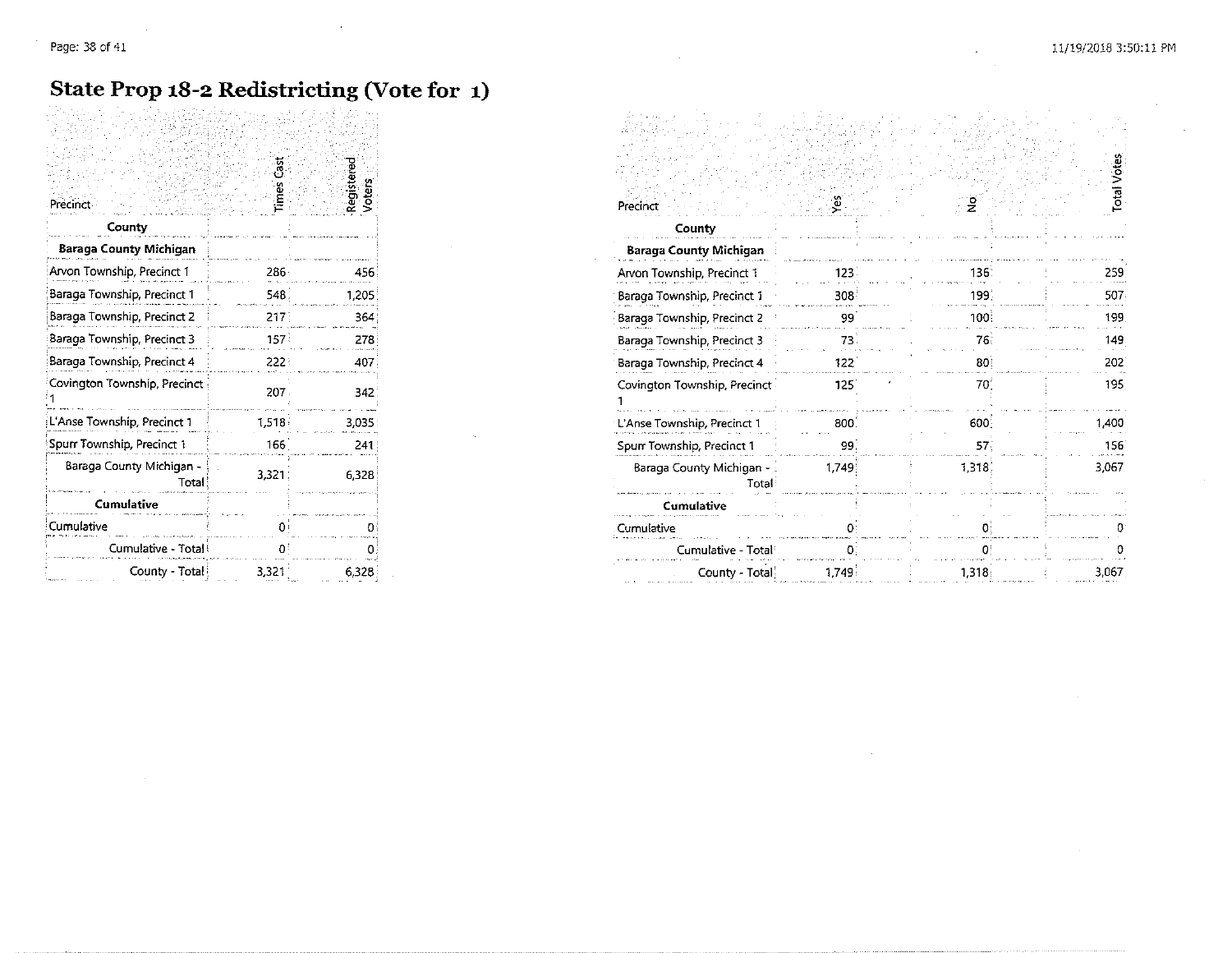$\mathcal{A}=\mathcal{A}$  $\sim$  .  $\mathcal{P}_{\mathbf{q}}$ 

 $\sim$ 

 $\mathbf{r}$ 

| Precinct                                                                         | Unresolved<br>Write-In |
|----------------------------------------------------------------------------------|------------------------|
| County                                                                           |                        |
| <b>Baraga County Michigan</b>                                                    |                        |
| Arvon Township, Precinct 1                                                       |                        |
| Baraga Township, Precinct 1                                                      |                        |
| Baraga Township, Precinct 2                                                      |                        |
| Baraga Township, Precinct 3                                                      |                        |
| Baraga Township, Precinct 4                                                      |                        |
| Covington Township, Precinct<br><u>sa construire de la manda de mais de la c</u> |                        |
| L'Anse Township, Precinct 1                                                      |                        |
| Spurr Township, Precinct 1                                                       |                        |
| Baraga County Michigan -  <br>Total                                              | 0                      |
| Cumulative                                                                       |                        |
| Cumulative                                                                       |                        |
| Cumulative - Total                                                               |                        |
| County - Total                                                                   |                        |

 $\sim$ 

 $\sim 10^{-1}$ 

 $\sim$ 

 $\sim 10^{-1}$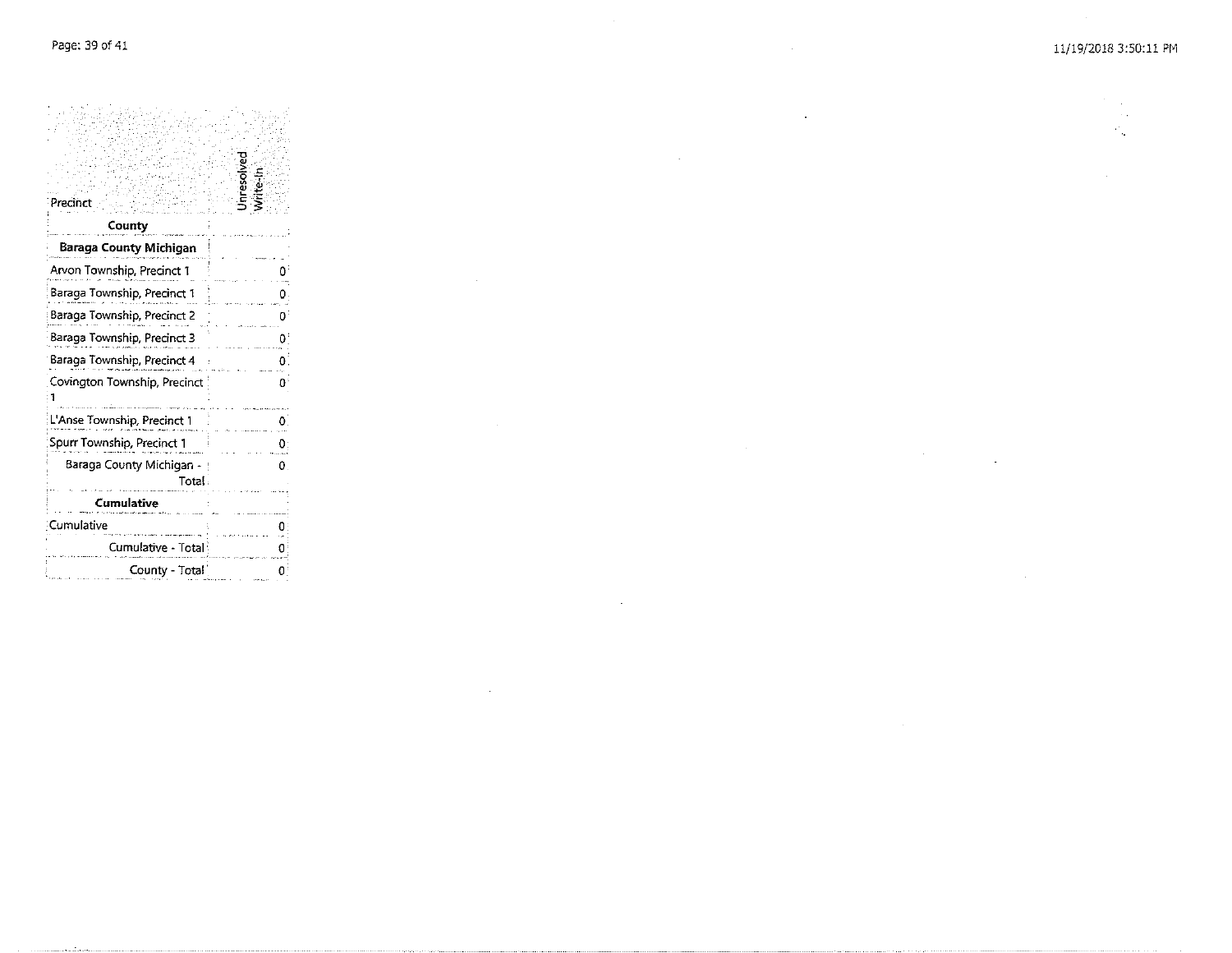$\sim 10^6$ 

### **State Prop 18-3 Voting (Vote for 1)**

 $\label{eq:2} \frac{1}{2}\sum_{i=1}^n\frac{1}{2}\sum_{j=1}^n\frac{1}{2}\sum_{j=1}^n\frac{1}{2}\sum_{j=1}^n\frac{1}{2}\sum_{j=1}^n\frac{1}{2}\sum_{j=1}^n\frac{1}{2}\sum_{j=1}^n\frac{1}{2}\sum_{j=1}^n\frac{1}{2}\sum_{j=1}^n\frac{1}{2}\sum_{j=1}^n\frac{1}{2}\sum_{j=1}^n\frac{1}{2}\sum_{j=1}^n\frac{1}{2}\sum_{j=1}^n\frac{1}{2}\sum_{j=1}^n\frac{$ 

 $\mathbf{u}^{\mathrm{in}}$ 

| Precinct <sup>-</sup>             | ă<br>limes       | Registered<br>Voters | Precinct                          |
|-----------------------------------|------------------|----------------------|-----------------------------------|
| County                            |                  |                      | County                            |
| Baraga County Michigan            |                  |                      | Baraga County Michigan            |
| Arvon Township, Precinct 1        | 286 <sup>1</sup> | 456                  | Arvon Township, Precinct 1        |
| Baraga Township, Precinct 1       | 548              | 1.205                | Baraga Township, Precinct 1       |
| Baraga Township, Precinct 2       | 217              | 364                  | Baraga Township, Precinct 2       |
| Baraga Township, Precinct 3       | 157 <sup>3</sup> | 278                  | Baraga Township, Precinct 3       |
| Baraga Township, Precinct 4       | 222              | 407                  | Baraga Township, Precinct 4       |
| Covington Township, Precinct      | 207              | 342                  | Covington Township, Precinct      |
| L'Anse Township, Precinct 1       | 1,518            | 3.035                | L'Anse Township, Precinct 1       |
| Spurr Township, Precinct 1        | 166'             | 241                  | Spurr Township, Precinct 1        |
| Baraga County Michigan -<br>Total | 3,321            | 6.328                | Baraga County Michigan -<br>Total |
| <b>Cumulative</b>                 |                  |                      | Cumulative                        |
| Cumulative                        | o                |                      | Cumulative                        |
| Cumulative - Total                | $0^{\circ}$      |                      | Cumulative - Total                |
| County - Total                    | 3,321            | 6328                 | County - Total                    |

|                  |       |                    | Precinct                         |       |       |       |
|------------------|-------|--------------------|----------------------------------|-------|-------|-------|
|                  |       |                    | County                           |       |       |       |
|                  |       |                    | <b>Baraga County Michigan</b>    |       |       |       |
| 286              | 456.  |                    | Arvon Township, Precinct 1       | 138   | 125   | 263   |
| 548              | 1.205 |                    | Baraga Township, Precinct 1      | 302   | 204   | 506   |
| 217)             | 364   |                    | Baraga Township, Precinct 2      | 98    | 107   | 205   |
| 157 <sup>2</sup> | 278   |                    | Baraga Township, Precinct 3      | 73    |       | 151   |
| 222              | 407.  |                    | Baraga Township, Precinct 4      | 127   | 82    | 209   |
| 207              | 342   |                    | Covington Township, Precinct:    | 116   | 83    | 199   |
| 1,518            | 3.035 |                    | L'Anse Township, Precinct 1      | 781   | 615   | 1,396 |
| 166'             | 241   |                    | Spurr Township, Precinct 1       | 108   |       | 160   |
| 3,321            | 6.328 |                    | Baraga County Michigan -<br>Fota | 1.743 | 1,346 | 3,089 |
|                  |       |                    | Cumulative                       |       |       |       |
|                  |       |                    | Cumulative                       |       |       |       |
|                  |       |                    | Cumulative - Total               |       |       |       |
| 3,321            | 6,328 |                    | County - Total:                  | 1,743 | 1,346 | 3,089 |
|                  |       | Register<br>Voters |                                  |       |       |       |

 $\label{eq:2.1} \mathcal{L}(\mathcal{L}^{\text{max}}_{\mathcal{L}}(\mathcal{L}^{\text{max}}_{\mathcal{L}})) \leq \mathcal{L}(\mathcal{L}^{\text{max}}_{\mathcal{L}}(\mathcal{L}^{\text{max}}_{\mathcal{L}}))$